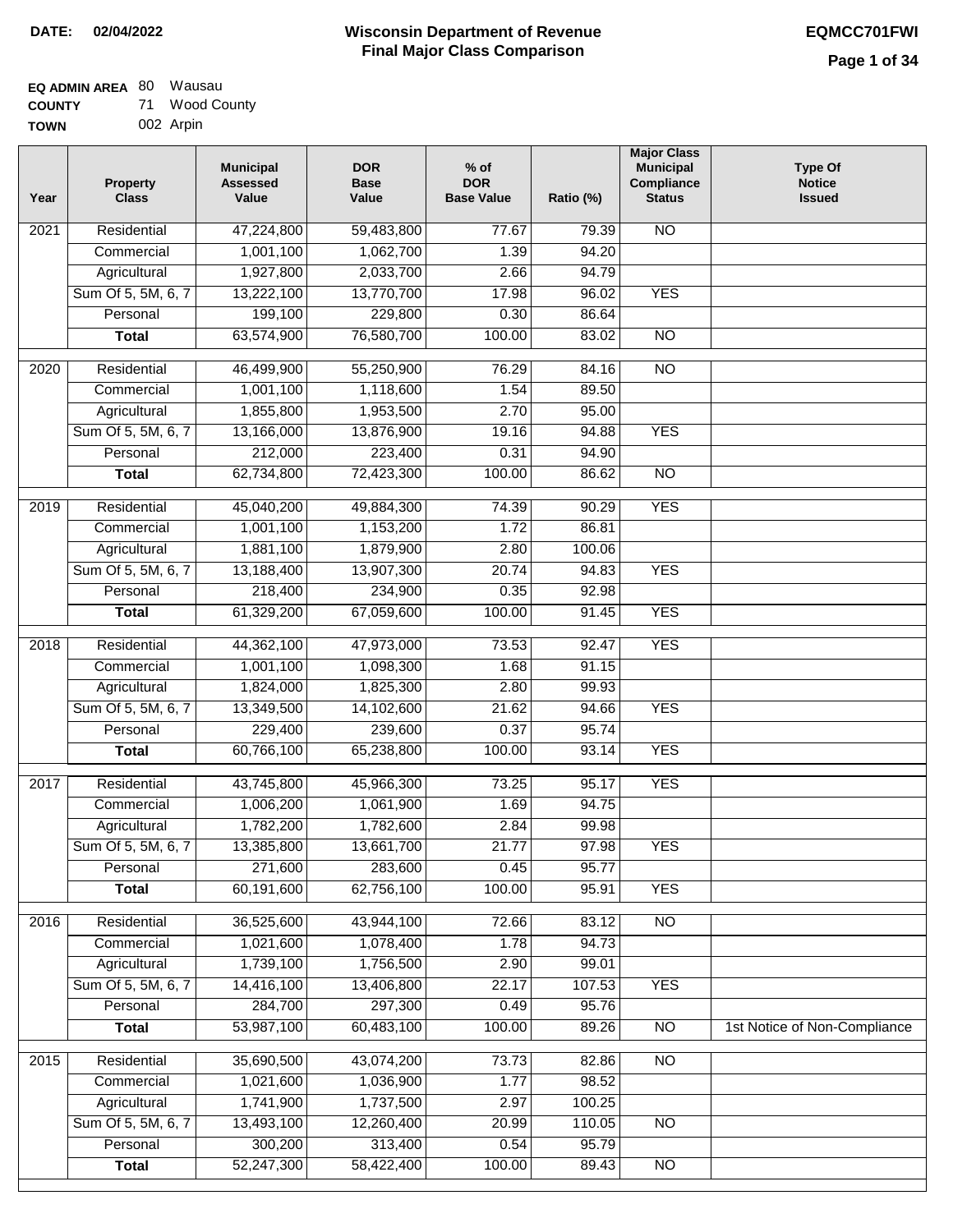| EQ ADMIN AREA 80 Wausau |    |             |
|-------------------------|----|-------------|
| <b>COUNTY</b>           | 71 | Wood County |

**TOWN** 004 Auburndale

| Year              | <b>Property</b><br><b>Class</b> | <b>Municipal</b><br><b>Assessed</b><br>Value | <b>DOR</b><br><b>Base</b><br>Value | % of<br><b>DOR</b><br><b>Base Value</b> | Ratio (%)             | <b>Major Class</b><br><b>Municipal</b><br>Compliance<br><b>Status</b> | <b>Type Of</b><br><b>Notice</b><br><b>Issued</b> |
|-------------------|---------------------------------|----------------------------------------------|------------------------------------|-----------------------------------------|-----------------------|-----------------------------------------------------------------------|--------------------------------------------------|
| $\overline{202}1$ | Residential                     | 31,071,200                                   | 36, 347, 700                       | 56.73                                   | 85.48                 | <b>NO</b>                                                             |                                                  |
|                   | Commercial                      | 780,800                                      | 1,245,700                          | 1.94                                    | 62.68                 |                                                                       |                                                  |
|                   | Agricultural                    | 2,511,900                                    | 2,789,900                          | 4.35                                    | 90.04                 |                                                                       |                                                  |
|                   | Sum Of 5, 5M, 6, 7              | 19,993,700                                   | 21,233,900                         | 33.14                                   | 94.16                 | <b>YES</b>                                                            |                                                  |
|                   | Personal                        | 2,254,200                                    | 2,450,200                          | 3.82                                    | 92.00                 |                                                                       |                                                  |
|                   | <b>Total</b>                    | 56,611,800                                   | 64,067,400                         | 100.00                                  | 88.36                 | $\overline{NO}$                                                       |                                                  |
| $\overline{2020}$ | Residential                     | 30,829,000                                   | 34,053,400                         | 55.58                                   | 90.53                 | <b>YES</b>                                                            |                                                  |
|                   | Commercial                      | 780,800                                      | 1,311,200                          | 2.14                                    | 59.55                 |                                                                       |                                                  |
|                   | Agricultural                    | 2,411,300                                    | 2,678,800                          | 4.37                                    | 90.01                 |                                                                       |                                                  |
|                   | Sum Of 5, 5M, 6, 7              | 20,074,600                                   | 20,583,400                         | 33.60                                   | 97.53                 | <b>YES</b>                                                            |                                                  |
|                   | Personal                        | 2,506,900                                    | 2,638,800                          | 4.31                                    | 95.00                 |                                                                       |                                                  |
|                   | <b>Total</b>                    | 56,602,600                                   | 61,265,600                         | 100.00                                  | 92.39                 | <b>YES</b>                                                            |                                                  |
|                   |                                 |                                              |                                    |                                         |                       |                                                                       |                                                  |
| 2019              | Residential                     | 30,166,500                                   | 30,867,800                         | 52.73                                   | 97.73                 | <b>YES</b>                                                            |                                                  |
|                   | Commercial                      | 780,800                                      | 1,351,800                          | 2.31                                    | $\frac{57.76}{57.76}$ |                                                                       |                                                  |
|                   | Agricultural                    | 2,317,300                                    | 2,571,900                          | 4.39                                    | 90.10                 |                                                                       |                                                  |
|                   | Sum Of 5, 5M, 6, 7              | 20,087,800                                   | 20,990,500                         | 35.86                                   | 95.70                 | <b>YES</b>                                                            |                                                  |
|                   | Personal                        | 2,758,400                                    | 2,758,400                          | 4.71                                    | 100.00                |                                                                       |                                                  |
|                   | <b>Total</b>                    | 56,110,800                                   | 58,540,400                         | 100.00                                  | 95.85                 | <b>YES</b>                                                            |                                                  |
| 2018              | Residential                     | 23,924,600                                   | 29,822,300                         | 50.36                                   | 80.22                 | $\overline{NO}$                                                       |                                                  |
|                   | Commercial                      | 803,600                                      | 1,287,400                          | 2.17                                    | 62.42                 |                                                                       |                                                  |
|                   | Agricultural                    | 2,239,800                                    | 2,486,600                          | 4.20                                    | 90.07                 |                                                                       |                                                  |
|                   | Sum Of 5, 5M, 6, 7              | 20,082,300                                   | 22,142,000                         | 37.39                                   | 90.70                 | <b>YES</b>                                                            |                                                  |
|                   | Personal                        | 3,024,000                                    | 3,475,900                          | 5.87                                    | 87.00                 |                                                                       |                                                  |
|                   | <b>Total</b>                    | 50,074,300                                   | 59,214,200                         | 100.00                                  | 84.56                 | $\overline{NO}$                                                       | 1st Notice of Non-Compliance                     |
| 2017              | Residential                     | 23,367,300                                   | 27,922,700                         | 50.01                                   | 83.69                 | $\overline{NO}$                                                       |                                                  |
|                   | Commercial                      | 804,100                                      | 1,237,900                          | 2.22                                    | 64.96                 |                                                                       |                                                  |
|                   | Agricultural                    | 2,181,200                                    | 2,427,400                          | 4.35                                    | 89.86                 |                                                                       |                                                  |
|                   | Sum Of 5, 5M, 6, 7              | 20,022,200                                   | 21,402,200                         | 38.33                                   | 93.55                 | <b>YES</b>                                                            |                                                  |
|                   | Personal                        | 2,562,400                                    | 2,847,100                          | 5.10                                    | 90.00                 |                                                                       |                                                  |
|                   | <b>Total</b>                    | 48,937,200                                   | 55,837,300                         | 100.00                                  | 87.64                 | <b>NO</b>                                                             |                                                  |
| 2016              | Residential                     | 23,212,800                                   | 26,918,900                         | 49.35                                   | 86.23                 | N <sub>O</sub>                                                        |                                                  |
|                   | Commercial                      | 804,100                                      | 1,167,800                          | 2.14                                    | 68.86                 |                                                                       |                                                  |
|                   | Agricultural                    | 2,160,200                                    | 2,401,300                          | 4.40                                    | 89.96                 |                                                                       |                                                  |
|                   | Sum Of 5, 5M, 6, 7              | 19,973,400                                   | 20,939,600                         | 38.38                                   | 95.39                 | <b>YES</b>                                                            |                                                  |
|                   | Personal                        | 2,811,800                                    | 3,124,200                          | 5.73                                    | 90.00                 |                                                                       |                                                  |
|                   | <b>Total</b>                    | 48,962,300                                   | 54,551,800                         | 100.00                                  | 89.75                 | N <sub>O</sub>                                                        |                                                  |
|                   |                                 |                                              |                                    |                                         |                       |                                                                       |                                                  |
| 2015              | Residential                     | 23,192,800                                   | 26,874,300                         | 50.50                                   | 86.30                 | N <sub>O</sub>                                                        |                                                  |
|                   | Commercial                      | 804,100                                      | 1,122,800                          | 2.11                                    | 71.62                 |                                                                       |                                                  |
|                   | Agricultural                    | 2,361,600                                    | 2,358,900                          | 4.43                                    | 100.11                |                                                                       |                                                  |
|                   | Sum Of 5, 5M, 6, 7              | 19,277,400                                   | 19,644,100                         | 36.92                                   | 98.13                 | <b>YES</b>                                                            |                                                  |
|                   | Personal                        | 2,890,700                                    | 3,211,900                          | 6.04                                    | 90.00                 | <b>YES</b>                                                            |                                                  |
|                   | <b>Total</b>                    | 48,526,600                                   | 53,212,000                         | 100.00                                  | 91.19                 | <b>NO</b>                                                             |                                                  |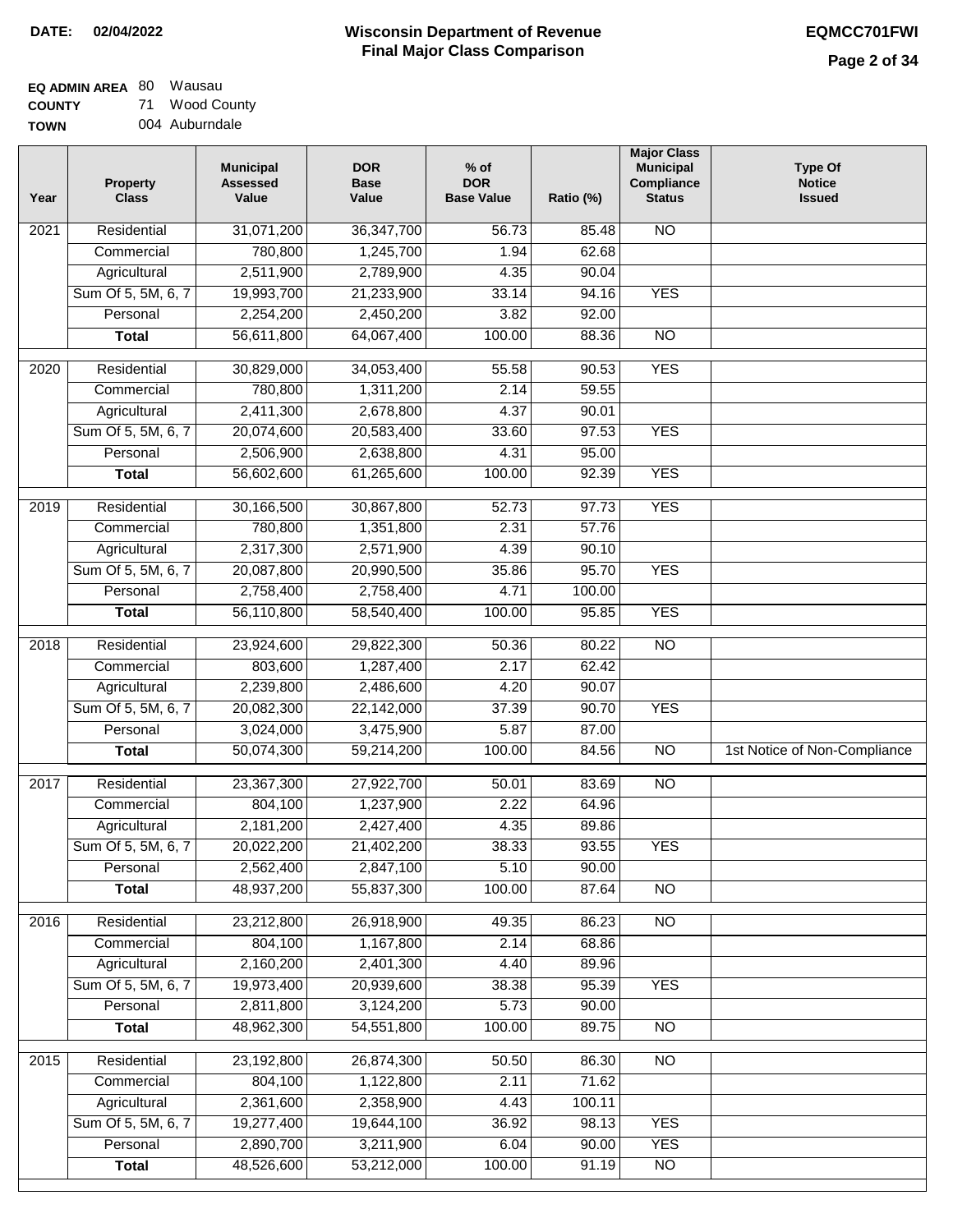| EQ ADMIN AREA 80 Wausau |    |             |
|-------------------------|----|-------------|
| <b>COUNTY</b>           | 71 | Wood County |

**TOWN** 006 Cameron

| Year              | <b>Property</b><br><b>Class</b> | <b>Municipal</b><br><b>Assessed</b><br>Value | <b>DOR</b><br><b>Base</b><br>Value | $%$ of<br><b>DOR</b><br><b>Base Value</b> | Ratio (%) | <b>Major Class</b><br><b>Municipal</b><br>Compliance<br><b>Status</b> | <b>Type Of</b><br><b>Notice</b><br><b>Issued</b> |
|-------------------|---------------------------------|----------------------------------------------|------------------------------------|-------------------------------------------|-----------|-----------------------------------------------------------------------|--------------------------------------------------|
| 2021              | Residential                     | 37,877,700                                   | 42,368,900                         | 69.74                                     | 89.40     | $\overline{NO}$                                                       |                                                  |
|                   | Commercial                      | 14,318,700                                   | 14,158,600                         | 23.30                                     | 101.13    | <b>YES</b>                                                            |                                                  |
|                   | Agricultural                    | 385,500                                      | 417,500                            | 0.69                                      | 92.34     |                                                                       |                                                  |
|                   | Sum Of 5, 5M, 6, 7              | 2,448,200                                    | 2,656,900                          | 4.37                                      | 92.14     |                                                                       |                                                  |
|                   | Personal                        | 1,094,100                                    | 1,151,700                          | 1.90                                      | 95.00     |                                                                       |                                                  |
|                   | <b>Total</b>                    | 56,124,200                                   | 60,753,600                         | 100.00                                    | 92.38     | $\overline{NO}$                                                       |                                                  |
| $\overline{2020}$ | Residential                     | 37,500,900                                   | 39,235,600                         | 68.41                                     | 95.58     | <b>YES</b>                                                            |                                                  |
|                   | Commercial                      | 13,593,100                                   | 14,076,100                         | 24.54                                     | 96.57     | <b>YES</b>                                                            |                                                  |
|                   | Agricultural                    | 385,600                                      | 401,500                            | 0.70                                      | 96.04     |                                                                       |                                                  |
|                   | Sum Of 5, 5M, 6, 7              | 2,437,100                                    | 2,592,500                          | 4.52                                      | 94.01     |                                                                       |                                                  |
|                   | Personal                        | 1,045,300                                    | 1,045,300                          | 1.82                                      | 100.00    |                                                                       |                                                  |
|                   | <b>Total</b>                    | 54,962,000                                   | 57,351,000                         | 100.00                                    | 95.83     | <b>YES</b>                                                            |                                                  |
|                   |                                 |                                              |                                    |                                           |           |                                                                       |                                                  |
| $\frac{1}{2019}$  | Residential                     | 37,347,700                                   | 37,219,300                         | 66.81                                     | 100.34    | <b>YES</b>                                                            |                                                  |
|                   | Commercial                      | 14,096,900                                   | 14,581,300                         | 26.17                                     | 96.68     | <b>YES</b>                                                            |                                                  |
|                   | Agricultural                    | 386,500                                      | 386,100                            | 0.69                                      | 100.10    |                                                                       |                                                  |
|                   | Sum Of 5, 5M, 6, 7              | 2,437,300                                    | 2,616,100                          | 4.70                                      | 93.17     |                                                                       |                                                  |
|                   | Personal                        | 909,600                                      | 909,600                            | 1.63                                      | 100.00    |                                                                       |                                                  |
|                   | <b>Total</b>                    | 55,178,000                                   | 55,712,400                         | 100.00                                    | 99.04     | <b>YES</b>                                                            |                                                  |
| 2018              | Residential                     | 33,356,200                                   | 34,965,700                         | 69.26                                     | 95.40     | <b>YES</b>                                                            |                                                  |
|                   | Commercial                      | 9,065,600                                    | 11,716,000                         | 23.21                                     | 77.38     | <b>NO</b>                                                             |                                                  |
|                   | Agricultural                    | 358,400                                      | 377,600                            | 0.75                                      | 94.92     |                                                                       |                                                  |
|                   | Sum Of 5, 5M, 6, 7              | 2,300,800                                    | 2,617,800                          | 5.19                                      | 87.89     |                                                                       |                                                  |
|                   | Personal                        | 727,400                                      | 808,200                            | 1.60                                      | 90.00     |                                                                       |                                                  |
|                   | <b>Total</b>                    | 45,808,400                                   | 50,485,300                         | 100.00                                    | 90.74     | <b>NO</b>                                                             | 2nd Notice of Non-Compliance                     |
| 2017              | Residential                     | 32,995,600                                   | 34,211,900                         | 68.33                                     | 96.44     | <b>YES</b>                                                            |                                                  |
|                   | Commercial                      | 8,205,200                                    | 10,346,300                         | 20.66                                     | 79.31     | <b>NO</b>                                                             |                                                  |
|                   | Agricultural                    | 358,700                                      | 368,400                            | 0.74                                      | 97.37     |                                                                       |                                                  |
|                   | Sum Of 5, 5M, 6, 7              | 2,300,800                                    | 2,343,400                          | 4.68                                      | 98.18     |                                                                       |                                                  |
|                   | Personal                        | 2,661,500                                    | 2,801,600                          | 5.60                                      | 95.00     |                                                                       |                                                  |
|                   | <b>Total</b>                    | 46,521,800                                   | 50,071,600                         | 100.00                                    | 92.91     | $\overline{10}$                                                       | 1st Notice of Non-Compliance                     |
| 2016              | Residential                     | 32,322,100                                   | 33,125,100                         | 68.43                                     | 97.58     | <b>YES</b>                                                            |                                                  |
|                   | Commercial                      | 7,973,900                                    | 9,669,700                          | 19.97                                     | 82.46     | $\overline{NO}$                                                       |                                                  |
|                   | Agricultural                    | 358,500                                      | 363,100                            | 0.75                                      | 98.73     |                                                                       |                                                  |
|                   | Sum Of 5, 5M, 6, 7              | 2,250,100                                    | 2,353,500                          | 4.86                                      | 95.61     |                                                                       |                                                  |
|                   | Personal                        | 2,898,500                                    | 2,898,500                          | 5.99                                      | 100.00    |                                                                       |                                                  |
|                   | <b>Total</b>                    | 45,803,100                                   | 48,409,900                         | 100.00                                    | 94.62     | $\overline{NO}$                                                       |                                                  |
| 2015              | Residential                     | 32,445,800                                   | 33,353,000                         | 59.98                                     | 97.28     | <b>YES</b>                                                            |                                                  |
|                   | Commercial                      | 11,476,300                                   | 13,318,900                         | 23.95                                     | 86.17     | $\overline{NO}$                                                       |                                                  |
|                   | Agricultural                    | 359,800                                      | 360,000                            | 0.65                                      | 99.94     |                                                                       |                                                  |
|                   | Sum Of 5, 5M, 6, 7              | 2,282,800                                    | 2,488,000                          | 4.47                                      | 91.75     |                                                                       |                                                  |
|                   | Personal                        | 6,086,000                                    | 6,086,000                          | 10.94                                     | 100.00    | <b>YES</b>                                                            |                                                  |
|                   | <b>Total</b>                    | 52,650,700                                   | 55,605,900                         | 100.00                                    | 94.69     | $\overline{NO}$                                                       |                                                  |
|                   |                                 |                                              |                                    |                                           |           |                                                                       |                                                  |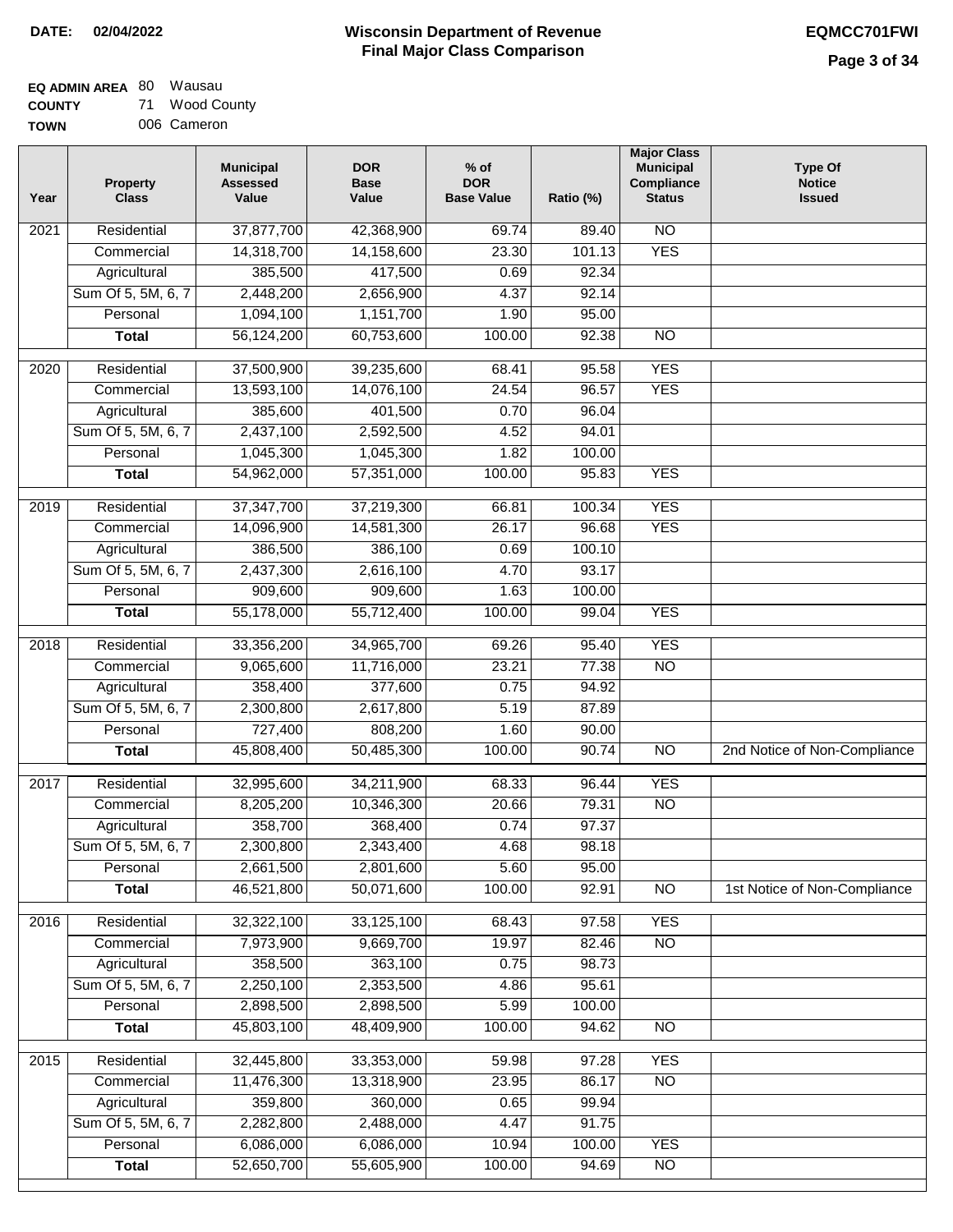| <b>EQ ADMIN AREA 80 Wausau</b> |    |             |
|--------------------------------|----|-------------|
| <b>COUNTY</b>                  | 71 | Wood County |

**TOWN** 008 Cary

| Year | <b>Property</b><br><b>Class</b> | <b>Municipal</b><br><b>Assessed</b><br>Value | <b>DOR</b><br><b>Base</b><br>Value | $%$ of<br><b>DOR</b><br><b>Base Value</b> | Ratio (%) | <b>Major Class</b><br><b>Municipal</b><br>Compliance<br><b>Status</b> | <b>Type Of</b><br><b>Notice</b><br><b>Issued</b> |
|------|---------------------------------|----------------------------------------------|------------------------------------|-------------------------------------------|-----------|-----------------------------------------------------------------------|--------------------------------------------------|
| 2021 | Residential                     | 30,579,000                                   | 34,772,500                         | 65.88                                     | 87.94     | <b>NO</b>                                                             |                                                  |
|      | Commercial                      | 704,500                                      | 659,900                            | 1.25                                      | 106.76    |                                                                       |                                                  |
|      | Agricultural                    | 642,200                                      | 639,900                            | 1.21                                      | 100.36    |                                                                       |                                                  |
|      | Sum Of 5, 5M, 6, 7              | 16,297,000                                   | 16,604,500                         | 31.46                                     | 98.15     | <b>YES</b>                                                            |                                                  |
|      | Personal                        | 105,800                                      | 105,800                            | 0.20                                      | 100.00    |                                                                       |                                                  |
|      | <b>Total</b>                    | 48,328,500                                   | 52,782,600                         | 100.00                                    | 91.56     | $\overline{NO}$                                                       |                                                  |
| 2020 | Residential                     | 30,102,500                                   | 32,903,400                         | 63.14                                     | 91.49     | <b>YES</b>                                                            |                                                  |
|      | Commercial                      | 684,600                                      | 673,700                            | 1.29                                      | 101.62    |                                                                       |                                                  |
|      | Agricultural                    | 583,200                                      | 581,100                            | 1.12                                      | 100.36    |                                                                       |                                                  |
|      | Sum Of 5, 5M, 6, 7              | 16,611,100                                   | 17,822,000                         | 34.20                                     | 93.21     | <b>YES</b>                                                            |                                                  |
|      | Personal                        | 129,600                                      | 129,600                            | 0.25                                      | 100.00    |                                                                       |                                                  |
|      | <b>Total</b>                    | 48,111,000                                   | 52,109,800                         | 100.00                                    | 92.33     | <b>YES</b>                                                            |                                                  |
| 2019 | Residential                     | 25,599,230                                   | 31,980,100                         | 62.38                                     | 80.05     | $\overline{10}$                                                       |                                                  |
|      | Commercial                      | 421,900                                      | 490,700                            | 0.96                                      | 85.98     |                                                                       |                                                  |
|      | Agricultural                    | 474,000                                      | 522,900                            | 1.02                                      | 90.65     |                                                                       |                                                  |
|      | Sum Of 5, 5M, 6, 7              | 15,050,050                                   | 18,118,100                         | 35.34                                     | 83.07     | $\overline{NO}$                                                       |                                                  |
|      | Personal                        | 155,650                                      | 155,700                            | 0.30                                      | 99.97     |                                                                       |                                                  |
|      | <b>Total</b>                    | 41,700,830                                   | 51,267,500                         | 100.00                                    | 81.34     | $\overline{NO}$                                                       | 1st Notice of Non-Compliance                     |
| 2018 | Residential                     | 24,923,850                                   | 30,427,200                         | 60.57                                     | 81.91     | $\overline{NO}$                                                       |                                                  |
|      | Commercial                      | 435,900                                      | 482,600                            | 0.96                                      | 90.32     |                                                                       |                                                  |
|      | Agricultural                    | 477,000                                      | 515,500                            | 1.03                                      | 92.53     |                                                                       |                                                  |
|      | Sum Of 5, 5M, 6, 7              | 15,983,350                                   | 18,652,200                         | 37.13                                     | 85.69     | $\overline{NO}$                                                       |                                                  |
|      | Personal                        | 155,550                                      | 155,600                            | 0.31                                      | 99.97     |                                                                       |                                                  |
|      | <b>Total</b>                    | 41,975,650                                   | 50,233,100                         | 100.00                                    | 83.56     | <b>NO</b>                                                             |                                                  |
| 2017 | Residential                     | 24,098,250                                   | 28,126,900                         | 58.60                                     | 85.68     | <b>NO</b>                                                             |                                                  |
|      | Commercial                      | 355,150                                      | 448,800                            | 0.93                                      | 79.13     |                                                                       |                                                  |
|      | Agricultural                    | 479,200                                      | 504,800                            | 1.05                                      | 94.93     |                                                                       |                                                  |
|      | Sum Of 5, 5M, 6, 7              | 16,503,300                                   | 18,636,400                         | 38.83                                     | 88.55     | <b>NO</b>                                                             |                                                  |
|      | Personal                        | 283,550                                      | 283,600                            | 0.59                                      | 99.98     |                                                                       |                                                  |
|      | <b>Total</b>                    | 41,719,450                                   | 48,000,500                         | 100.00                                    | 86.91     | <b>NO</b>                                                             |                                                  |
| 2016 | Residential                     | 23,204,950                                   | 26,341,500                         | 56.90                                     | 88.09     | N <sub>O</sub>                                                        |                                                  |
|      | Commercial                      | 355,150                                      | 423,400                            | 0.91                                      | 83.88     |                                                                       |                                                  |
|      | Agricultural                    | 489,200                                      | 509,100                            | 1.10                                      | 96.09     |                                                                       |                                                  |
|      | Sum Of 5, 5M, 6, 7              | 16,632,550                                   | 18,744,800                         | 40.49                                     | 88.73     | N <sub>O</sub>                                                        |                                                  |
|      | Personal                        | 279,450                                      | 279,500                            | 0.60                                      | 99.98     |                                                                       |                                                  |
|      | <b>Total</b>                    | 40,961,300                                   | 46,298,300                         | 100.00                                    | 88.47     | N <sub>O</sub>                                                        |                                                  |
| 2015 | Residential                     | 22,803,850                                   | 25,158,800                         | 56.04                                     | 90.64     | <b>YES</b>                                                            |                                                  |
|      | Commercial                      | 355,150                                      | 407,100                            | 0.91                                      | 87.24     |                                                                       |                                                  |
|      | Agricultural                    | 481,600                                      | 502,400                            | 1.12                                      | 95.86     |                                                                       |                                                  |
|      | Sum Of 5, 5M, 6, 7              | 16,997,650                                   | 18,376,900                         | 40.94                                     | 92.49     | <b>YES</b>                                                            |                                                  |
|      | Personal                        | 445,450                                      | 445,500                            | 0.99                                      | 99.99     |                                                                       |                                                  |
|      | <b>Total</b>                    | 41,083,700                                   | 44,890,700                         | 100.00                                    | 91.52     | <b>YES</b>                                                            |                                                  |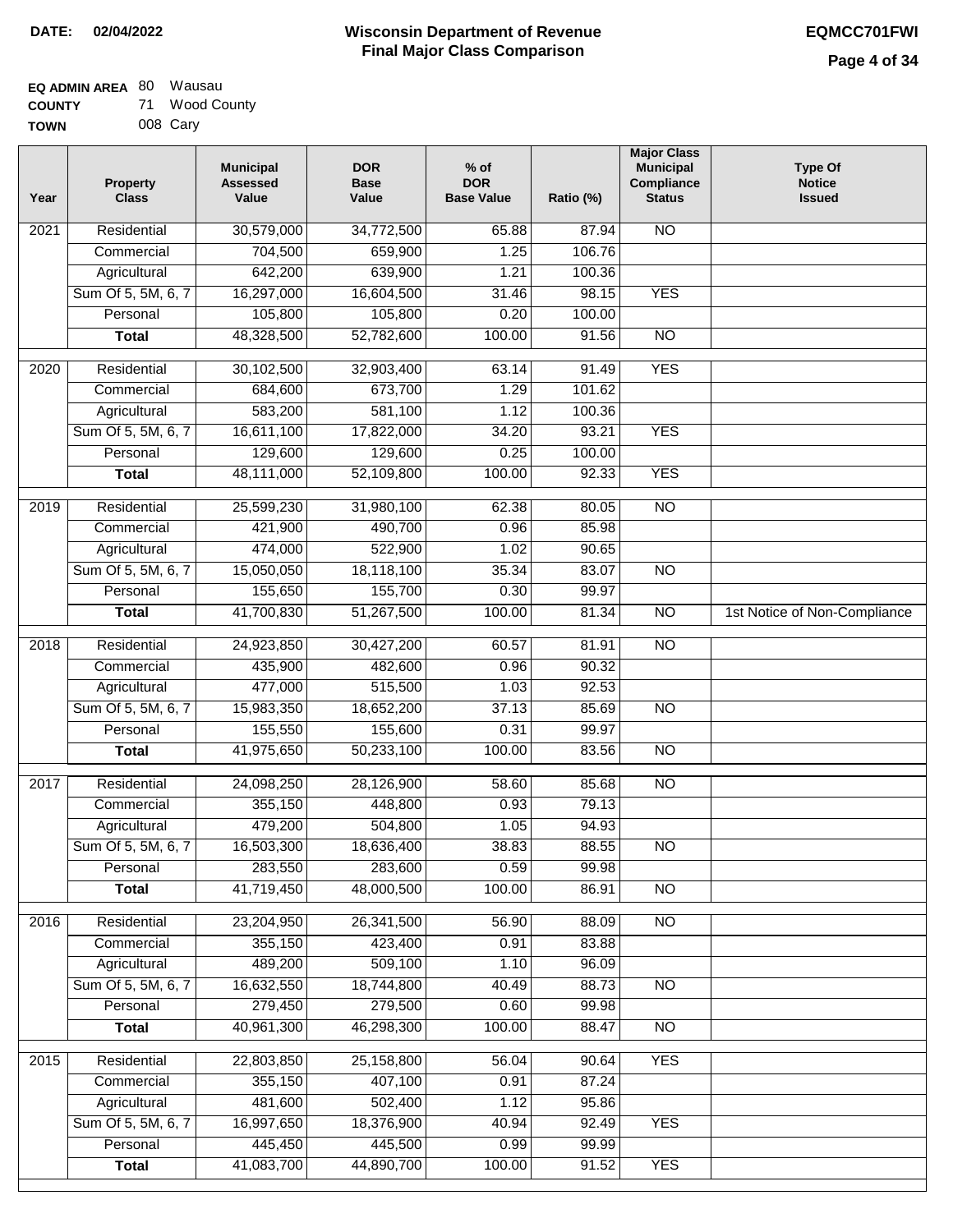### **Wisconsin Department of Revenue Final Major Class Comparison DATE: 02/04/2022 EQMCC701FWI**

┑

**EQ ADMIN AREA** 80 Wausau

**COUNTY TOWN** 71 Wood County 010 Cranmoor

| Year              | <b>Property</b><br><b>Class</b> | <b>Municipal</b><br><b>Assessed</b><br>Value | <b>DOR</b><br><b>Base</b><br>Value | $%$ of<br><b>DOR</b><br><b>Base Value</b> | Ratio (%)        | <b>Major Class</b><br><b>Municipal</b><br>Compliance<br><b>Status</b> | <b>Type Of</b><br><b>Notice</b><br><b>Issued</b> |
|-------------------|---------------------------------|----------------------------------------------|------------------------------------|-------------------------------------------|------------------|-----------------------------------------------------------------------|--------------------------------------------------|
| 2021              | Residential                     | 5,748,500                                    | 6,331,400                          | 15.78                                     | 90.79            | <b>YES</b>                                                            |                                                  |
|                   | Commercial                      | 69,100                                       | 68,700                             | 0.17                                      | 100.58           |                                                                       |                                                  |
|                   | Agricultural                    | 102,900                                      | 258,500                            | 0.64                                      | 39.81            |                                                                       |                                                  |
|                   | Sum Of 5, 5M, 6, 7              | 33,295,000                                   | 33,464,200                         | 83.39                                     | 99.49            | <b>YES</b>                                                            |                                                  |
|                   | Personal                        | 6,800                                        | 6,800                              | 0.02                                      | 100.00           |                                                                       |                                                  |
|                   | <b>Total</b>                    | 39,222,300                                   | 40,129,600                         | 100.00                                    | 97.74            | <b>YES</b>                                                            |                                                  |
| $\overline{2020}$ | Residential                     | 5,748,500                                    | 5,917,200                          | 15.14                                     | 97.15            | <b>YES</b>                                                            |                                                  |
|                   | Commercial                      | 0                                            | $\Omega$                           | 0.00                                      | 0.00             |                                                                       |                                                  |
|                   | Agricultural                    | 102,900                                      | 248,500                            | 0.64                                      | 41.41            |                                                                       |                                                  |
|                   | Sum Of 5, 5M, 6, 7              | 33,427,100                                   | 32,906,300                         | 84.20                                     | 101.58           | <b>YES</b>                                                            |                                                  |
|                   | Personal                        | 8,100                                        | 8,100                              | 0.02                                      | 100.00           |                                                                       |                                                  |
|                   | <b>Total</b>                    | 39,286,600                                   | 39,080,100                         | 100.00                                    | 100.53           | <b>YES</b>                                                            |                                                  |
|                   |                                 |                                              |                                    |                                           |                  |                                                                       |                                                  |
| 2019              | Residential                     | 5,739,800                                    | 5,681,200                          | 14.98                                     | 101.03           | <b>YES</b>                                                            |                                                  |
|                   | Commercial                      | $\Omega$                                     | 0                                  | 0.00                                      | 0.00             |                                                                       |                                                  |
|                   | Agricultural                    | 101,600                                      | 237,100                            | 0.63                                      | 42.85            |                                                                       |                                                  |
|                   | Sum Of 5, 5M, 6, 7              | 33,536,100                                   | 32,005,300                         | 84.37                                     | 104.78           | <b>YES</b>                                                            |                                                  |
|                   | Personal                        | 9,100                                        | 9,100                              | 0.02                                      | 100.00           |                                                                       |                                                  |
|                   | <b>Total</b>                    | 39,386,600                                   | 37,932,700                         | 100.00                                    | 103.83           | <b>YES</b>                                                            |                                                  |
| $\overline{2018}$ | Residential                     | 12,522,600                                   | 13,901,600                         | 33.82                                     | 90.08            | <b>YES</b>                                                            |                                                  |
|                   | Commercial                      | 0                                            | $\Omega$                           | 0.00                                      | 0.00             |                                                                       |                                                  |
|                   | Agricultural                    | 96,700                                       | 231,000                            | 0.56                                      | 41.86            |                                                                       |                                                  |
|                   | Sum Of 5, 5M, 6, 7              | 27,172,200                                   | 26,953,800                         | 65.58                                     | 100.81           | <b>YES</b>                                                            |                                                  |
|                   | Personal                        | 13,600                                       | 13,600                             | 0.03                                      | 100.00           |                                                                       |                                                  |
|                   | <b>Total</b>                    | 39,805,100                                   | 41,100,000                         | 100.00                                    | 96.85            | <b>YES</b>                                                            |                                                  |
|                   |                                 |                                              |                                    |                                           |                  |                                                                       |                                                  |
| 2017              | Residential                     | 12,230,500                                   | 12,839,200                         | 34.91                                     | 95.26            | <b>YES</b>                                                            |                                                  |
|                   | Commercial                      | 0                                            | $\Omega$                           | 0.00                                      | 0.00             |                                                                       |                                                  |
|                   | Agricultural                    | 94,400                                       | 226,100                            | 0.61                                      | 41.75            |                                                                       |                                                  |
|                   | Sum Of 5, 5M, 6, 7              | 27,344,500                                   | 23,696,900                         | 64.44                                     | 115.39           | $\overline{NO}$                                                       |                                                  |
|                   | Personal                        | 13,100                                       | 13,100                             | 0.04                                      | 100.00           |                                                                       |                                                  |
|                   | <b>Total</b>                    | 39,682,500                                   | 36,775,300                         | 100.00                                    | 107.91           | $\overline{NO}$                                                       |                                                  |
| 2016              | Residential                     | 12,237,400                                   | 12,352,700                         | 32.98                                     | 99.07            | <b>YES</b>                                                            |                                                  |
|                   | Commercial                      | 0                                            | $\Omega$                           | 0.00                                      | 0.00             |                                                                       |                                                  |
|                   | Agricultural                    | 95,200                                       | 223,000                            | 0.60                                      | 42.69            |                                                                       |                                                  |
|                   | Sum Of 5, 5M, 6, 7              | 27,580,100                                   | 24,863,400                         | 66.38                                     | 110.93           | <b>NO</b>                                                             |                                                  |
|                   | Personal                        | 15,900                                       | 15,900                             | 0.04                                      | 100.00           |                                                                       |                                                  |
|                   | <b>Total</b>                    | 39,928,600                                   | 37,455,000                         | 100.00                                    | 106.60           | $\overline{NO}$                                                       |                                                  |
|                   |                                 |                                              |                                    |                                           |                  |                                                                       |                                                  |
| 2015              | Residential                     | 12,125,500                                   | 11,884,100<br>$\Omega$             | 31.54                                     | 102.03           | <b>YES</b>                                                            |                                                  |
|                   | Commercial                      | $\overline{0}$                               |                                    | 0.00                                      | 0.00             |                                                                       |                                                  |
|                   | Agricultural                    | 239,450                                      | 220,500                            | 0.59                                      | 108.59           |                                                                       |                                                  |
|                   | Sum Of 5, 5M, 6, 7              | 27,647,000                                   | 25,561,700                         | 67.84                                     | 108.16           | <b>YES</b>                                                            |                                                  |
|                   | Personal<br><b>Total</b>        | 14,800<br>40,026,750                         | 14,800<br>37,681,100               | 0.04<br>100.00                            | 100.00<br>106.23 | <b>YES</b>                                                            |                                                  |
|                   |                                 |                                              |                                    |                                           |                  |                                                                       |                                                  |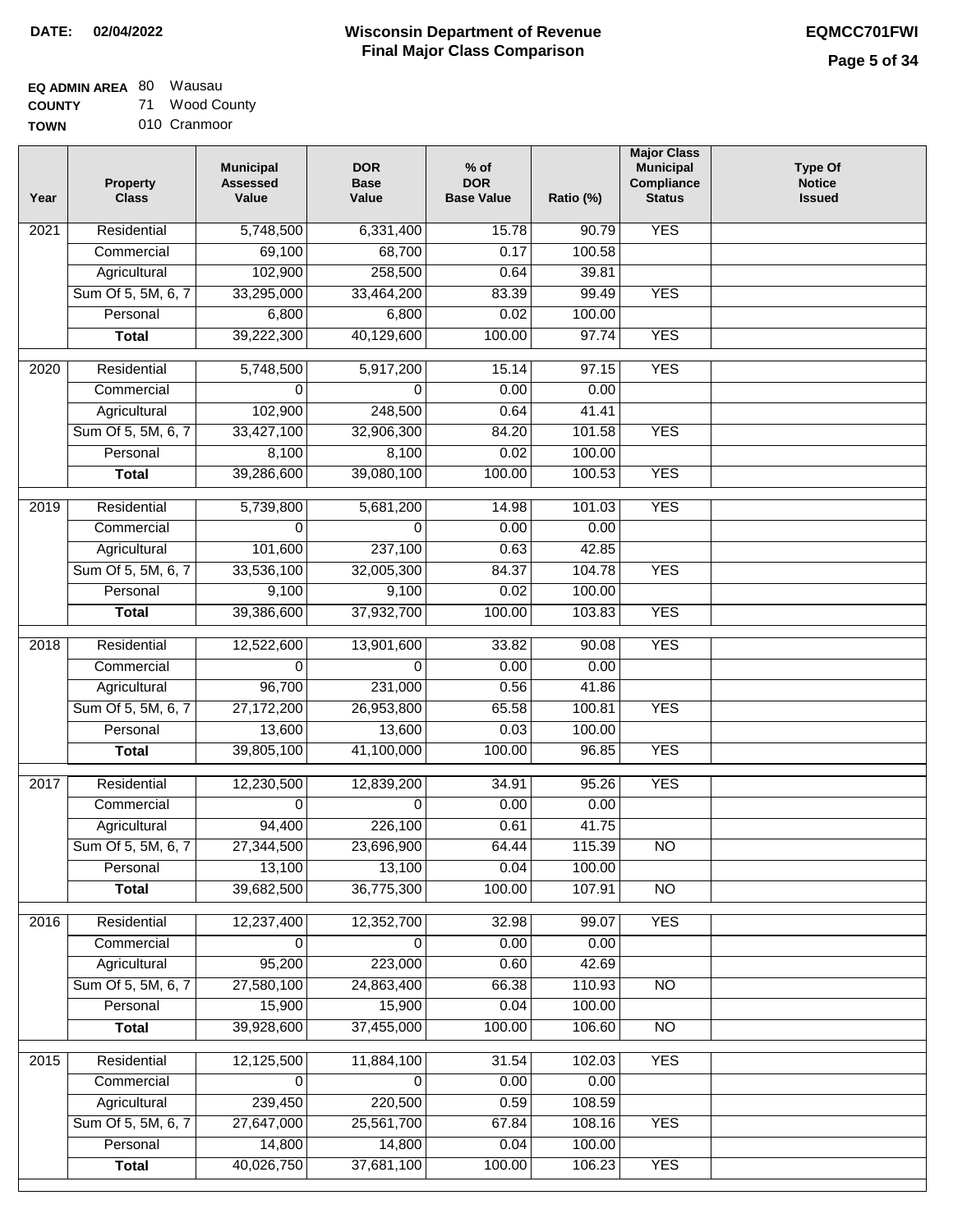### **Wisconsin Department of Revenue Final Major Class Comparison DATE: 02/04/2022 EQMCC701FWI**

**EQ ADMIN AREA** 80 Wausau **COUNTY**

**TOWN** 71 Wood County 012 Dexter

| Year             | <b>Property</b><br><b>Class</b> | <b>Municipal</b><br><b>Assessed</b><br>Value | <b>DOR</b><br><b>Base</b><br>Value | $%$ of<br><b>DOR</b><br><b>Base Value</b> | Ratio (%) | <b>Major Class</b><br><b>Municipal</b><br>Compliance<br><b>Status</b> | <b>Type Of</b><br><b>Notice</b><br><b>Issued</b> |
|------------------|---------------------------------|----------------------------------------------|------------------------------------|-------------------------------------------|-----------|-----------------------------------------------------------------------|--------------------------------------------------|
| 2021             | Residential                     | 20,287,000                                   | 24,912,000                         | 65.39                                     | 81.43     | <b>NO</b>                                                             |                                                  |
|                  | Commercial                      | 488,200                                      | 504,800                            | 1.32                                      | 96.71     |                                                                       |                                                  |
|                  | Agricultural                    | 263,500                                      | 312,000                            | 0.82                                      | 84.46     |                                                                       |                                                  |
|                  | Sum Of 5, 5M, 6, 7              | 10,155,800                                   | 12, 151, 300                       | 31.89                                     | 83.58     | $\overline{NO}$                                                       |                                                  |
|                  | Personal                        | 184,700                                      | 219,900                            | 0.58                                      | 83.99     |                                                                       |                                                  |
|                  | <b>Total</b>                    | 31,379,200                                   | 38,100,000                         | 100.00                                    | 82.36     | $\overline{NO}$                                                       | 1st Notice of Non-Compliance                     |
| $\frac{1}{2020}$ | Residential                     | 20,153,900                                   | 23,134,500                         | 63.42                                     | 87.12     | $\overline{NO}$                                                       |                                                  |
|                  | Commercial                      | 500,200                                      | 546,100                            | 1.50                                      | 91.59     |                                                                       |                                                  |
|                  | Agricultural                    | 260,500                                      | 301,200                            | 0.83                                      | 86.49     |                                                                       |                                                  |
|                  | Sum Of 5, 5M, 6, 7              | 9,980,500                                    | 12,294,300                         | 33.70                                     | 81.18     | <b>NO</b>                                                             |                                                  |
|                  | Personal                        | 175,200                                      | 201,400                            | 0.55                                      | 86.99     |                                                                       |                                                  |
|                  | <b>Total</b>                    | 31,070,300                                   | 36,477,500                         | 100.00                                    | 85.18     | $\overline{NO}$                                                       |                                                  |
|                  |                                 |                                              |                                    |                                           |           |                                                                       |                                                  |
| $\frac{1}{2019}$ | Residential                     | 20,073,000                                   | 22,155,300                         | 62.23                                     | 90.60     | <b>YES</b>                                                            |                                                  |
|                  | Commercial                      | 500,200                                      | 563,000                            | 1.58                                      | 88.85     |                                                                       |                                                  |
|                  | Agricultural                    | 265,300                                      | 289,300                            | 0.81                                      | 91.70     |                                                                       |                                                  |
|                  | Sum Of 5, 5M, 6, 7              | 10,070,000                                   | 12,389,500                         | 34.80                                     | 81.28     | $\overline{NO}$                                                       |                                                  |
|                  | Personal                        | 187,200                                      | 205,800                            | 0.58                                      | 90.96     |                                                                       |                                                  |
|                  | <b>Total</b>                    | 31,095,700                                   | 35,602,900                         | 100.00                                    | 87.34     | $\overline{NO}$                                                       |                                                  |
| 2018             | Residential                     | 19,937,800                                   | 21,365,600                         | 62.15                                     | 93.32     | <b>YES</b>                                                            |                                                  |
|                  | Commercial                      | 500,200                                      | 536,200                            | 1.56                                      | 93.29     |                                                                       |                                                  |
|                  | Agricultural                    | 281,500                                      | 282,600                            | 0.82                                      | 99.61     |                                                                       |                                                  |
|                  | Sum Of 5, 5M, 6, 7              | 10,027,400                                   | 11,952,700                         | 34.77                                     | 83.89     | <b>NO</b>                                                             |                                                  |
|                  | Personal                        | 239,500                                      | 241,900                            | 0.70                                      | 99.01     |                                                                       |                                                  |
|                  | <b>Total</b>                    | 30,986,400                                   | 34,379,000                         | 100.00                                    | 90.13     | $\overline{NO}$                                                       |                                                  |
| 2017             | Residential                     | 19,785,700                                   | 20,005,900                         | 64.81                                     | 98.90     | <b>YES</b>                                                            |                                                  |
|                  | Commercial                      | 493,200                                      | 508,800                            | 1.65                                      | 96.93     |                                                                       |                                                  |
|                  | Agricultural                    | 276,300                                      | 275,100                            | 0.89                                      | 100.44    |                                                                       |                                                  |
|                  | Sum Of 5, 5M, 6, 7              | 10,204,000                                   | 9,838,700                          | 31.87                                     | 103.71    | <b>YES</b>                                                            |                                                  |
|                  | Personal                        | 239,600                                      | 239,600                            | 0.78                                      | 100.00    |                                                                       |                                                  |
|                  | <b>Total</b>                    | 30,998,800                                   | 30,868,100                         | 100.00                                    | 100.42    | <b>YES</b>                                                            |                                                  |
| 2016             | Residential                     | 19,434,300                                   | 18,895,700                         | 62.97                                     | 102.85    | <b>YES</b>                                                            |                                                  |
|                  | Commercial                      | 493,200                                      | 480,000                            | 1.60                                      | 102.75    |                                                                       |                                                  |
|                  | Agricultural                    | 271,000                                      | 267,400                            | 0.89                                      | 101.35    |                                                                       |                                                  |
|                  | Sum Of 5, 5M, 6, 7              | 10,231,800                                   | 10,239,700                         | 34.13                                     | 99.92     | <b>YES</b>                                                            |                                                  |
|                  | Personal                        | 124,900                                      | 123,600                            | 0.41                                      | 101.05    |                                                                       |                                                  |
|                  | <b>Total</b>                    | 30,555,200                                   | 30,006,400                         | 100.00                                    | 101.83    | <b>YES</b>                                                            |                                                  |
|                  |                                 |                                              |                                    |                                           |           |                                                                       |                                                  |
| 2015             | Residential                     | 19,004,800                                   | 17,931,300                         | 61.31                                     | 105.99    | <b>YES</b>                                                            |                                                  |
|                  | Commercial                      | 493,200                                      | 461,500                            | 1.58                                      | 106.87    |                                                                       |                                                  |
|                  | Agricultural                    | 273,700                                      | 263,600                            | 0.90                                      | 103.83    |                                                                       |                                                  |
|                  | Sum Of 5, 5M, 6, 7              | 10,272,900                                   | 10,472,000                         | 35.80                                     | 98.10     | <b>YES</b>                                                            |                                                  |
|                  | Personal                        | 125,600                                      | 119,600                            | 0.41                                      | 105.02    |                                                                       |                                                  |
|                  | <b>Total</b>                    | 30,170,200                                   | 29,248,000                         | 100.00                                    | 103.15    | <b>YES</b>                                                            |                                                  |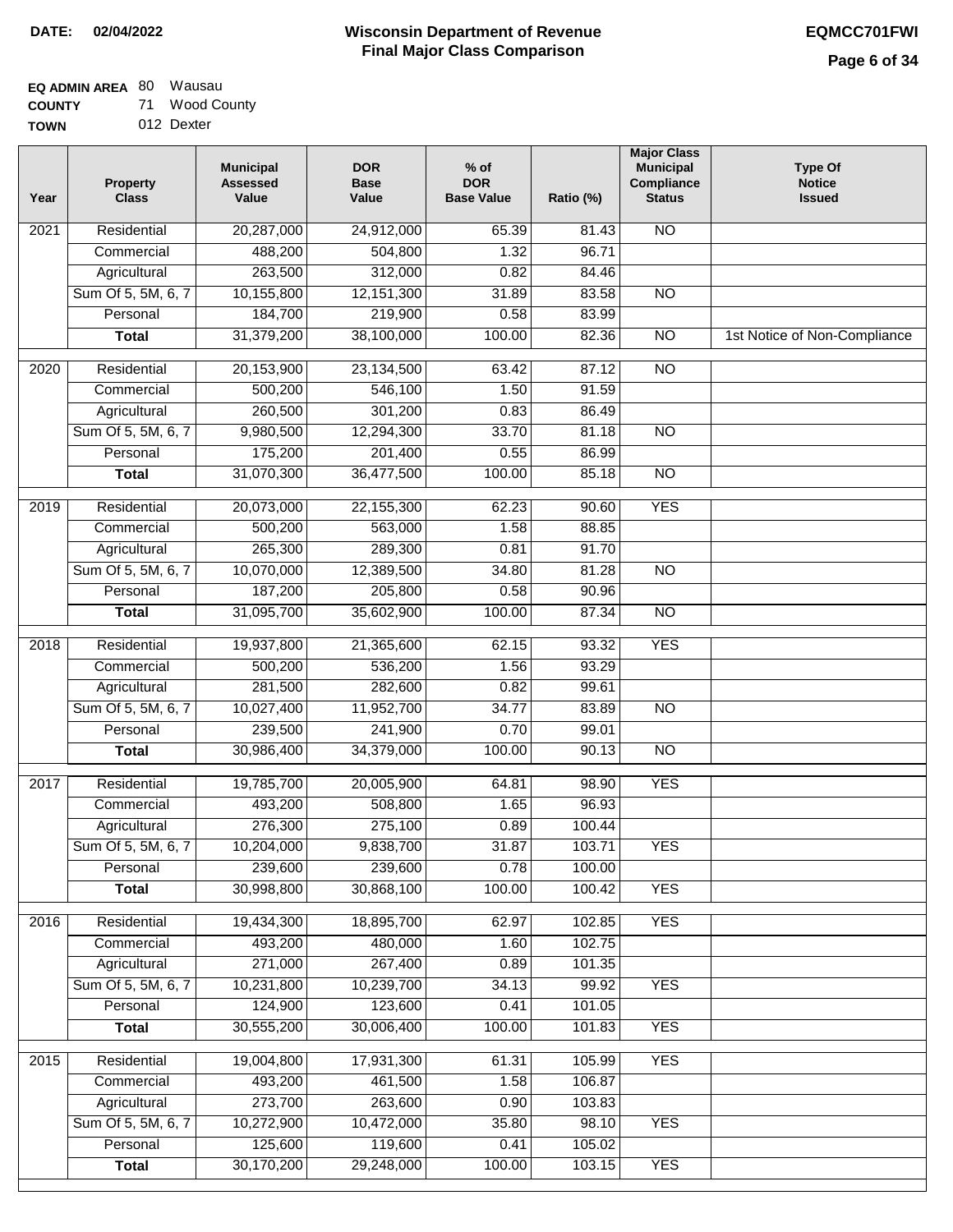| <b>EQ ADMIN AREA 80 Wausau</b> |    |             |
|--------------------------------|----|-------------|
| <b>COUNTY</b>                  | 71 | Wood County |

**TOWN** 014 Grand Rapids

| Year              | <b>Property</b><br><b>Class</b>    | <b>Municipal</b><br><b>Assessed</b><br>Value | <b>DOR</b><br><b>Base</b><br>Value | $%$ of<br><b>DOR</b><br><b>Base Value</b> | Ratio (%)          | <b>Major Class</b><br><b>Municipal</b><br>Compliance<br><b>Status</b> | <b>Type Of</b><br><b>Notice</b><br><b>Issued</b> |
|-------------------|------------------------------------|----------------------------------------------|------------------------------------|-------------------------------------------|--------------------|-----------------------------------------------------------------------|--------------------------------------------------|
| $\overline{202}1$ | Residential                        | 547,542,100                                  | 573,271,600                        | 93.23                                     | 95.51              | <b>YES</b>                                                            |                                                  |
|                   | Commercial                         | 27,112,800                                   | 27,028,200                         | 4.40                                      | 100.31             |                                                                       |                                                  |
|                   | Agricultural                       | 79,800                                       | 83,300                             | 0.01                                      | 95.80              |                                                                       |                                                  |
|                   | Sum Of 5, 5M, 6, 7                 | 10,715,100                                   | 13,127,100                         | 2.13                                      | 81.63              |                                                                       |                                                  |
|                   | Personal                           | 1,356,200                                    | 1,412,800                          | 0.23                                      | 95.99              |                                                                       |                                                  |
|                   | <b>Total</b>                       | 586,806,000                                  | 614,923,000                        | 100.00                                    | 95.43              | <b>YES</b>                                                            |                                                  |
| $\overline{2020}$ | Residential                        | 540,886,300                                  | 544,407,600                        | 92.68                                     | 99.35              | <b>YES</b>                                                            |                                                  |
|                   | Commercial                         | 26,955,700                                   | 28,145,800                         | 4.79                                      | 95.77              |                                                                       |                                                  |
|                   | Agricultural                       | 78,000                                       | 78,100                             | 0.01                                      | 99.87              |                                                                       |                                                  |
|                   | Sum Of 5, 5M, 6, 7                 | 10,924,700                                   | 13,370,100                         | 2.28                                      | 81.71              |                                                                       |                                                  |
|                   | Personal                           | 1,391,000                                    | 1,391,000                          | 0.24                                      | 100.00             |                                                                       |                                                  |
|                   | <b>Total</b>                       | 580,235,700                                  | 587,392,600                        | 100.00                                    | 98.78              | <b>YES</b>                                                            |                                                  |
| 2019              | Residential                        | 455,865,100                                  | 523,144,600                        | 92.55                                     | 87.14              | $\overline{NO}$                                                       |                                                  |
|                   | Commercial                         | 23,808,800                                   | 28,455,600                         | 5.03                                      | 83.67              |                                                                       |                                                  |
|                   | Agricultural                       | 90,200                                       | 96,800                             | 0.02                                      | 93.18              |                                                                       |                                                  |
|                   | Sum Of 5, 5M, 6, 7                 | 6,594,800                                    | 12,049,600                         | 2.13                                      | $\overline{54.73}$ |                                                                       |                                                  |
|                   | Personal                           | 1,375,600                                    | 1,528,400                          | 0.27                                      | 90.00              |                                                                       |                                                  |
|                   | <b>Total</b>                       | 487,734,500                                  | 565,275,000                        | 100.00                                    | 86.28              | $\overline{NO}$                                                       |                                                  |
|                   |                                    |                                              |                                    |                                           |                    |                                                                       |                                                  |
| 2018              | Residential                        | 449,504,300                                  | 491,509,200                        | 92.59                                     | 91.45              | <b>YES</b>                                                            |                                                  |
|                   | Commercial                         | 22,899,700                                   | 26, 141, 200                       | 4.92                                      | 87.60              |                                                                       |                                                  |
|                   | Agricultural                       | 89,600                                       | 93,100                             | 0.02                                      | 96.24              |                                                                       |                                                  |
|                   | Sum Of 5, 5M, 6, 7                 | 6,653,100                                    | 11,696,900                         | 2.20                                      | 56.88              |                                                                       |                                                  |
|                   | Personal                           | 1,286,900                                    | 1,398,800                          | 0.26                                      | 92.00              |                                                                       |                                                  |
|                   | <b>Total</b>                       | 480,433,600                                  | 530,839,200                        | 100.00                                    | 90.50              | <b>YES</b>                                                            |                                                  |
| $\overline{2017}$ | Residential                        | 444,260,400                                  | 467,139,500                        | 92.30                                     | 95.10              | <b>YES</b>                                                            |                                                  |
|                   | Commercial                         | 21,700,300                                   | 23,882,900                         | 4.72                                      | 90.86              |                                                                       |                                                  |
|                   | Agricultural                       | 89,600                                       | 90,900                             | 0.02                                      | 98.57              |                                                                       |                                                  |
|                   | Sum Of 5, 5M, 6, 7                 | 6,943,500                                    | 11,605,700                         | 2.29                                      | 59.83              |                                                                       |                                                  |
|                   | Personal                           | 3,217,400                                    | 3,386,700                          | 0.67                                      | 95.00              |                                                                       |                                                  |
|                   | <b>Total</b>                       | 476,211,200                                  | 506,105,700                        | 100.00                                    | 94.09              | <b>YES</b>                                                            |                                                  |
| 2016              | Residential                        | 441, 187, 100                                | 441,816,800                        | 92.84                                     | 99.86              | <b>YES</b>                                                            |                                                  |
|                   | Commercial                         | 21,408,600                                   | 22,241,300                         | 4.67                                      | 96.26              |                                                                       |                                                  |
|                   | Agricultural                       | 89,600                                       | 89,700                             | 0.02                                      | 99.89              |                                                                       |                                                  |
|                   | Sum Of 5, 5M, 6, 7                 | 6,971,900                                    | 8,279,500                          | 1.74                                      | 84.21              |                                                                       |                                                  |
|                   | Personal                           | 3,476,600                                    | 3,476,600                          | 0.73                                      | 100.00             |                                                                       |                                                  |
|                   | <b>Total</b>                       | 473,133,800                                  | 475,903,900                        | 100.00                                    | 99.42              | <b>YES</b>                                                            |                                                  |
|                   |                                    |                                              |                                    |                                           |                    |                                                                       |                                                  |
| 2015              | Residential                        | 438,672,000                                  | 439,226,200                        | 93.09                                     | 99.87              | <b>YES</b>                                                            |                                                  |
|                   | Commercial                         | 21,172,900                                   | 21,149,000                         | 4.48                                      | 100.11             |                                                                       |                                                  |
|                   | Agricultural<br>Sum Of 5, 5M, 6, 7 | 87,700                                       | 86,500                             | 0.02                                      | 101.39             |                                                                       |                                                  |
|                   | Personal                           | 7,081,400<br>3,059,800                       | 8,298,400<br>3,059,800             | 1.76<br>0.65                              | 85.33<br>100.00    |                                                                       |                                                  |
|                   | <b>Total</b>                       | 470,073,800                                  | 471,819,900                        | 100.00                                    | 99.63              | <b>YES</b>                                                            |                                                  |
|                   |                                    |                                              |                                    |                                           |                    |                                                                       |                                                  |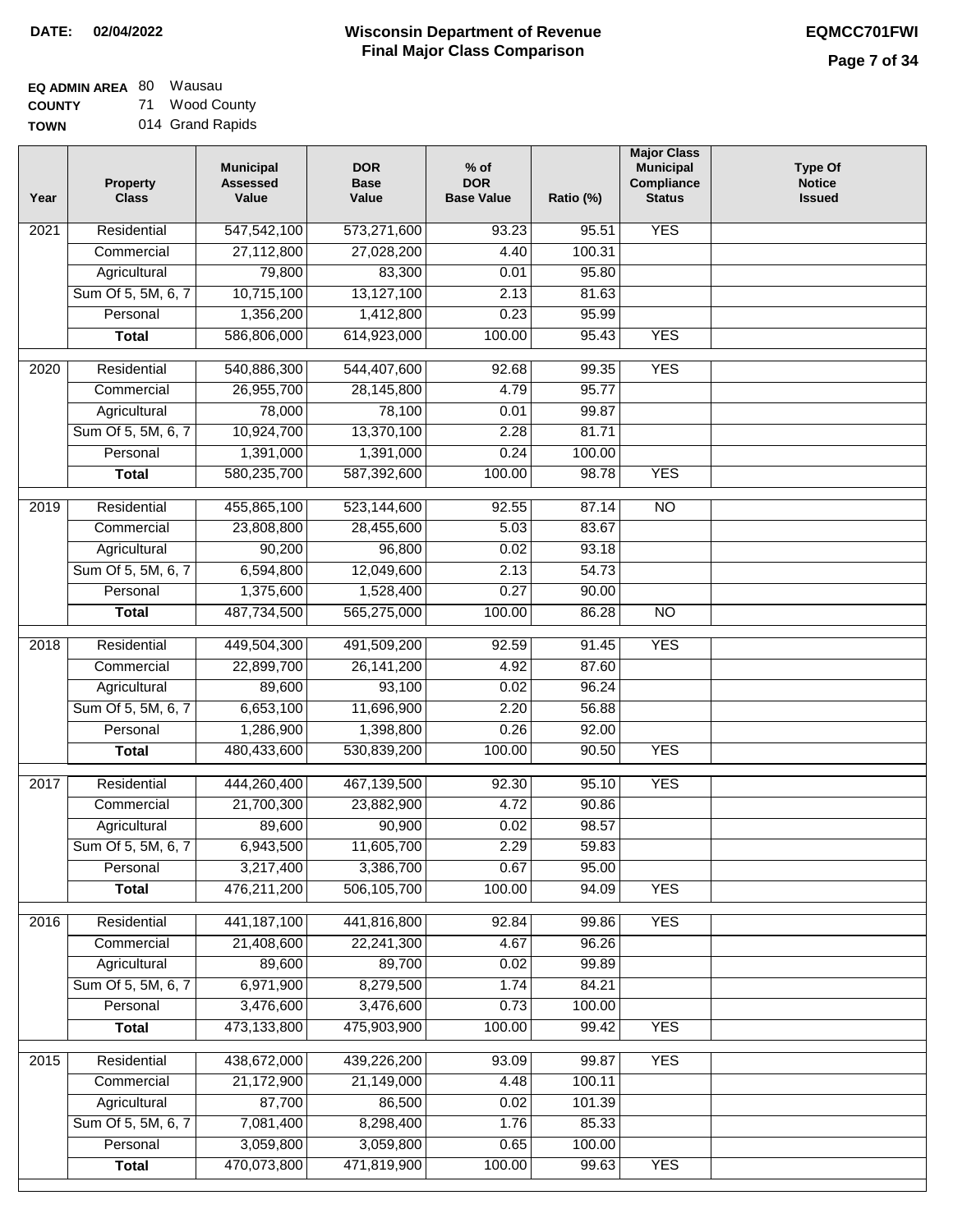# **EQ ADMIN AREA** 80 Wausau

**COUNTY TOWN** 71 Wood County 016 Hansen

| Year              | <b>Property</b><br><b>Class</b> | <b>Municipal</b><br><b>Assessed</b><br>Value | <b>DOR</b><br><b>Base</b><br>Value | $%$ of<br><b>DOR</b><br><b>Base Value</b> | Ratio (%) | <b>Major Class</b><br><b>Municipal</b><br>Compliance<br><b>Status</b> | <b>Type Of</b><br><b>Notice</b><br><b>Issued</b> |
|-------------------|---------------------------------|----------------------------------------------|------------------------------------|-------------------------------------------|-----------|-----------------------------------------------------------------------|--------------------------------------------------|
| 2021              | Residential                     | 36,439,200                                   | 38,403,900                         | 60.72                                     | 94.88     | <b>YES</b>                                                            |                                                  |
|                   | Commercial                      | 369,200                                      | 437,400                            | 0.69                                      | 84.41     |                                                                       |                                                  |
|                   | Agricultural                    | 1,333,500                                    | 1,371,700                          | 2.17                                      | 97.22     |                                                                       |                                                  |
|                   | Sum Of 5, 5M, 6, 7              | 23,399,600                                   | 22,891,200                         | 36.20                                     | 102.22    | <b>YES</b>                                                            |                                                  |
|                   | Personal                        | 138,400                                      | 138,400                            | 0.22                                      | 100.00    |                                                                       |                                                  |
|                   | <b>Total</b>                    | 61,679,900                                   | 63,242,600                         | 100.00                                    | 97.53     | <b>YES</b>                                                            |                                                  |
| 2020              | Residential                     | 36,347,000                                   | 36,838,300                         | 59.35                                     | 98.67     | <b>YES</b>                                                            |                                                  |
|                   | Commercial                      | 430,900                                      | 460,400                            | 0.74                                      | 93.59     |                                                                       |                                                  |
|                   | Agricultural                    | 1,324,400                                    | 1,308,300                          | 2.11                                      | 101.23    |                                                                       |                                                  |
|                   | Sum Of 5, 5M, 6, 7              | 23,740,100                                   | 23,320,700                         | 37.57                                     | 101.80    | <b>YES</b>                                                            |                                                  |
|                   | Personal                        | 143,900                                      | 143,900                            | 0.23                                      | 100.00    |                                                                       |                                                  |
|                   | <b>Total</b>                    | 61,986,300                                   | 62,071,600                         | 100.00                                    | 99.86     | <b>YES</b>                                                            |                                                  |
|                   |                                 |                                              |                                    |                                           |           |                                                                       |                                                  |
| 2019              | Residential                     | 28,088,100                                   | 35,595,100                         | 58.33                                     | 78.91     | $\overline{NO}$                                                       |                                                  |
|                   | Commercial                      | 410,900                                      | 505,700                            | 0.83                                      | 81.25     |                                                                       |                                                  |
|                   | Agricultural                    | 1,257,600                                    | 1,255,100                          | 2.06                                      | 100.20    |                                                                       |                                                  |
|                   | Sum Of 5, 5M, 6, 7              | 21,608,200                                   | 23,552,800                         | 38.60                                     | 91.74     | <b>YES</b>                                                            |                                                  |
|                   | Personal                        | 91,500                                       | 114,400                            | 0.19                                      | 79.98     |                                                                       |                                                  |
|                   | <b>Total</b>                    | 51,456,300                                   | 61,023,100                         | 100.00                                    | 84.32     | $\overline{NO}$                                                       | 2nd Notice of Non-Compliance                     |
| 2018              | Residential                     | 27,560,800                                   | 33,970,900                         | 57.82                                     | 81.13     | $\overline{NO}$                                                       |                                                  |
|                   | Commercial                      | 348,900                                      | 400,600                            | 0.68                                      | 87.09     |                                                                       |                                                  |
|                   | Agricultural                    | 1,242,200                                    | 1,202,400                          | 2.05                                      | 103.31    |                                                                       |                                                  |
|                   | Sum Of 5, 5M, 6, 7              | 21,710,900                                   | 23,071,000                         | 39.27                                     | 94.10     | <b>YES</b>                                                            |                                                  |
|                   | Personal                        | 95,000                                       | 105,600                            | 0.18                                      | 89.96     |                                                                       |                                                  |
|                   | <b>Total</b>                    | 50,957,800                                   | 58,750,500                         | 100.00                                    | 86.74     | <b>NO</b>                                                             | 1st Notice of Non-Compliance                     |
| 2017              | Residential                     | 27,175,400                                   | 31,663,500                         | 56.45                                     | 85.83     | N <sub>O</sub>                                                        |                                                  |
|                   | Commercial                      | 181,900                                      | 206,800                            | 0.37                                      | 87.96     |                                                                       |                                                  |
|                   | Agricultural                    | 1,240,100                                    | 1,169,900                          | 2.09                                      | 106.00    |                                                                       |                                                  |
|                   | Sum Of 5, 5M, 6, 7              | 22,224,900                                   | 22,812,200                         | 40.67                                     | 97.43     | YES                                                                   |                                                  |
|                   | Personal                        | 219,200                                      | 238,300                            | 0.42                                      | 91.98     |                                                                       |                                                  |
|                   | <b>Total</b>                    | 51,041,500                                   | 56,090,700                         | 100.00                                    | 91.00     | <b>NO</b>                                                             |                                                  |
| 2016              | Residential                     | 27,057,000                                   | 30,853,400                         | 56.48                                     | 87.70     | N <sub>O</sub>                                                        |                                                  |
|                   | Commercial                      | 161,000                                      | 173,700                            | 0.32                                      | 92.69     |                                                                       |                                                  |
|                   | Agricultural                    | 1,237,600                                    | 1,152,500                          | 2.11                                      | 107.38    |                                                                       |                                                  |
|                   | Sum Of 5, 5M, 6, 7              | 21,850,700                                   | 22,189,200                         | 40.62                                     | 98.47     | <b>YES</b>                                                            |                                                  |
|                   | Personal                        | 243,400                                      | 259,000                            | 0.47                                      | 93.98     |                                                                       |                                                  |
|                   | <b>Total</b>                    | 50,549,700                                   | 54,627,800                         | 100.00                                    | 92.53     | N <sub>O</sub>                                                        |                                                  |
| $\overline{2015}$ | Residential                     | 26,722,400                                   | 30,504,000                         | 57.45                                     | 87.60     | $\overline{NO}$                                                       |                                                  |
|                   | Commercial                      | 161,000                                      | 167,000                            | 0.31                                      | 96.41     |                                                                       |                                                  |
|                   | Agricultural                    | 1,222,600                                    | 1,127,600                          | 2.12                                      | 108.42    |                                                                       |                                                  |
|                   | Sum Of 5, 5M, 6, 7              | 21,376,100                                   | 21,059,900                         | 39.66                                     | 101.50    | <b>YES</b>                                                            |                                                  |
|                   | Personal                        | 240,900                                      | 240,900                            | 0.45                                      | 100.00    |                                                                       |                                                  |
|                   | <b>Total</b>                    | 49,723,000                                   | 53,099,400                         | 100.00                                    | 93.64     | $\overline{NO}$                                                       |                                                  |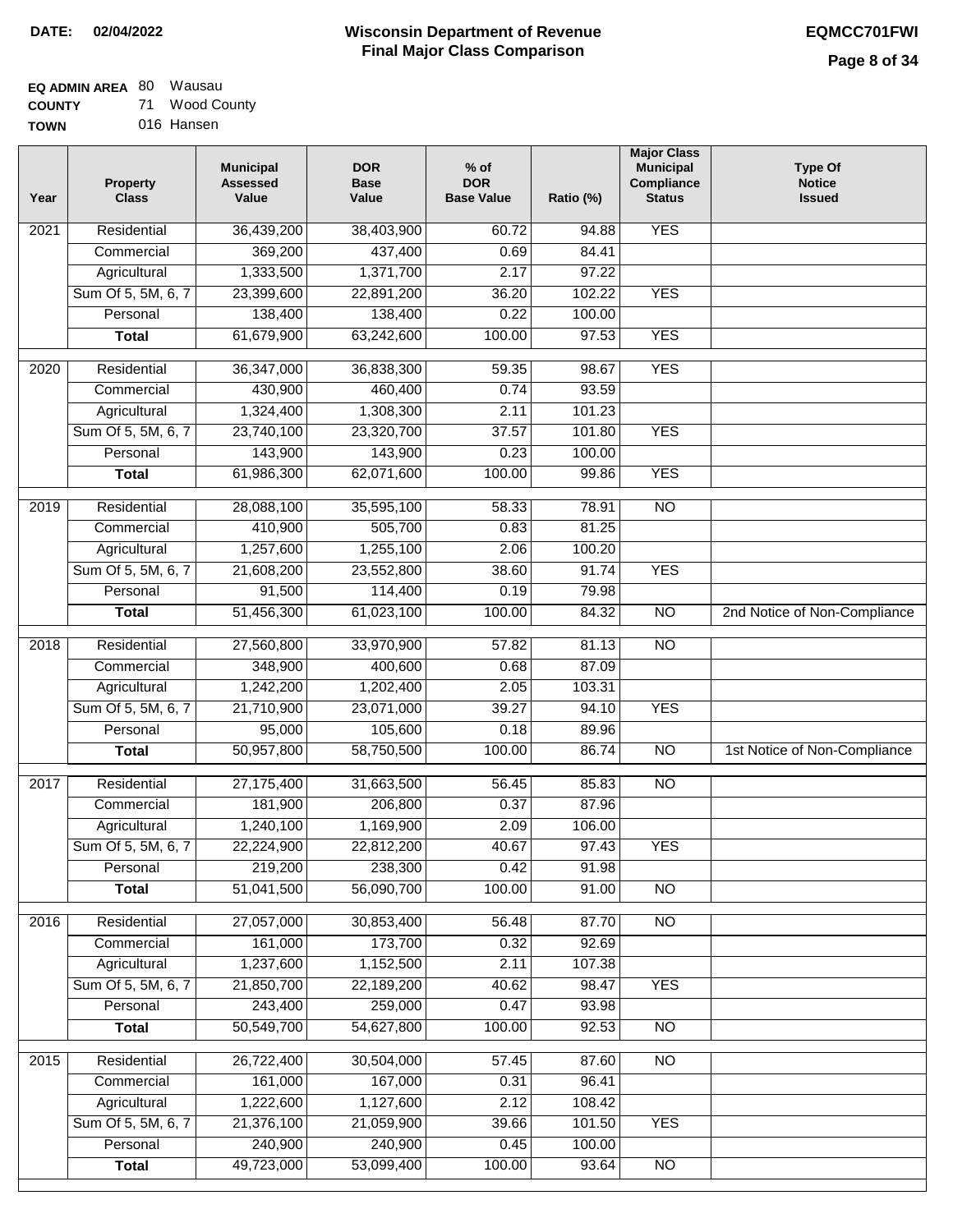#### **EQ ADMIN AREA** 80 Wausau **COUNTY** 71 Wood County

**TOWN** 018 Hiles

| Year              | <b>Property</b><br><b>Class</b> | <b>Municipal</b><br><b>Assessed</b><br>Value | <b>DOR</b><br><b>Base</b><br>Value | % of<br><b>DOR</b><br><b>Base Value</b> | Ratio (%) | <b>Major Class</b><br><b>Municipal</b><br>Compliance<br><b>Status</b> | <b>Type Of</b><br><b>Notice</b><br><b>Issued</b> |
|-------------------|---------------------------------|----------------------------------------------|------------------------------------|-----------------------------------------|-----------|-----------------------------------------------------------------------|--------------------------------------------------|
| $\overline{202}1$ | Residential                     | 12,366,300                                   | 13,392,800                         | $\frac{1}{51.41}$                       | 92.34     | <b>YES</b>                                                            |                                                  |
|                   | Commercial                      | 704,400                                      | 794,700                            | 3.05                                    | 88.64     |                                                                       |                                                  |
|                   | Agricultural                    | 277,000                                      | 277,400                            | 1.06                                    | 99.86     |                                                                       |                                                  |
|                   | Sum Of 5, 5M, 6, 7              | 11,100,100                                   | 11,587,100                         | 44.48                                   | 95.80     | <b>YES</b>                                                            |                                                  |
|                   | Personal                        | 16                                           | 0                                  | 0.00                                    | 0.00      |                                                                       |                                                  |
|                   | <b>Total</b>                    | 24,447,816                                   | 26,052,000                         | 100.00                                  | 93.84     | <b>YES</b>                                                            |                                                  |
| $\overline{2020}$ | Residential                     | 9,656,200                                    | 12,265,900                         | 48.78                                   | 78.72     | $\overline{NO}$                                                       |                                                  |
|                   | Commercial                      | 611,400                                      | 836,500                            | 3.33                                    | 73.09     |                                                                       |                                                  |
|                   | Agricultural                    | 258,750                                      | 254,600                            | 1.01                                    | 101.63    |                                                                       |                                                  |
|                   | Sum Of 5, 5M, 6, 7              | 9,905,500                                    | 11,601,800                         | 46.14                                   | 85.38     | $\overline{NO}$                                                       |                                                  |
|                   | Personal                        | 188,350                                      | 188,400                            | 0.75                                    | 99.97     |                                                                       |                                                  |
|                   | <b>Total</b>                    | 20,620,200                                   | 25, 147, 200                       | 100.00                                  | 82.00     | N <sub>O</sub>                                                        | 1st Notice of Non-Compliance                     |
| 2019              | Residential                     | 9,408,350                                    | 11,576,800                         | 47.71                                   | 81.27     | $\overline{3}$                                                        |                                                  |
|                   | Commercial                      | 609,950                                      | 862,400                            | 3.55                                    | 70.73     |                                                                       |                                                  |
|                   | Agricultural                    | 238,350                                      | 251,100                            | 1.03                                    | 94.92     |                                                                       |                                                  |
|                   | Sum Of 5, 5M, 6, 7              | 10,067,650                                   | 11,333,800                         | 46.70                                   | 88.83     | $\overline{NO}$                                                       |                                                  |
|                   | Personal                        | 243,150                                      | 243,200                            | 1.00                                    | 99.98     |                                                                       |                                                  |
|                   | <b>Total</b>                    | 20,567,450                                   | 24,267,300                         | 100.00                                  | 84.75     | $\overline{NO}$                                                       |                                                  |
| 2018              | Residential                     | 9,366,400                                    | 11,211,200                         | 44.56                                   | 83.55     | $\overline{10}$                                                       |                                                  |
|                   | Commercial                      | 610,300                                      | 824,000                            | 3.28                                    | 74.07     |                                                                       |                                                  |
|                   | Agricultural                    | 230,000                                      | 230,900                            | 0.92                                    | 99.61     |                                                                       |                                                  |
|                   | Sum Of 5, 5M, 6, 7              | 10,309,750                                   | 12,605,000                         | 50.10                                   | 81.79     | $\overline{3}$                                                        |                                                  |
|                   | Personal                        | 286,150                                      | 286,200                            | 1.14                                    | 99.98     |                                                                       |                                                  |
|                   | <b>Total</b>                    | 20,802,600                                   | 25, 157, 300                       | 100.00                                  | 82.69     | <b>NO</b>                                                             |                                                  |
|                   |                                 |                                              |                                    |                                         |           |                                                                       |                                                  |
| $\overline{2017}$ | Residential                     | 9,074,800                                    | 10,362,600                         | 47.14                                   | 87.57     | $\overline{NO}$                                                       |                                                  |
|                   | Commercial                      | 371,100                                      | 565,300                            | 2.57                                    | 65.65     |                                                                       |                                                  |
|                   | Agricultural                    | 222,650                                      | 225,700                            | 1.03                                    | 98.65     |                                                                       |                                                  |
|                   | Sum Of 5, 5M, 6, 7              | 10,623,950                                   | 10,676,900                         | 48.57                                   | 99.50     | <b>YES</b>                                                            |                                                  |
|                   | Personal                        | 151,250                                      | 151,300                            | 0.69                                    | 99.97     |                                                                       |                                                  |
|                   | <b>Total</b>                    | 20,443,750                                   | 21,981,800                         | 100.00                                  | 93.00     | <b>NO</b>                                                             |                                                  |
| 2016              | Residential                     | 7,756,400                                    | 8,616,600                          | 39.83                                   | 90.02     | <b>YES</b>                                                            |                                                  |
|                   | Commercial                      | 371,100                                      | 533,300                            | 2.47                                    | 69.59     |                                                                       |                                                  |
|                   | Agricultural                    | 222,800                                      | 223,700                            | 1.03                                    | 99.60     |                                                                       |                                                  |
|                   | Sum Of 5, 5M, 6, 7              | 11,416,550                                   | 12,111,900                         | 55.99                                   | 94.26     | <b>YES</b>                                                            |                                                  |
|                   | Personal                        | 147,500                                      | 147,500                            | 0.68                                    | 100.00    |                                                                       |                                                  |
|                   | <b>Total</b>                    | 19,914,350                                   | 21,633,000                         | 100.00                                  | 92.06     | <b>YES</b>                                                            |                                                  |
| 2015              | Residential                     | 7,617,200                                    | 8,332,600                          | 38.56                                   | 91.41     | <b>YES</b>                                                            |                                                  |
|                   | Commercial                      | 381,600                                      | 524,100                            | 2.43                                    | 72.81     |                                                                       |                                                  |
|                   | Agricultural                    | 227,050                                      | 230,200                            | 1.07                                    | 98.63     |                                                                       |                                                  |
|                   | Sum Of 5, 5M, 6, 7              | 11,456,850                                   | 12,382,500                         | 57.30                                   | 92.52     | <b>YES</b>                                                            |                                                  |
|                   | Personal                        | 139,050                                      | 139,100                            | 0.64                                    | 99.96     |                                                                       |                                                  |
|                   | <b>Total</b>                    | 19,821,750                                   | 21,608,500                         | 100.00                                  | 91.73     | <b>YES</b>                                                            |                                                  |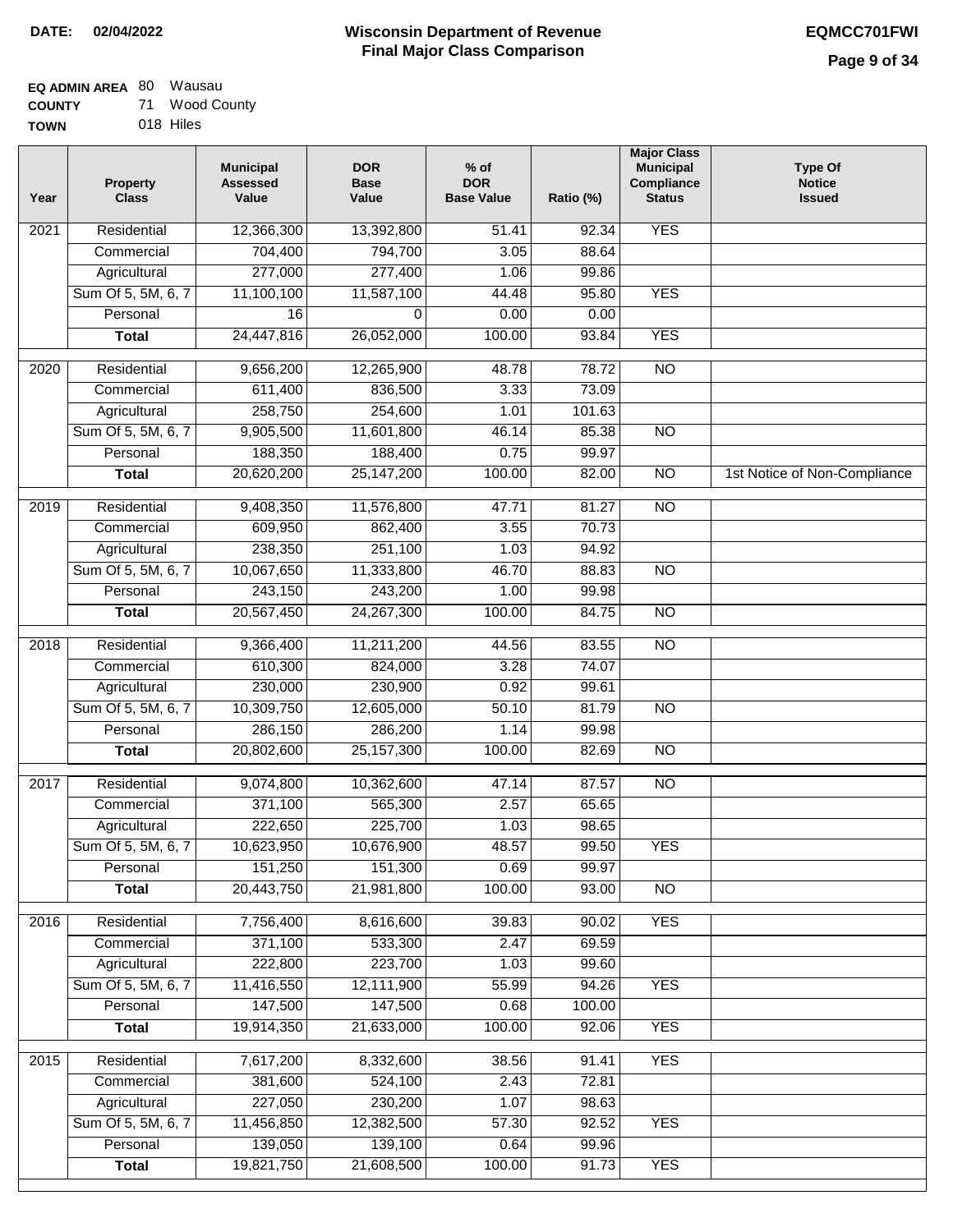# **EQ ADMIN AREA** 80 Wausau

**COUNTY TOWN** 71 Wood County 020 Lincoln

| Year | <b>Property</b><br><b>Class</b> | <b>Municipal</b><br><b>Assessed</b><br>Value | <b>DOR</b><br><b>Base</b><br>Value | $%$ of<br><b>DOR</b><br><b>Base Value</b> | Ratio (%)        | <b>Major Class</b><br><b>Municipal</b><br>Compliance<br><b>Status</b> | <b>Type Of</b><br><b>Notice</b><br><b>Issued</b> |
|------|---------------------------------|----------------------------------------------|------------------------------------|-------------------------------------------|------------------|-----------------------------------------------------------------------|--------------------------------------------------|
| 2021 | Residential                     | 104,485,300                                  | 116,193,100                        | 77.48                                     | 89.92            | <b>NO</b>                                                             |                                                  |
|      | Commercial                      | 4,397,800                                    | 4,816,400                          | 3.21                                      | 91.31            |                                                                       |                                                  |
|      | Agricultural                    | 2,647,200                                    | 2,688,400                          | 1.79                                      | 98.47            |                                                                       |                                                  |
|      | Sum Of 5, 5M, 6, 7              | 27,003,500                                   | 25,415,400                         | 16.95                                     | 106.25           | <b>YES</b>                                                            |                                                  |
|      | Personal                        | 832,200                                      | 849,500                            | 0.57                                      | 97.96            |                                                                       |                                                  |
|      | <b>Total</b>                    | 139,366,000                                  | 149,962,800                        | 100.00                                    | 92.93            | $\overline{NO}$                                                       |                                                  |
| 2020 | Residential                     | 102,751,500                                  | 106,939,500                        | 76.29                                     | 96.08            | <b>YES</b>                                                            |                                                  |
|      | Commercial                      | 4,386,100                                    | 5,057,100                          | 3.61                                      | 86.73            |                                                                       |                                                  |
|      | Agricultural                    | 2,586,900                                    | 2,637,400                          | 1.88                                      | 98.09            |                                                                       |                                                  |
|      | Sum Of 5, 5M, 6, 7              | 27,310,400                                   | 24,676,000                         | 17.60                                     | 110.68           | $\overline{NO}$                                                       |                                                  |
|      | Personal                        | 877,800                                      | 863,100                            | 0.62                                      | 101.70           |                                                                       |                                                  |
|      | <b>Total</b>                    | 137,912,700                                  | 140,173,100                        | 100.00                                    | 98.39            | $\overline{NO}$                                                       |                                                  |
|      |                                 |                                              |                                    |                                           |                  |                                                                       |                                                  |
| 2019 | Residential                     | 101,677,700                                  | 105,883,600                        | 75.77                                     | 96.03            | <b>YES</b>                                                            |                                                  |
|      | Commercial                      | 4,386,100                                    | 5,213,500                          | 3.73                                      | 84.13            |                                                                       |                                                  |
|      | Agricultural                    | 2,594,000                                    | 2,534,500                          | 1.81<br>18.03                             | 102.35<br>108.34 | <b>YES</b>                                                            |                                                  |
|      | Sum Of 5, 5M, 6, 7<br>Personal  | 27,294,500<br>900,100                        | 25,192,600<br>917,300              | 0.66                                      | 98.12            |                                                                       |                                                  |
|      |                                 | 136,852,400                                  | 139,741,500                        | 100.00                                    | 97.93            | <b>YES</b>                                                            |                                                  |
|      | <b>Total</b>                    |                                              |                                    |                                           |                  |                                                                       |                                                  |
| 2018 | Residential                     | 100,070,800                                  | 103,213,900                        | 75.09                                     | 96.95            | <b>YES</b>                                                            |                                                  |
|      | Commercial                      | 4,374,100                                    | 4,953,700                          | 3.60                                      | 88.30            |                                                                       |                                                  |
|      | Agricultural                    | 2,640,600                                    | 2,472,200                          | 1.80                                      | 106.81           |                                                                       |                                                  |
|      | Sum Of 5, 5M, 6, 7              | 26,849,800                                   | 25,865,900                         | 18.82                                     | 103.80           | <b>YES</b>                                                            |                                                  |
|      | Personal                        | 943,900                                      | 943,900                            | 0.69                                      | 100.00           |                                                                       |                                                  |
|      | <b>Total</b>                    | 134,879,200                                  | 137,449,600                        | 100.00                                    | 98.13            | <b>YES</b>                                                            |                                                  |
| 2017 | Residential                     | 99,237,900                                   | 98,443,300                         | 75.18                                     | 100.81           | <b>YES</b>                                                            |                                                  |
|      | Commercial                      | 4,304,900                                    | 4,696,700                          | 3.59                                      | 91.66            |                                                                       |                                                  |
|      | Agricultural                    | 2,643,100                                    | 2,435,700                          | 1.86                                      | 108.52           |                                                                       |                                                  |
|      | Sum Of 5, 5M, 6, 7              | 26,534,600                                   | 24,249,500                         | 18.52                                     | 109.42           | <b>YES</b>                                                            |                                                  |
|      | Personal                        | 1,132,200                                    | 1,110,000                          | 0.85                                      | 102.00           |                                                                       |                                                  |
|      | <b>Total</b>                    | 133,852,700                                  | 130,935,200                        | 100.00                                    | 102.23           | <b>YES</b>                                                            |                                                  |
| 2016 | Residential                     | 98,688,700                                   | 98,893,700                         | 75.36                                     | 99.79            | <b>YES</b>                                                            |                                                  |
|      | Commercial                      | 4,594,100                                    | 4,727,900                          | 3.60                                      | 97.17            |                                                                       |                                                  |
|      | Agricultural                    | 2,641,800                                    | 2,372,100                          | 1.81                                      | 111.37           |                                                                       |                                                  |
|      | Sum Of 5, 5M, 6, 7              | 26,338,900                                   | 24,024,300                         | 18.31                                     | 109.63           | <b>YES</b>                                                            |                                                  |
|      | Personal                        | 1,209,900                                    | 1,209,900                          | 0.92                                      | 100.00           |                                                                       |                                                  |
|      | <b>Total</b>                    | 133,473,400                                  | 131,227,900                        | 100.00                                    | 101.71           | <b>YES</b>                                                            |                                                  |
| 2015 | Residential                     | 97,764,000                                   | 98,958,600                         | 75.58                                     | 98.79            | <b>YES</b>                                                            |                                                  |
|      | Commercial                      | 4,547,700                                    | 4,501,500                          | 3.44                                      | 101.03           |                                                                       |                                                  |
|      | Agricultural                    | 2,627,800                                    | 2,345,000                          | 1.79                                      | 112.06           |                                                                       |                                                  |
|      | Sum Of 5, 5M, 6, 7              | 26,065,300                                   | 24,106,200                         | 18.41                                     | 108.13           | <b>YES</b>                                                            |                                                  |
|      | Personal                        | 1,078,900                                    | 1,027,500                          | 0.78                                      | 105.00           |                                                                       |                                                  |
|      | <b>Total</b>                    | 132,083,700                                  | 130,938,800                        | 100.00                                    | 100.87           | <b>YES</b>                                                            |                                                  |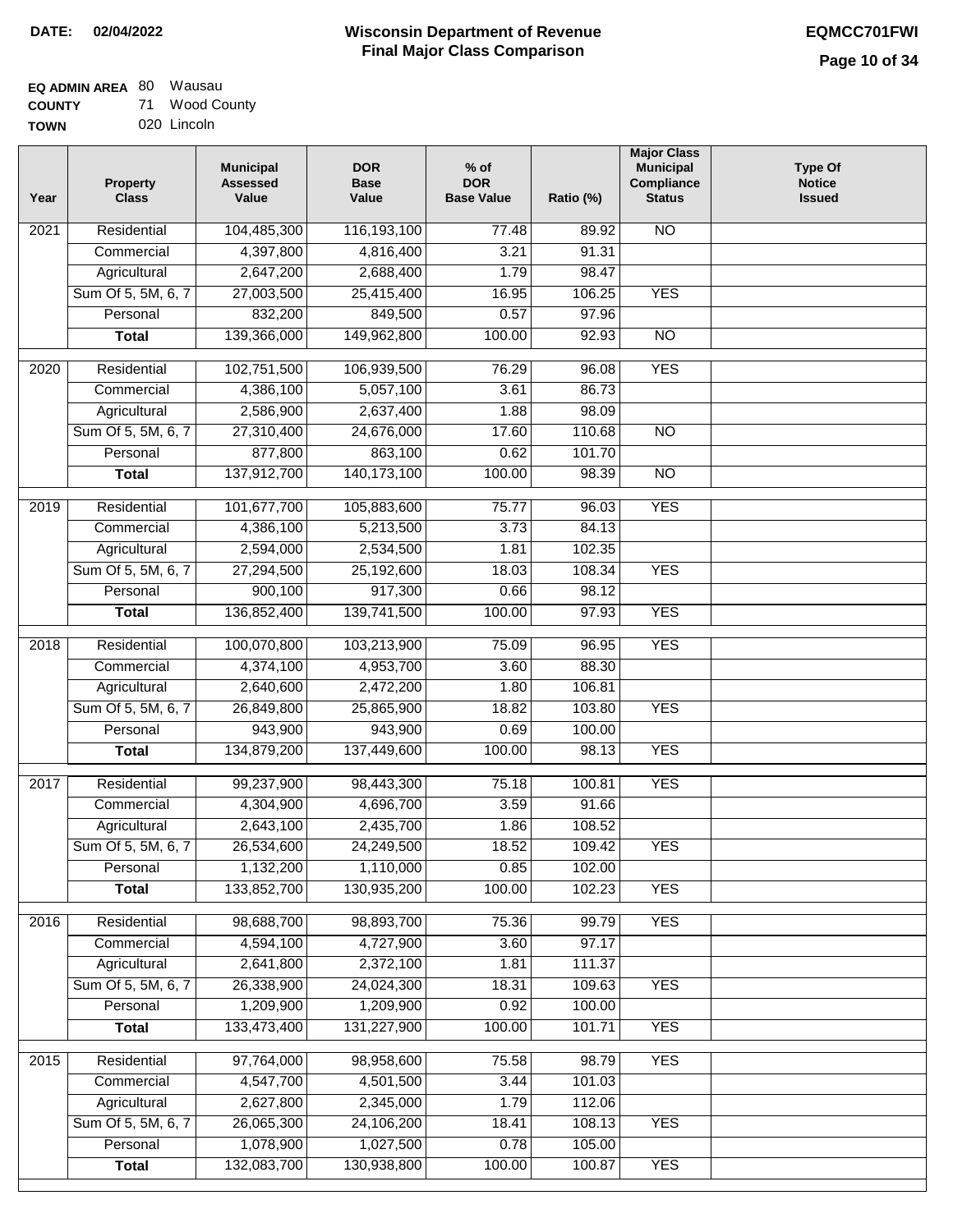#### **EQ ADMIN AREA** 80 Wausau **COUNTY** 71 Wood County

**TOWN** 022 Marshfield

| Year              | <b>Property</b><br><b>Class</b> | <b>Municipal</b><br><b>Assessed</b><br>Value | <b>DOR</b><br><b>Base</b><br>Value | $%$ of<br><b>DOR</b><br><b>Base Value</b> | Ratio (%) | <b>Major Class</b><br><b>Municipal</b><br>Compliance<br><b>Status</b> | <b>Type Of</b><br><b>Notice</b><br><b>Issued</b> |
|-------------------|---------------------------------|----------------------------------------------|------------------------------------|-------------------------------------------|-----------|-----------------------------------------------------------------------|--------------------------------------------------|
| $\overline{202}1$ | Residential                     | 51,536,100                                   | 62,126,700                         | 80.39                                     | 82.95     | N <sub>O</sub>                                                        |                                                  |
|                   | Commercial                      | 6,168,300                                    | 6,936,700                          | 8.98                                      | 88.92     |                                                                       |                                                  |
|                   | Agricultural                    | 1,135,600                                    | 1,332,800                          | 1.72                                      | 85.20     |                                                                       |                                                  |
|                   | Sum Of 5, 5M, 6, 7              | 6,392,400                                    | 6,073,300                          | 7.86                                      | 105.25    |                                                                       |                                                  |
|                   | Personal                        | 690,200                                      | 812,000                            | 1.05                                      | 85.00     |                                                                       |                                                  |
|                   | <b>Total</b>                    | 65,922,600                                   | 77,281,500                         | 100.00                                    | 85.30     | $\overline{NO}$                                                       | 2nd Notice of Non-Compliance                     |
| $\overline{2020}$ | Residential                     | 50,658,800                                   | 57,098,500                         | 79.22                                     | 88.72     | $\overline{NO}$                                                       |                                                  |
|                   | Commercial                      | 6,168,300                                    | 7,301,800                          | 10.13                                     | 84.48     | $\overline{NO}$                                                       |                                                  |
|                   | Agricultural                    | 1,147,300                                    | 1,272,100                          | 1.76                                      | 90.19     |                                                                       |                                                  |
|                   | Sum Of 5, 5M, 6, 7              | 6,147,100                                    | 5,635,800                          | 7.82                                      | 109.07    |                                                                       |                                                  |
|                   | Personal                        | 693,100                                      | 770,100                            | 1.07                                      | 90.00     |                                                                       |                                                  |
|                   | <b>Total</b>                    | 64,814,600                                   | 72,078,300                         | 100.00                                    | 89.92     | $\overline{NO}$                                                       | 1st Notice of Non-Compliance                     |
| 2019              | Residential                     | 49,489,800                                   | 53,655,500                         | 77.57                                     | 92.24     | <b>YES</b>                                                            |                                                  |
|                   | Commercial                      | 6,230,300                                    | 7,611,500                          | 11.00                                     | 81.85     | $\overline{NO}$                                                       |                                                  |
|                   | Agricultural                    | 1,160,700                                    | 1,220,500                          | 1.76                                      | 95.10     |                                                                       |                                                  |
|                   | Sum Of 5, 5M, 6, 7              | 6,228,100                                    | 5,803,300                          | 8.39                                      | 107.32    |                                                                       |                                                  |
|                   | Personal                        | 834,600                                      | 878,500                            | 1.27                                      | 95.00     |                                                                       |                                                  |
|                   | <b>Total</b>                    | 63,943,500                                   | 69,169,300                         | 100.00                                    | 92.44     | $\overline{NO}$                                                       |                                                  |
| 2018              | Residential                     | 48,790,900                                   | 50,885,200                         | 76.99                                     | 95.88     | <b>YES</b>                                                            |                                                  |
|                   | Commercial                      | 6,214,900                                    | 7,236,200                          | 10.95                                     | 85.89     | <b>NO</b>                                                             |                                                  |
|                   | Agricultural                    | 1,113,400                                    | 1,206,000                          | 1.82                                      | 92.32     |                                                                       |                                                  |
|                   | Sum Of 5, 5M, 6, 7              | 6,203,800                                    | 5,856,700                          | 8.86                                      | 105.93    |                                                                       |                                                  |
|                   | Personal                        | 902,600                                      | 906,400                            | 1.37                                      | 99.58     |                                                                       |                                                  |
|                   | <b>Total</b>                    | 63,225,600                                   | 66,090,500                         | 100.00                                    | 95.67     | <b>NO</b>                                                             |                                                  |
| 2017              | Residential                     | 48,249,700                                   | 48,575,200                         | 76.50                                     | 99.33     | <b>YES</b>                                                            |                                                  |
|                   | Commercial                      | 6,235,400                                    | 6,979,000                          | 10.99                                     | 89.35     | $\overline{N}$                                                        |                                                  |
|                   | Agricultural                    | 1,115,600                                    | 1,177,100                          | 1.85                                      | 94.78     |                                                                       |                                                  |
|                   | Sum Of 5, 5M, 6, 7              | 6,251,900                                    | 5,410,600                          | 8.52                                      | 115.55    |                                                                       |                                                  |
|                   | Personal                        | 1,378,400                                    | 1,357,300                          | 2.14                                      | 101.55    |                                                                       |                                                  |
|                   | <b>Total</b>                    | 63,231,000                                   | 63,499,200                         | 100.00                                    | 99.58     | <b>NO</b>                                                             |                                                  |
| 2016              | Residential                     | 48,077,700                                   | 47,485,100                         | 76.60                                     | 101.25    | <b>YES</b>                                                            |                                                  |
|                   | Commercial                      | 6,215,400                                    | 6,565,400                          | 10.59                                     | 94.67     | <b>YES</b>                                                            |                                                  |
|                   | Agricultural                    | 1,111,200                                    | 1,155,000                          | 1.86                                      | 96.21     |                                                                       |                                                  |
|                   | Sum Of 5, 5M, 6, 7              | 6,189,700                                    | 5,412,500                          | 8.73                                      | 114.36    |                                                                       |                                                  |
|                   | Personal                        | 1,357,100                                    | 1,369,700                          | 2.21                                      | 99.08     |                                                                       |                                                  |
|                   | <b>Total</b>                    | 62,951,100                                   | 61,987,700                         | 100.00                                    | 101.55    | <b>YES</b>                                                            |                                                  |
| 2015              | Residential                     | 47,365,500                                   | 46,987,900                         | 76.02                                     | 100.80    | <b>YES</b>                                                            |                                                  |
|                   | Commercial                      | 5,277,200                                    | 6,910,100                          | 11.18                                     | 76.37     | $\overline{NO}$                                                       |                                                  |
|                   | Agricultural                    | 1,108,300                                    | 1,140,900                          | 1.85                                      | 97.14     |                                                                       |                                                  |
|                   | Sum Of 5, 5M, 6, 7              | 6,282,000                                    | 5,569,400                          | 9.01                                      | 112.79    | <b>NO</b>                                                             |                                                  |
|                   | Personal                        | 1,210,660                                    | 1,203,700                          | 1.95                                      | 100.58    |                                                                       |                                                  |
|                   | <b>Total</b>                    | 61,243,660                                   | 61,812,000                         | 100.00                                    | 99.08     | NO                                                                    | <b>Non-Compliance Notice</b>                     |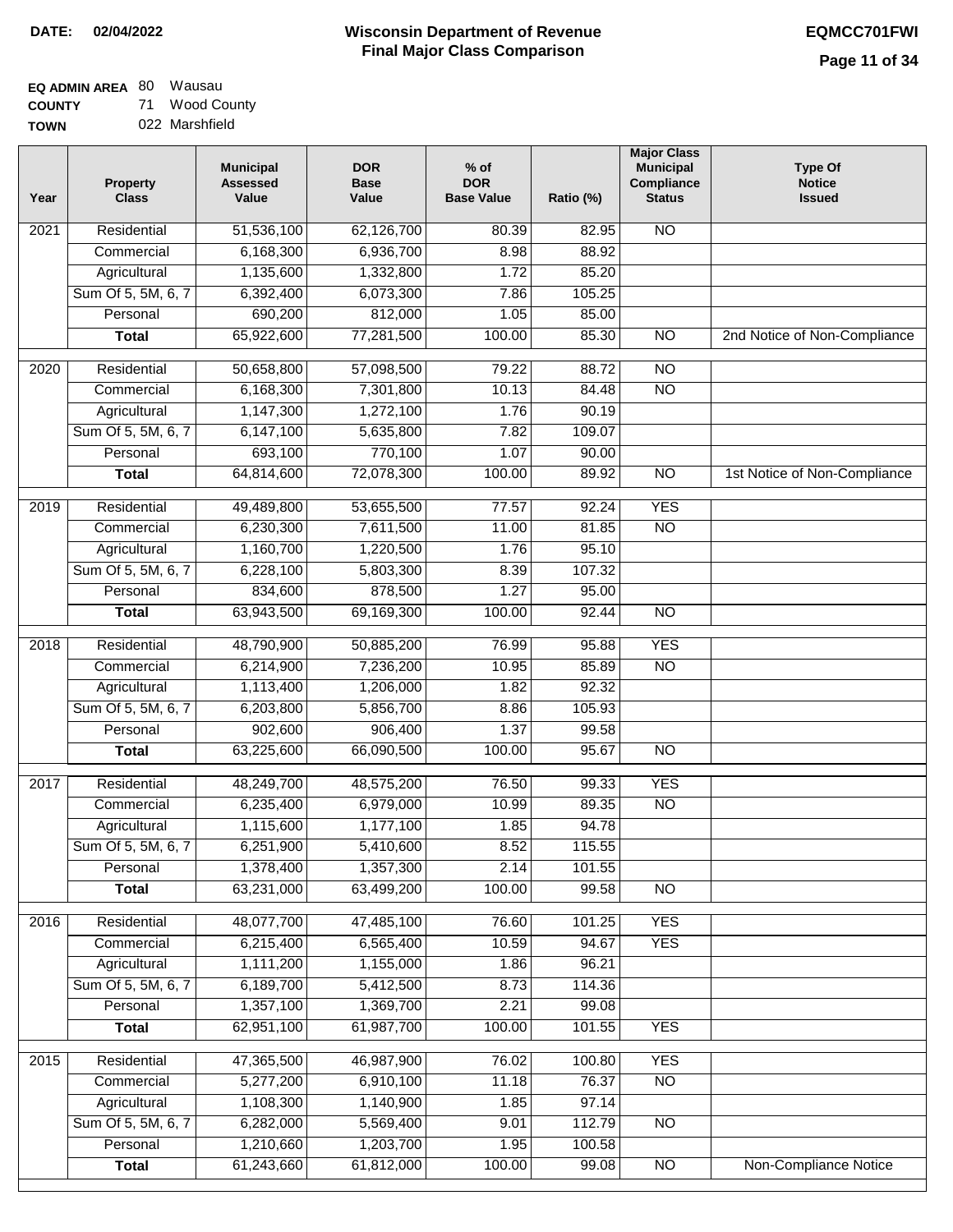| EQ ADMIN AREA 80 Wausau |    |             |
|-------------------------|----|-------------|
| <b>COUNTY</b>           | 71 | Wood County |

**TOWN** 024 Milladore

| Year              | <b>Property</b><br><b>Class</b> | <b>Municipal</b><br><b>Assessed</b><br>Value | <b>DOR</b><br><b>Base</b><br>Value | $%$ of<br><b>DOR</b><br><b>Base Value</b> | Ratio (%) | <b>Major Class</b><br><b>Municipal</b><br>Compliance<br><b>Status</b> | <b>Type Of</b><br><b>Notice</b><br><b>Issued</b> |
|-------------------|---------------------------------|----------------------------------------------|------------------------------------|-------------------------------------------|-----------|-----------------------------------------------------------------------|--------------------------------------------------|
| $\overline{202}1$ | Residential                     | 24,180,900                                   | 28,960,400                         | 60.61                                     | 83.50     | $\overline{NO}$                                                       |                                                  |
|                   | Commercial                      | 1,596,000                                    | 1,880,700                          | 3.94                                      | 84.86     |                                                                       |                                                  |
|                   | Agricultural                    | 1,832,600                                    | 2,106,900                          | 4.41                                      | 86.98     |                                                                       |                                                  |
|                   | Sum Of 5, 5M, 6, 7              | 12,911,100                                   | 14,190,100                         | 29.70                                     | 90.99     | <b>YES</b>                                                            |                                                  |
|                   | Personal                        | 579,200                                      | 645,700                            | 1.35                                      | 89.70     |                                                                       |                                                  |
|                   | <b>Total</b>                    | 41,099,800                                   | 47,783,800                         | 100.00                                    | 86.01     | $\overline{NO}$                                                       |                                                  |
| 2020              | Residential                     | 24,036,800                                   | 27,169,500                         | 59.62                                     | 88.47     | $\overline{NO}$                                                       |                                                  |
|                   | Commercial                      | 1,566,000                                    | 1,944,500                          | 4.27                                      | 80.53     |                                                                       |                                                  |
|                   | Agricultural                    | 1,806,700                                    | 2,022,800                          | 4.44                                      | 89.32     |                                                                       |                                                  |
|                   | Sum Of 5, 5M, 6, 7              | 12,893,100                                   | 13,789,400                         | 30.26                                     | 93.50     | <b>YES</b>                                                            |                                                  |
|                   | Personal                        | 610,200                                      | 648,600                            | 1.42                                      | 94.08     |                                                                       |                                                  |
|                   | <b>Total</b>                    | 40,912,800                                   | 45,574,800                         | 100.00                                    | 89.77     | $\overline{NO}$                                                       |                                                  |
|                   |                                 |                                              |                                    |                                           |           |                                                                       |                                                  |
| 2019              | Residential                     | 23,895,400                                   | 25,018,100                         | 57.93                                     | 95.51     | <b>YES</b>                                                            |                                                  |
|                   | Commercial                      | 1,566,000                                    | 2,004,600                          | 4.64                                      | 78.12     |                                                                       |                                                  |
|                   | Agricultural                    | 1,815,200                                    | 1,958,200                          | 4.53                                      | 92.70     |                                                                       |                                                  |
|                   | Sum Of 5, 5M, 6, 7              | 12,691,900                                   | 13,531,500                         | 31.33                                     | 93.80     | <b>YES</b>                                                            |                                                  |
|                   | Personal                        | 655,100                                      | 671,700                            | 1.56                                      | 97.53     |                                                                       |                                                  |
|                   | <b>Total</b>                    | 40,623,600                                   | 43,184,100                         | 100.00                                    | 94.07     | <b>YES</b>                                                            |                                                  |
| 2018              | Residential                     | 23,565,200                                   | 23,790,200                         | 57.36                                     | 99.05     | <b>YES</b>                                                            |                                                  |
|                   | Commercial                      | 1,703,600                                    | 1,946,900                          | 4.69                                      | 87.50     |                                                                       |                                                  |
|                   | Agricultural                    | 1,816,600                                    | 1,897,900                          | 4.58                                      | 95.72     |                                                                       |                                                  |
|                   | Sum Of 5, 5M, 6, 7              | 12,681,400                                   | 13,132,400                         | 31.66                                     | 96.57     | <b>YES</b>                                                            |                                                  |
|                   | Personal                        | 684,200                                      | 708,600                            | 1.71                                      | 96.56     |                                                                       |                                                  |
|                   | <b>Total</b>                    | 40,451,000                                   | 41,476,000                         | 100.00                                    | 97.53     | <b>YES</b>                                                            |                                                  |
| 2017              | Residential                     | 23,439,600                                   | 24,692,900                         | 58.99                                     | 94.92     | <b>YES</b>                                                            |                                                  |
|                   | Commercial                      | 1,634,900                                    | 1,853,100                          | 4.43                                      | 88.23     |                                                                       |                                                  |
|                   | Agricultural                    | 1,806,600                                    | 1,860,800                          | 4.45                                      | 97.09     |                                                                       |                                                  |
|                   | Sum Of 5, 5M, 6, 7              | 12,724,300                                   | 12,639,900                         | 30.20                                     | 100.67    | <b>YES</b>                                                            |                                                  |
|                   | Personal                        | 810,400                                      | 812,000                            | 1.94                                      | 99.80     |                                                                       |                                                  |
|                   | <b>Total</b>                    | 40,415,800                                   | 41,858,700                         | 100.00                                    | 96.55     | <b>YES</b>                                                            |                                                  |
| 2016              | Residential                     | 23,323,300                                   | 23,444,100                         | 58.14                                     | 99.48     | <b>YES</b>                                                            |                                                  |
|                   | Commercial                      | 1,654,900                                    | 1,778,200                          | 4.41                                      | 93.07     |                                                                       |                                                  |
|                   | Agricultural                    | 1,810,700                                    | 1,835,500                          | 4.55                                      | 98.65     |                                                                       |                                                  |
|                   | Sum Of 5, 5M, 6, 7              | 12,622,700                                   | 12,441,700                         | 30.86                                     | 101.45    | <b>YES</b>                                                            |                                                  |
|                   | Personal                        | 833,300                                      | 822,700                            | 2.04                                      | 101.29    |                                                                       |                                                  |
|                   | <b>Total</b>                    | 40,244,900                                   | 40,322,200                         | 100.00                                    | 99.81     | <b>YES</b>                                                            |                                                  |
| 2015              | Residential                     | 23,100,500                                   | 22,412,100                         | 57.08                                     | 103.07    | <b>YES</b>                                                            |                                                  |
|                   | Commercial                      | 1,718,900                                    | 1,773,300                          | 4.52                                      | 96.93     |                                                                       |                                                  |
|                   | Agricultural                    | 1,808,300                                    | 1,807,100                          | 4.60                                      | 100.07    |                                                                       |                                                  |
|                   | Sum Of 5, 5M, 6, 7              | 12,372,000                                   | 12,511,800                         | 31.87                                     | 98.88     | <b>YES</b>                                                            |                                                  |
|                   | Personal                        | 766,900                                      | 757,900                            | 1.93                                      | 101.19    |                                                                       |                                                  |
|                   | <b>Total</b>                    | 39,766,600                                   | 39,262,200                         | 100.00                                    | 101.28    | <b>YES</b>                                                            |                                                  |
|                   |                                 |                                              |                                    |                                           |           |                                                                       |                                                  |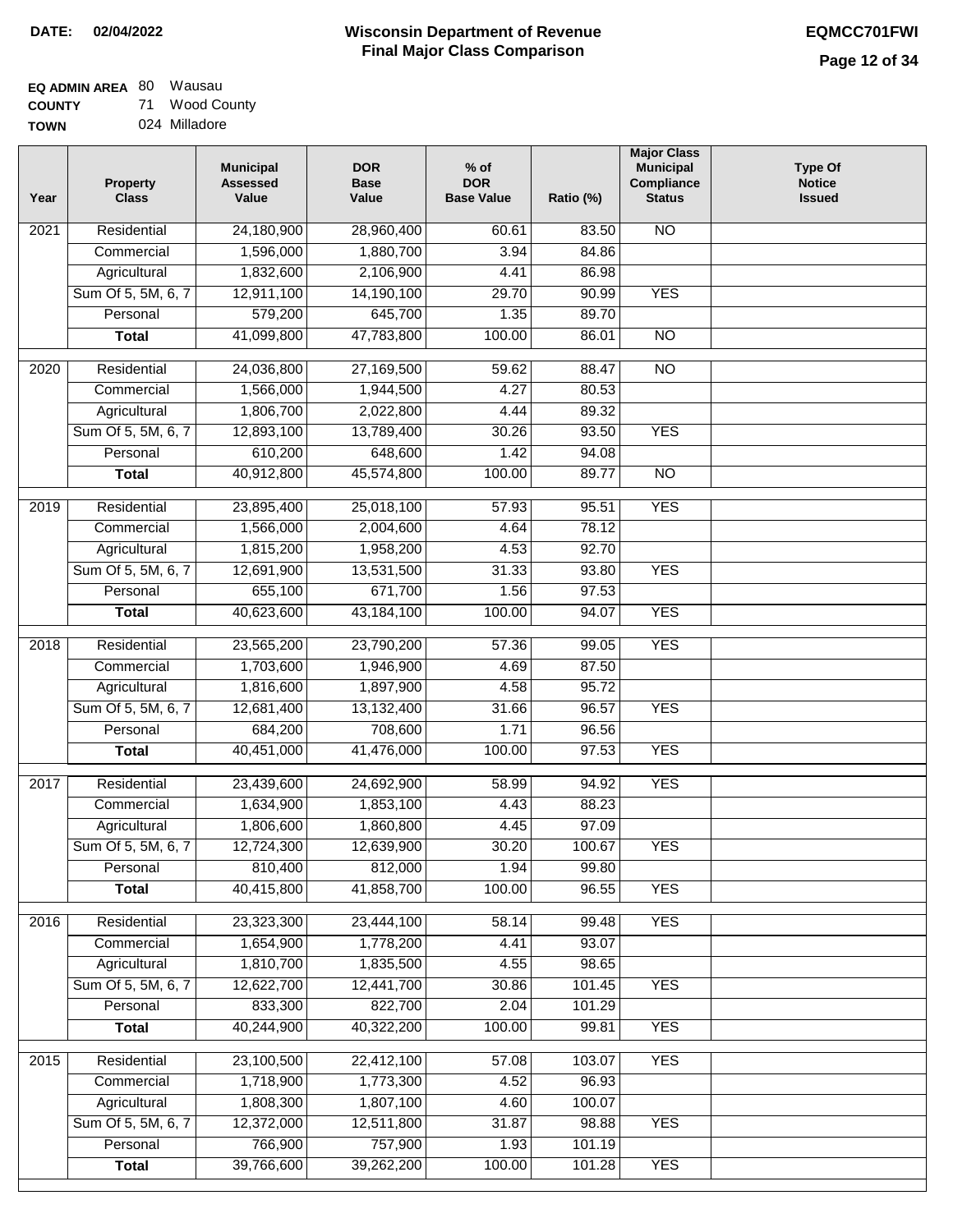| <b>EQ ADMIN AREA 80 Wausau</b> |                  |
|--------------------------------|------------------|
| <b>COUNTY</b>                  | 71 Wood County   |
| <b>TOWN</b>                    | 026 Port Edwards |

| Year | <b>Property</b><br><b>Class</b> | <b>Municipal</b><br><b>Assessed</b><br>Value | <b>DOR</b><br><b>Base</b><br>Value | $%$ of<br><b>DOR</b><br><b>Base Value</b> | Ratio (%) | <b>Major Class</b><br><b>Municipal</b><br>Compliance<br><b>Status</b> | <b>Type Of</b><br><b>Notice</b><br><b>Issued</b> |
|------|---------------------------------|----------------------------------------------|------------------------------------|-------------------------------------------|-----------|-----------------------------------------------------------------------|--------------------------------------------------|
| 2021 | Residential                     | 63,236,400                                   | 75,492,700                         | 74.39                                     | 83.76     | <b>NO</b>                                                             |                                                  |
|      | Commercial                      | 2,556,900                                    | 3,124,900                          | 3.08                                      | 81.82     |                                                                       |                                                  |
|      | Agricultural                    | 749,300                                      | 756,500                            | 0.75                                      | 99.05     |                                                                       |                                                  |
|      | Sum Of 5, 5M, 6, 7              | 17,714,900                                   | 21,569,100                         | 21.25                                     | 82.13     | N <sub>O</sub>                                                        |                                                  |
|      | Personal                        | 472,300                                      | 542,900                            | 0.53                                      | 87.00     |                                                                       |                                                  |
|      | <b>Total</b>                    | 84,729,800                                   | 101,486,100                        | 100.00                                    | 83.49     | $\overline{NO}$                                                       |                                                  |
| 2020 | Residential                     | 62,277,400                                   | 69,683,700                         | 72.81                                     | 89.37     | $\overline{NO}$                                                       |                                                  |
|      | Commercial                      | 2,486,100                                    | 3,207,400                          | 3.35                                      | 77.51     |                                                                       |                                                  |
|      | Agricultural                    | 692,800                                      | 730,600                            | 0.76                                      | 94.83     |                                                                       |                                                  |
|      | Sum Of 5, 5M, 6, 7              | 17,869,800                                   | 21,460,800                         | 22.42                                     | 83.27     | <b>NO</b>                                                             |                                                  |
|      | Personal                        | 582,700                                      | 619,900                            | 0.65                                      | 94.00     |                                                                       |                                                  |
|      | <b>Total</b>                    | 83,908,800                                   | 95,702,400                         | 100.00                                    | 87.68     | $\overline{NO}$                                                       |                                                  |
| 2019 | Residential                     | 61,282,900                                   | 65,968,900                         | 74.95                                     | 92.90     | <b>YES</b>                                                            |                                                  |
|      | Commercial                      | 2,647,800                                    | 3,313,200                          | 3.76                                      | 79.92     |                                                                       |                                                  |
|      | Agricultural                    | 685,200                                      | 692,500                            | 0.79                                      | 98.95     |                                                                       |                                                  |
|      | Sum Of 5, 5M, 6, 7              | 17,876,800                                   | 17,441,200                         | 19.82                                     | 102.50    | <b>YES</b>                                                            |                                                  |
|      | Personal                        | 577,900                                      | 602,000                            | 0.68                                      | 96.00     |                                                                       |                                                  |
|      | <b>Total</b>                    | 83,070,600                                   | 88,017,800                         | 100.00                                    | 94.38     | <b>YES</b>                                                            |                                                  |
| 2018 | Residential                     | 61,063,300                                   | 63,231,400                         | 73.05                                     | 96.57     | <b>YES</b>                                                            |                                                  |
|      | Commercial                      | 3,282,100                                    | 3,923,900                          | 4.53                                      | 83.64     |                                                                       |                                                  |
|      | Agricultural                    | 671,100                                      | 670,800                            | 0.77                                      | 100.04    |                                                                       |                                                  |
|      | Sum Of 5, 5M, 6, 7              | 18,043,300                                   | 18,442,400                         | 21.31                                     | 97.84     | <b>YES</b>                                                            |                                                  |
|      | Personal                        | 288,700                                      | 291,600                            | 0.34                                      | 99.01     |                                                                       |                                                  |
|      | <b>Total</b>                    | 83,348,500                                   | 86,560,100                         | 100.00                                    | 96.29     | <b>YES</b>                                                            |                                                  |
| 2017 | Residential                     | 60,524,700                                   | 63,369,300                         | 75.54                                     | 95.51     | <b>YES</b>                                                            |                                                  |
|      | Commercial                      | 2,899,700                                    | 3,401,600                          | 4.05                                      | 85.25     |                                                                       |                                                  |
|      | Agricultural                    | 646,000                                      | 645,300                            | 0.77                                      | 100.11    |                                                                       |                                                  |
|      | Sum Of 5, 5M, 6, 7              | 18,246,800                                   | 15,741,500                         | 18.76                                     | 115.92    | <b>NO</b>                                                             |                                                  |
|      | Personal                        | 733,600                                      | 733,600                            | 0.87                                      | 100.00    |                                                                       |                                                  |
|      | <b>Total</b>                    | 83,050,800                                   | 83,891,300                         | 100.00                                    | 99.00     | <b>NO</b>                                                             |                                                  |
| 2016 | Residential                     | 60,352,800                                   | 63,794,300                         | 75.95                                     | 94.61     | <b>YES</b>                                                            |                                                  |
|      | Commercial                      | 2,280,700                                    | 2,625,400                          | 3.13                                      | 86.87     |                                                                       |                                                  |
|      | Agricultural                    | 635,900                                      | 635,200                            | 0.76                                      | 100.11    |                                                                       |                                                  |
|      | Sum Of 5, 5M, 6, 7              | 18,216,900                                   | 16,284,800                         | 19.39                                     | 111.86    | N <sub>O</sub>                                                        |                                                  |
|      | Personal                        | 654,700                                      | 654,700                            | 0.78                                      | 100.00    |                                                                       |                                                  |
|      | <b>Total</b>                    | 82,141,000                                   | 83,994,400                         | 100.00                                    | 97.79     | N <sub>O</sub>                                                        |                                                  |
| 2015 | Residential                     | 60,128,500                                   | 61,099,800                         | 74.40                                     | 98.41     | <b>YES</b>                                                            |                                                  |
|      | Commercial                      | 2,280,700                                    | 2,482,000                          | 3.02                                      | 91.89     |                                                                       |                                                  |
|      | Agricultural                    | 627,900                                      | 627,900                            | 0.76                                      | 100.00    |                                                                       |                                                  |
|      | Sum Of 5, 5M, 6, 7              | 18,175,900                                   | 16,654,400                         | 20.28                                     | 109.14    | <b>YES</b>                                                            |                                                  |
|      | Personal                        | 1,264,200                                    | 1,264,200                          | 1.54                                      | 100.00    |                                                                       |                                                  |
|      | <b>Total</b>                    | 82,477,200                                   | 82,128,300                         | 100.00                                    | 100.42    | <b>YES</b>                                                            |                                                  |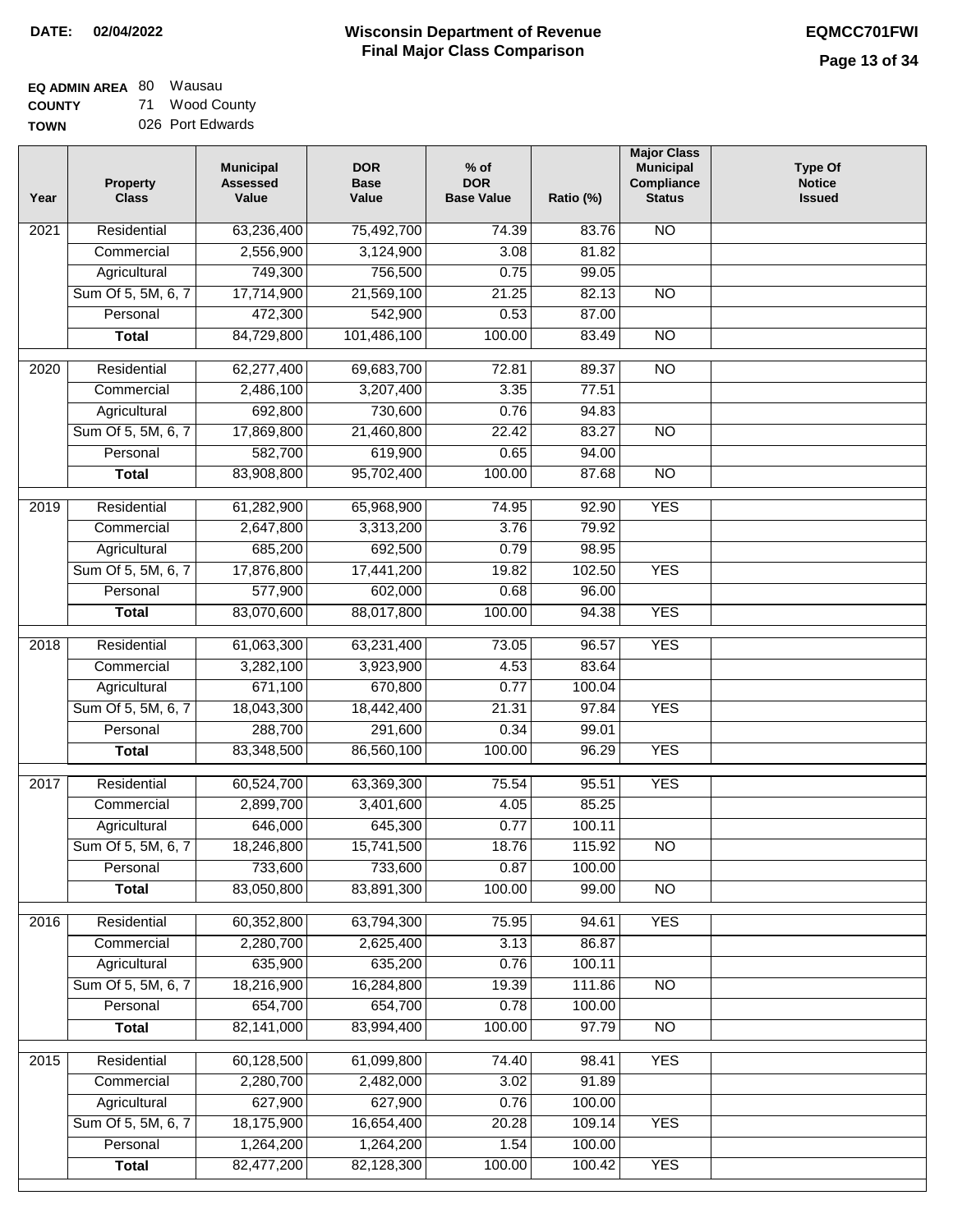#### **EQ ADMIN AREA** 80 Wausau **COUNTY** 71 Wood County

**TOWN** 028 Remington

| Year              | <b>Property</b><br><b>Class</b> | <b>Municipal</b><br><b>Assessed</b><br>Value | <b>DOR</b><br><b>Base</b><br>Value | $%$ of<br><b>DOR</b><br><b>Base Value</b> | Ratio (%) | <b>Major Class</b><br><b>Municipal</b><br>Compliance<br><b>Status</b> | <b>Type Of</b><br><b>Notice</b><br><b>Issued</b> |
|-------------------|---------------------------------|----------------------------------------------|------------------------------------|-------------------------------------------|-----------|-----------------------------------------------------------------------|--------------------------------------------------|
| $\overline{202}1$ | Residential                     | 13,091,100                                   | 14,513,300                         | 52.66                                     | 90.20     | <b>YES</b>                                                            |                                                  |
|                   | Commercial                      | 812,100                                      | 772,100                            | 2.80                                      | 105.18    |                                                                       |                                                  |
|                   | Agricultural                    | 112,800                                      | 112,800                            | 0.41                                      | 100.00    |                                                                       |                                                  |
|                   | Sum Of 5, 5M, 6, 7              | 12,387,800                                   | 12,019,400                         | 43.61                                     | 103.07    | <b>YES</b>                                                            |                                                  |
|                   | Personal                        | 140,900                                      | 140,900                            | 0.51                                      | 100.00    |                                                                       |                                                  |
|                   | <b>Total</b>                    | 26,544,700                                   | 27,558,500                         | 100.00                                    | 96.32     | <b>YES</b>                                                            |                                                  |
| $\overline{2020}$ | Residential                     | 13,069,100                                   | 13,495,900                         | 51.06                                     | 96.84     | <b>YES</b>                                                            |                                                  |
|                   | Commercial                      | 812,100                                      | 812,700                            | 3.08                                      | 99.93     |                                                                       |                                                  |
|                   | Agricultural                    | 108,600                                      | 103,300                            | 0.39                                      | 105.13    |                                                                       |                                                  |
|                   | Sum Of 5, 5M, 6, 7              | 12,426,700                                   | 11,916,300                         | 45.09                                     | 104.28    | <b>YES</b>                                                            |                                                  |
|                   | Personal                        | 100,800                                      | 100,800                            | 0.38                                      | 100.00    |                                                                       |                                                  |
|                   | <b>Total</b>                    | 26,517,300                                   | 26,429,000                         | 100.00                                    | 100.33    | <b>YES</b>                                                            |                                                  |
| 2019              | Residential                     | 10,252,300                                   | 12,845,500                         | 50.70                                     | 79.81     | $\overline{NO}$                                                       |                                                  |
|                   | Commercial                      | 645,100                                      | 837,900                            | 3.31                                      | 76.99     |                                                                       |                                                  |
|                   | Agricultural                    | 103,900                                      | 99,400                             | 0.39                                      | 104.53    |                                                                       |                                                  |
|                   | Sum Of 5, 5M, 6, 7              | 10,079,100                                   | 11,444,000                         | 45.17                                     | 88.07     | $\overline{NO}$                                                       |                                                  |
|                   | Personal                        | 94,400                                       | 111,100                            | 0.44                                      | 84.97     |                                                                       |                                                  |
|                   | <b>Total</b>                    | 21,174,800                                   | 25,337,900                         | 100.00                                    | 83.57     | $\overline{NO}$                                                       | 1st Notice of Non-Compliance                     |
| 2018              | Residential                     | 10,209,500                                   | 12,186,900                         | 48.48                                     | 83.77     | $\overline{NO}$                                                       |                                                  |
|                   | Commercial                      | 645,100                                      | 798,000                            | 3.17                                      | 80.84     |                                                                       |                                                  |
|                   | Agricultural                    | 100,100                                      | 95,500                             | 0.38                                      | 104.82    |                                                                       |                                                  |
|                   | Sum Of 5, 5M, 6, 7              | 10,227,000                                   | 11,964,100                         | 47.59                                     | 85.48     | $\overline{10}$                                                       |                                                  |
|                   | Personal                        | 94,300                                       | 94,300                             | 0.38                                      | 100.00    |                                                                       |                                                  |
|                   | <b>Total</b>                    | 21,276,000                                   | 25,138,800                         | 100.00                                    | 84.63     | <b>NO</b>                                                             |                                                  |
| $\overline{2017}$ | Residential                     | 10,084,100                                   | 11,369,400                         | 49.52                                     | 88.70     | $\overline{NO}$                                                       |                                                  |
|                   | Commercial                      | 659,700                                      | 754,400                            | 3.29                                      | 87.45     |                                                                       |                                                  |
|                   | Agricultural                    | 97,500                                       | 99,200                             | 0.43                                      | 98.29     |                                                                       |                                                  |
|                   | Sum Of 5, 5M, 6, 7              | 10,372,100                                   | 10,546,500                         | 45.94                                     | 98.35     | <b>YES</b>                                                            |                                                  |
|                   | Personal                        | 171,400                                      | 188,400                            | 0.82                                      | 90.98     |                                                                       |                                                  |
|                   | <b>Total</b>                    | 21,384,800                                   | 22,957,900                         | 100.00                                    | 93.15     | <b>NO</b>                                                             |                                                  |
| 2016              | Residential                     | 10,043,000                                   | 11,484,200                         | 48.95                                     | 87.45     | $\overline{NO}$                                                       |                                                  |
|                   | Commercial                      | 659,700                                      | 711,700                            | 3.03                                      | 92.69     |                                                                       |                                                  |
|                   | Agricultural                    | 97,200                                       | 97,300                             | 0.41                                      | 99.90     |                                                                       |                                                  |
|                   | Sum Of 5, 5M, 6, 7              | 10,376,100                                   | 10,974,600                         | 46.78                                     | 94.55     | <b>YES</b>                                                            |                                                  |
|                   | Personal                        | 173,900                                      | 191,000                            | 0.81                                      | 91.05     |                                                                       |                                                  |
|                   | <b>Total</b>                    | 21,349,900                                   | 23,458,800                         | 100.00                                    | 91.01     | N <sub>O</sub>                                                        |                                                  |
| 2015              | Residential                     | 10,041,000                                   | 11,149,700                         | 47.79                                     | 90.06     | <b>YES</b>                                                            |                                                  |
|                   | Commercial                      | 659,700                                      | 684,400                            | 2.93                                      | 96.39     |                                                                       |                                                  |
|                   | Agricultural                    | 96,400                                       | 96,200                             | 0.41                                      | 100.21    |                                                                       |                                                  |
|                   | Sum Of 5, 5M, 6, 7              | 10,374,100                                   | 11,219,400                         | 48.08                                     | 92.47     | <b>YES</b>                                                            |                                                  |
|                   | Personal                        | 182,800                                      | 182,800                            | 0.78                                      | 100.00    |                                                                       |                                                  |
|                   | <b>Total</b>                    | 21,354,000                                   | 23,332,500                         | 100.00                                    | 91.52     | <b>YES</b>                                                            |                                                  |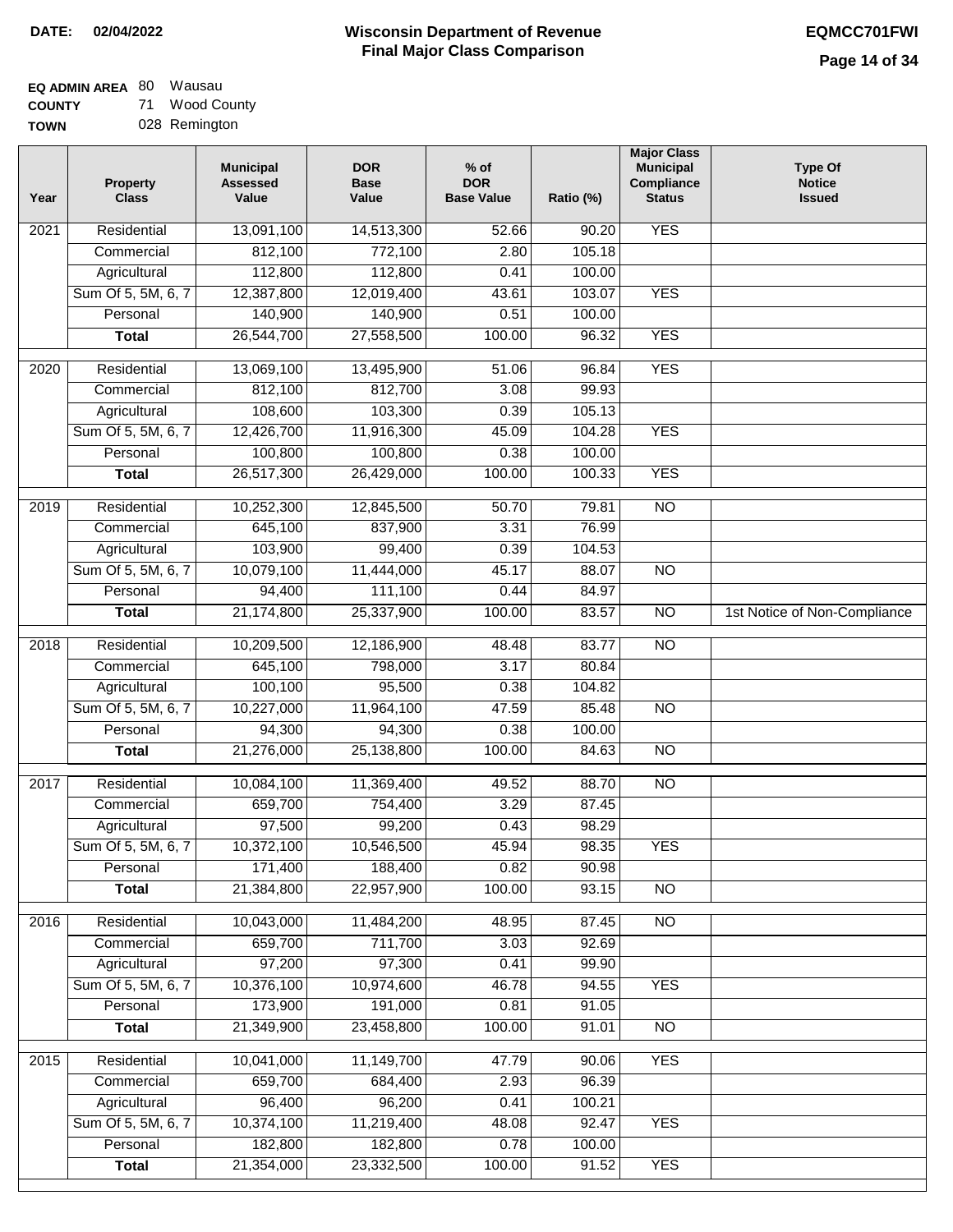| <b>EQ ADMIN AREA 80 Wausau</b> |                |
|--------------------------------|----------------|
| <b>COUNTY</b>                  | 71 Wood County |
| <b>TOWN</b>                    | 030 Richfield  |

030 Richfield

| Year              | <b>Property</b><br><b>Class</b> | <b>Municipal</b><br><b>Assessed</b><br>Value | <b>DOR</b><br><b>Base</b><br>Value | $%$ of<br><b>DOR</b><br><b>Base Value</b> | Ratio (%)       | <b>Major Class</b><br><b>Municipal</b><br>Compliance<br><b>Status</b> | <b>Type Of</b><br><b>Notice</b><br><b>Issued</b> |
|-------------------|---------------------------------|----------------------------------------------|------------------------------------|-------------------------------------------|-----------------|-----------------------------------------------------------------------|--------------------------------------------------|
| $\overline{202}1$ | Residential                     | 80,273,200                                   | 93,422,900                         | 81.99                                     | 85.92           | N <sub>O</sub>                                                        |                                                  |
|                   | Commercial                      | 1,628,800                                    | 2,285,600                          | 2.01                                      | 71.26           |                                                                       |                                                  |
|                   | Agricultural                    | 1,578,800                                    | 1,731,800                          | 1.52                                      | 91.17           |                                                                       |                                                  |
|                   | Sum Of 5, 5M, 6, 7              | 14,838,200                                   | 16,331,800                         | 14.33                                     | 90.85           | <b>YES</b>                                                            |                                                  |
|                   | Personal                        | 171,400                                      | 169,200                            | 0.15                                      | 101.30          |                                                                       |                                                  |
|                   | <b>Total</b>                    | 98,490,400                                   | 113,941,300                        | 100.00                                    | 86.44           | <b>NO</b>                                                             |                                                  |
| 2020              | Residential                     | 78,854,900                                   | 86,017,700                         | 80.80                                     | 91.67           | <b>YES</b>                                                            |                                                  |
|                   | Commercial                      | 1,276,300                                    | 2,039,700                          | 1.92                                      | 62.57           |                                                                       |                                                  |
|                   | Agricultural                    | 1,519,600                                    | 1,670,600                          | 1.57                                      | 90.96           |                                                                       |                                                  |
|                   | Sum Of 5, 5M, 6, 7              | 15,201,300                                   | 16,550,600                         | 15.55                                     | 91.85           | <b>YES</b>                                                            |                                                  |
|                   | Personal                        | 174,500                                      | 173,000                            | 0.16                                      | 100.87          |                                                                       |                                                  |
|                   | <b>Total</b>                    | 97,026,600                                   | 106,451,600                        | 100.00                                    | 91.15           | <b>YES</b>                                                            |                                                  |
| 2019              | Residential                     | 77,722,400                                   | 84,903,000                         | 80.63                                     | 91.54           | <b>YES</b>                                                            |                                                  |
|                   | Commercial                      | 1,276,300                                    | 2,102,800                          | 2.00                                      | 60.70           |                                                                       |                                                  |
|                   | Agricultural                    | 1,515,200                                    | 1,602,700                          | 1.52                                      | 94.54           |                                                                       |                                                  |
|                   | Sum Of 5, 5M, 6, 7              | 15,071,300                                   | 16,517,600                         | 15.69                                     | 91.24           | <b>YES</b>                                                            |                                                  |
|                   | Personal                        | 179,800                                      | 179,800                            | 0.17                                      | 100.00          |                                                                       |                                                  |
|                   | <b>Total</b>                    | 95,765,000                                   | 105,305,900                        | 100.00                                    | 90.94           | <b>YES</b>                                                            |                                                  |
|                   |                                 |                                              |                                    |                                           |                 |                                                                       |                                                  |
| 2018              | Residential                     | 77,305,500                                   | 82,025,300                         | 79.77                                     | 94.25           | <b>YES</b>                                                            |                                                  |
|                   | Commercial                      | 1,297,300                                    | 2,002,700                          | 1.95                                      | 64.78           |                                                                       |                                                  |
|                   | Agricultural                    | 1,459,300                                    | 1,438,000                          | 1.40                                      | 101.48          |                                                                       |                                                  |
|                   | Sum Of 5, 5M, 6, 7              | 15,167,700                                   | 17,177,700                         | 16.71                                     | 88.30           | $\overline{NO}$                                                       |                                                  |
|                   | Personal                        | 174,400                                      | 178,500                            | 0.17                                      | 97.70           |                                                                       |                                                  |
|                   | <b>Total</b>                    | 95,404,200                                   | 102,822,200                        | 100.00                                    | 92.79           | $\overline{NO}$                                                       |                                                  |
| 2017              | Residential                     | 76,524,200                                   | 78,422,000                         | 80.75                                     | 97.58           | <b>YES</b>                                                            |                                                  |
|                   | Commercial                      | 1,151,200                                    | 1,781,900                          | 1.83                                      | 64.61           |                                                                       |                                                  |
|                   | Agricultural                    | 1,456,300                                    | 1,397,900                          | 1.44                                      | 104.18          |                                                                       |                                                  |
|                   | Sum Of 5, 5M, 6, 7              | 15,331,500                                   | 15,092,000                         | 15.54                                     | 101.59          | <b>YES</b>                                                            |                                                  |
|                   | Personal                        | 414,500                                      | 424,300                            | 0.44                                      | 97.69           |                                                                       |                                                  |
|                   | <b>Total</b>                    | 94,877,700                                   | 97,118,100                         | 100.00                                    | 97.69           | <b>YES</b>                                                            |                                                  |
| 2016              | Residential                     | 75,788,500                                   | 77,257,700                         | 79.63                                     | 98.10           | <b>YES</b>                                                            |                                                  |
|                   | Commercial                      | 1,241,000                                    | 1,738,400                          | 1.79                                      | 71.39           |                                                                       |                                                  |
|                   | Agricultural                    | 1,455,000                                    | 1,374,900                          | 1.42                                      | 105.83          |                                                                       |                                                  |
|                   | Sum Of 5, 5M, 6, 7              | 15,869,200                                   | 16,207,800                         | 16.70                                     | 97.91           | <b>YES</b>                                                            |                                                  |
|                   | Personal                        | 443,000                                      | 447,200                            | 0.46                                      | 99.06           |                                                                       |                                                  |
|                   | <b>Total</b>                    | 94,796,700                                   | 97,026,000                         | 100.00                                    | 97.70           | <b>YES</b>                                                            |                                                  |
|                   | Residential                     |                                              |                                    | 78.54                                     | 100.71          | <b>YES</b>                                                            |                                                  |
| 2015              |                                 | 75,206,600                                   | 74,676,700                         | 1.71                                      |                 |                                                                       |                                                  |
|                   | Commercial<br>Agricultural      | 1,196,000<br>1,449,600                       | 1,627,900<br>1,354,900             | 1.42                                      | 73.47<br>106.99 |                                                                       |                                                  |
|                   | Sum Of 5, 5M, 6, 7              | 15,938,300                                   | 16,997,100                         | 17.88                                     | 93.77           | <b>YES</b>                                                            |                                                  |
|                   | Personal                        | 431,600                                      | 428,600                            | 0.45                                      | 100.70          |                                                                       |                                                  |
|                   | <b>Total</b>                    | 94,222,100                                   | 95,085,200                         | 100.00                                    | 99.09           | <b>YES</b>                                                            |                                                  |
|                   |                                 |                                              |                                    |                                           |                 |                                                                       |                                                  |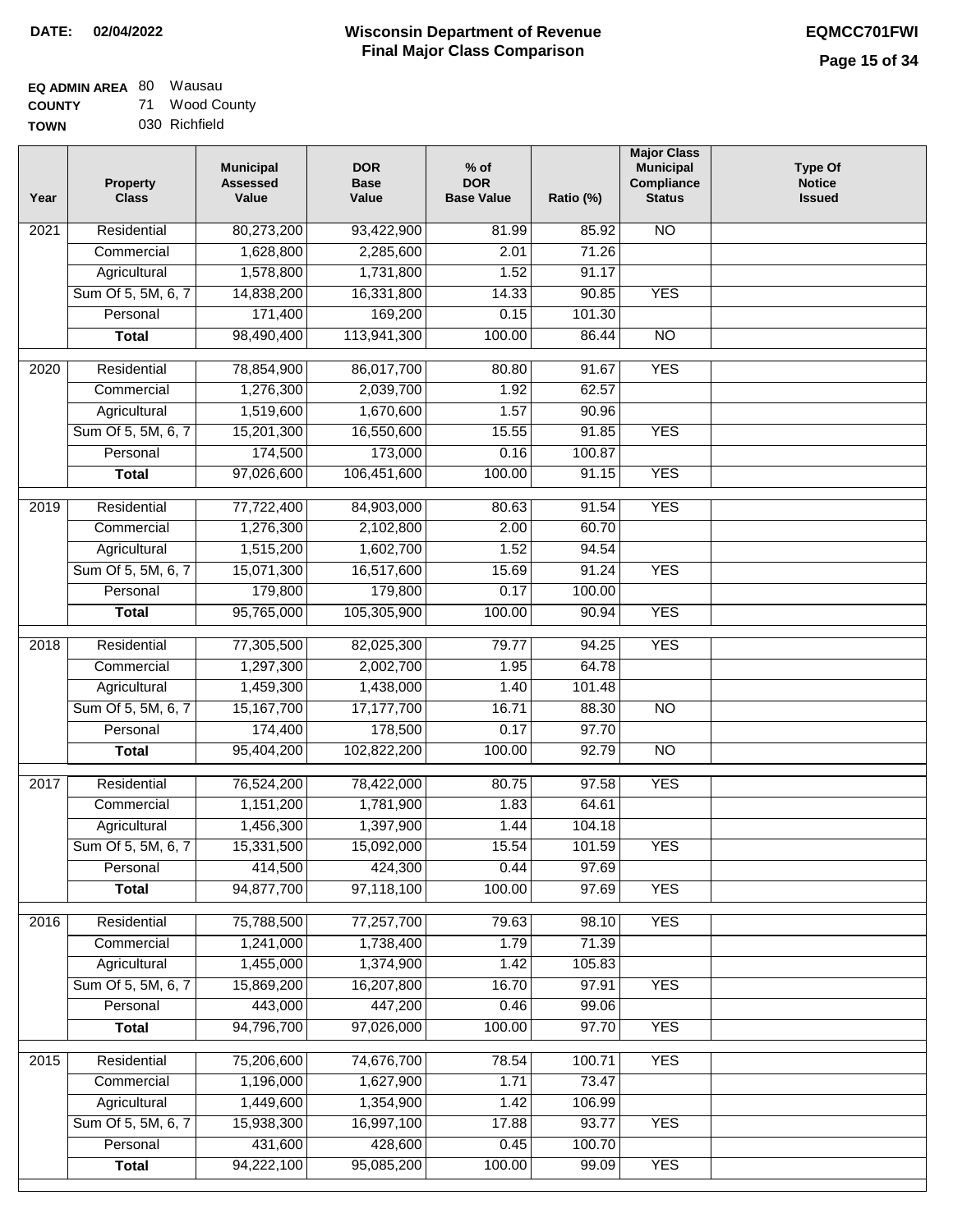| <b>EQ ADMIN AREA 80 Wausau</b> |                |
|--------------------------------|----------------|
| <b>COUNTY</b>                  | 71 Wood County |
| <b>TOWN</b>                    | 032 Rock       |

| Year              | <b>Property</b><br><b>Class</b>    | <b>Municipal</b><br><b>Assessed</b><br>Value | <b>DOR</b><br><b>Base</b><br>Value | $%$ of<br><b>DOR</b><br><b>Base Value</b> | Ratio (%)      | <b>Major Class</b><br><b>Municipal</b><br>Compliance<br><b>Status</b> | <b>Type Of</b><br><b>Notice</b><br><b>Issued</b> |
|-------------------|------------------------------------|----------------------------------------------|------------------------------------|-------------------------------------------|----------------|-----------------------------------------------------------------------|--------------------------------------------------|
| 2021              | Residential                        | 49,736,300                                   | 62,215,900                         | 70.49                                     | 79.94          | $\overline{NO}$                                                       |                                                  |
|                   | Commercial                         | 947,100                                      | 1,631,400                          | 1.85                                      | 58.05          |                                                                       |                                                  |
|                   | Agricultural                       | 1,037,900                                    | 1,035,200                          | 1.17                                      | 100.26         |                                                                       |                                                  |
|                   | Sum Of 5, 5M, 6, 7                 | 19,718,900                                   | 23,221,500                         | 26.31                                     | 84.92          | $\overline{NO}$                                                       |                                                  |
|                   | Personal                           | 156,200                                      | 156,200                            | 0.18                                      | 100.00         |                                                                       |                                                  |
|                   | <b>Total</b>                       | 71,596,400                                   | 88,260,200                         | 100.00                                    | 81.12          | $\overline{NO}$                                                       | 1st Notice of Non-Compliance                     |
| $\overline{2020}$ | Residential                        | 49,015,700                                   | 57,439,000                         | 68.81                                     | 85.34          | $\overline{NO}$                                                       |                                                  |
|                   | Commercial                         | 845,200                                      | 1,579,100                          | 1.89                                      | 53.52          |                                                                       |                                                  |
|                   | Agricultural                       | 905,500                                      | 911,300                            | 1.09                                      | 99.36          |                                                                       |                                                  |
|                   | Sum Of 5, 5M, 6, 7                 | 20,058,700                                   | 23,417,200                         | 28.05                                     | 85.66          | $\overline{NO}$                                                       |                                                  |
|                   | Personal                           | 134,000                                      | 134,000                            | 0.16                                      | 100.00         |                                                                       |                                                  |
|                   | <b>Total</b>                       | 70,959,100                                   | 83,480,600                         | 100.00                                    | 85.00          | $\overline{NO}$                                                       |                                                  |
| 2019              | Residential                        | 48,265,750                                   | 54,212,700                         | 67.54                                     | 89.03          | $\overline{NO}$                                                       |                                                  |
|                   | Commercial                         | 832,800                                      | 1,620,800                          | 2.02                                      | 51.38          |                                                                       |                                                  |
|                   | Agricultural                       | 796,700                                      | 861,200                            | 1.07                                      | 92.51          |                                                                       |                                                  |
|                   | Sum Of 5, 5M, 6, 7                 | 19,617,650                                   | 23,446,900                         | 29.21                                     | 83.67          | $\overline{NO}$                                                       |                                                  |
|                   | Personal                           | 123,500                                      | 123,500                            | 0.15                                      | 100.00         |                                                                       |                                                  |
|                   | <b>Total</b>                       | 69,636,400                                   | 80,265,100                         | 100.00                                    | 86.76          | $\overline{NO}$                                                       |                                                  |
| 2018              | Residential                        | 46,944,250                                   | 51,627,600                         | 64.60                                     | 90.93          | <b>YES</b>                                                            |                                                  |
|                   | Commercial                         | 890,900                                      | 1,838,000                          | 2.30                                      | 48.47          |                                                                       |                                                  |
|                   | Agricultural                       | 827,550                                      | 861,300                            | 1.08                                      | 96.08          |                                                                       |                                                  |
|                   | Sum Of 5, 5M, 6, 7                 | 20,489,450                                   | 25,448,600                         | 31.84                                     | 80.51          | NO                                                                    |                                                  |
|                   | Personal                           | 144,000                                      | 144,000                            | 0.18                                      | 100.00         |                                                                       |                                                  |
|                   | <b>Total</b>                       | 69,296,150                                   | 79,919,500                         | 100.00                                    | 86.71          | <b>NO</b>                                                             |                                                  |
| 2017              | Residential                        | 45,432,750                                   | 49,876,700                         | 66.22                                     | 91.09          | <b>YES</b>                                                            |                                                  |
|                   | Commercial                         | 890,900                                      | 1,767,300                          | 2.35                                      | 50.41          |                                                                       |                                                  |
|                   | Agricultural                       | 816,200                                      | 838,600                            | 1.11                                      | 97.33          |                                                                       |                                                  |
|                   | Sum Of 5, 5M, 6, 7                 | 21,425,100                                   | 22,580,300                         | 29.98                                     | 94.88          | <b>YES</b>                                                            |                                                  |
|                   | Personal                           | 261,400                                      | 261,500                            | 0.35                                      | 99.96          |                                                                       |                                                  |
|                   | <b>Total</b>                       | 68,826,350                                   | 75,324,400                         | 100.00                                    | 91.37          | <b>YES</b>                                                            |                                                  |
| 2016              | Residential                        | 44,325,650                                   | 48,406,000                         | 64.45                                     | 91.57          | <b>YES</b>                                                            |                                                  |
|                   | Commercial                         | 890,850                                      | 1,667,300                          | 2.22                                      | 53.43          |                                                                       |                                                  |
|                   | Agricultural                       | 814,850                                      | 824,800                            | 1.10                                      | 98.79          |                                                                       |                                                  |
|                   | Sum Of 5, 5M, 6, 7                 | 21,797,400                                   | 23,951,500                         | 31.89                                     | 91.01          | <b>YES</b>                                                            |                                                  |
|                   | Personal                           | 251,350                                      | 251,400                            | 0.33                                      | 99.98          |                                                                       |                                                  |
|                   | <b>Total</b>                       | 68,080,100                                   | 75,101,000                         | 100.00                                    | 90.65          | <b>YES</b>                                                            |                                                  |
|                   |                                    |                                              |                                    |                                           |                |                                                                       |                                                  |
| 2015              | Residential                        | 43,477,750                                   | 47,543,800                         | 64.30                                     | 91.45          | <b>YES</b>                                                            |                                                  |
|                   | Commercial                         | 912,000<br>822,700                           | 1,643,900<br>825,900               | 2.22<br>1.12                              | 55.48<br>99.61 |                                                                       |                                                  |
|                   | Agricultural<br>Sum Of 5, 5M, 6, 7 | 21,098,150                                   | 23,655,400                         | 31.99                                     | 89.19          | <b>NO</b>                                                             |                                                  |
|                   | Personal                           | 276,600                                      | 276,700                            | 0.37                                      | 99.96          |                                                                       |                                                  |
|                   | <b>Total</b>                       | 66,587,200                                   | 73,945,700                         | 100.00                                    | 90.05          | NO                                                                    |                                                  |
|                   |                                    |                                              |                                    |                                           |                |                                                                       |                                                  |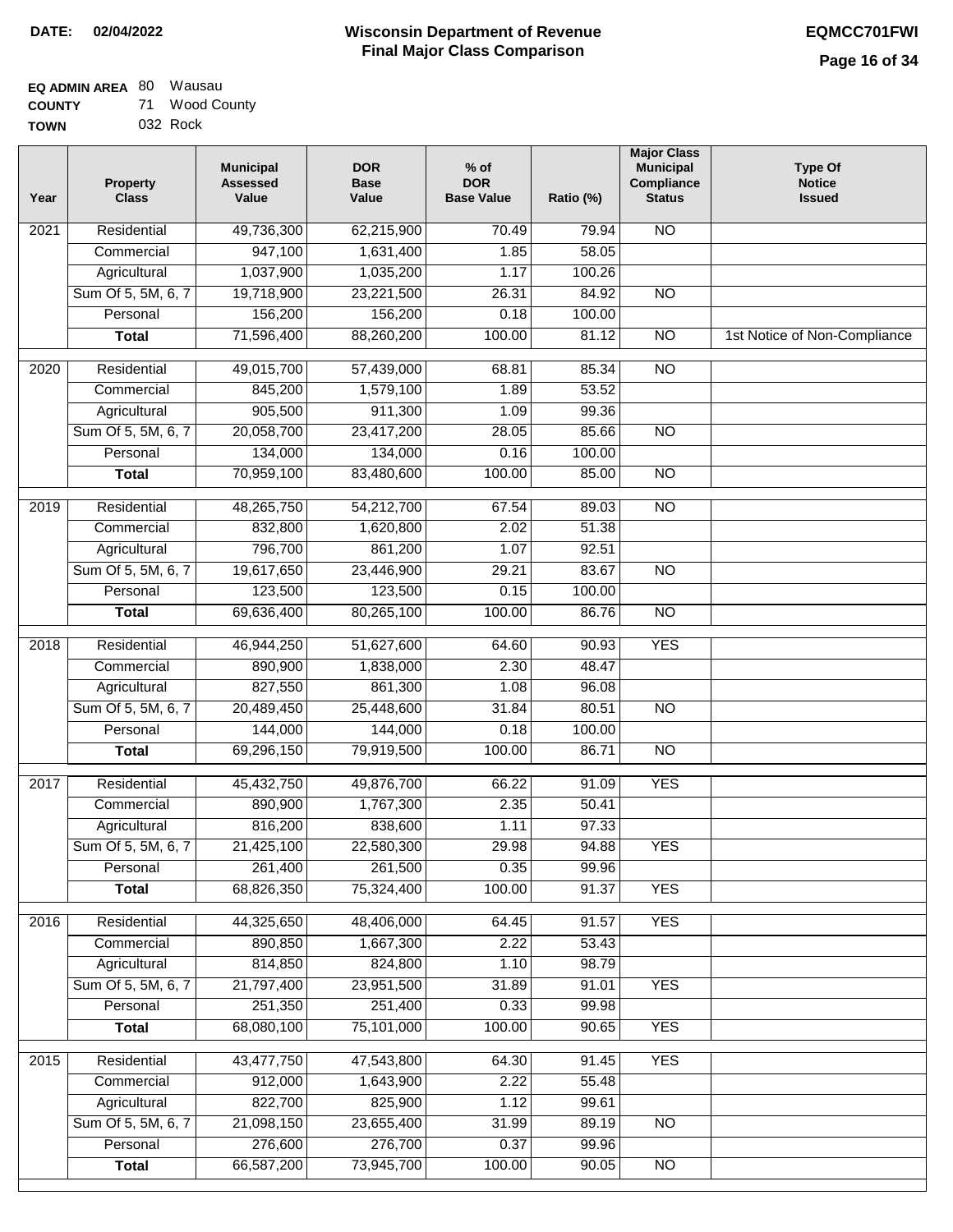| <b>EQ ADMIN AREA 80 Wausau</b> |                |
|--------------------------------|----------------|
| <b>COUNTY</b>                  | 71 Wood County |
| <b>TOWN</b>                    | 034 Rudolph    |

034 Rudolph

| Year              | <b>Property</b><br><b>Class</b> | <b>Municipal</b><br><b>Assessed</b><br>Value | <b>DOR</b><br><b>Base</b><br>Value | % of<br><b>DOR</b><br><b>Base Value</b> | Ratio (%) | <b>Major Class</b><br><b>Municipal</b><br>Compliance<br><b>Status</b> | <b>Type Of</b><br><b>Notice</b><br><b>Issued</b> |
|-------------------|---------------------------------|----------------------------------------------|------------------------------------|-----------------------------------------|-----------|-----------------------------------------------------------------------|--------------------------------------------------|
| $\overline{202}1$ | Residential                     | 56,189,300                                   | 64,303,900                         | 73.86                                   | 87.38     | <b>NO</b>                                                             |                                                  |
|                   | Commercial                      | 1,162,600                                    | 991,300                            | 1.14                                    | 117.28    |                                                                       |                                                  |
|                   | Agricultural                    | 907,700                                      | 905,200                            | 1.04                                    | 100.28    |                                                                       |                                                  |
|                   | Sum Of 5, 5M, 6, 7              | 22,837,800                                   | 20,644,800                         | 23.71                                   | 110.62    | $\overline{NO}$                                                       |                                                  |
|                   | Personal                        | 209,700                                      | 217,500                            | 0.25                                    | 96.41     |                                                                       |                                                  |
|                   | <b>Total</b>                    | 81,307,100                                   | 87,062,700                         | 100.00                                  | 93.39     | $\overline{NO}$                                                       |                                                  |
| $\overline{2020}$ | Residential                     | 55,788,300                                   | 60,902,400                         | 72.29                                   | 91.60     | <b>YES</b>                                                            |                                                  |
|                   | Commercial                      | 1,150,700                                    | 1,030,500                          | 1.22                                    | 111.66    |                                                                       |                                                  |
|                   | Agricultural                    | 864,600                                      | 864,900                            | 1.03                                    | 99.97     |                                                                       |                                                  |
|                   | Sum Of 5, 5M, 6, 7              | 23,179,700                                   | 21,207,300                         | 25.17                                   | 109.30    | <b>YES</b>                                                            |                                                  |
|                   | Personal                        | 228,600                                      | 243,700                            | 0.29                                    | 93.80     |                                                                       |                                                  |
|                   | <b>Total</b>                    | 81,211,900                                   | 84,248,800                         | 100.00                                  | 96.40     | <b>YES</b>                                                            |                                                  |
| 2019              | Residential                     | 55,209,700                                   | 58,549,500                         | 71.03                                   | 94.30     | <b>YES</b>                                                            |                                                  |
|                   | Commercial                      | 1,150,700                                    | 1,062,300                          | 1.29                                    | 108.32    |                                                                       |                                                  |
|                   | Agricultural                    | 830,000                                      | 999,300                            | 1.21                                    | 83.06     |                                                                       |                                                  |
|                   | Sum Of 5, 5M, 6, 7              | 23,280,500                                   | 21,583,400                         | 26.18                                   | 107.86    | <b>YES</b>                                                            |                                                  |
|                   | Personal                        | 237,200                                      | 237,200                            | 0.29                                    | 100.00    |                                                                       |                                                  |
|                   | <b>Total</b>                    | 80,708,100                                   | 82,431,700                         | 100.00                                  | 97.91     | <b>YES</b>                                                            |                                                  |
|                   |                                 |                                              |                                    |                                         |           |                                                                       |                                                  |
| 2018              | Residential                     | 45,143,400                                   | 54,445,300                         | 75.34                                   | 82.92     | $\overline{10}$                                                       |                                                  |
|                   | Commercial                      | 842,900                                      | 939,800                            | 1.30                                    | 89.69     |                                                                       |                                                  |
|                   | Agricultural                    | 1,003,100                                    | 1,224,500                          | 1.69                                    | 81.92     |                                                                       |                                                  |
|                   | Sum Of 5, 5M, 6, 7              | 13,942,200                                   | 15,324,400                         | 21.21                                   | 90.98     | <b>YES</b>                                                            |                                                  |
|                   | Personal                        | 274,900                                      | 328,300                            | 0.45                                    | 83.73     |                                                                       |                                                  |
|                   | <b>Total</b>                    | 61,206,500                                   | 72,262,300                         | 100.00                                  | 84.70     | <b>NO</b>                                                             |                                                  |
| $\overline{2017}$ | Residential                     | 44,963,300                                   | 52,167,800                         | 75.51                                   | 86.19     | <b>NO</b>                                                             |                                                  |
|                   | Commercial                      | 842,900                                      | 903,700                            | 1.31                                    | 93.27     |                                                                       |                                                  |
|                   | Agricultural                    | 1,000,900                                    | 1,349,700                          | 1.95                                    | 74.16     |                                                                       |                                                  |
|                   | Sum Of 5, 5M, 6, 7              | 14,093,700                                   | 14,420,600                         | 20.87                                   | 97.73     | <b>YES</b>                                                            |                                                  |
|                   | Personal                        | 225,500                                      | 247,800                            | 0.36                                    | 91.00     |                                                                       |                                                  |
|                   | <b>Total</b>                    | 61,126,300                                   | 69,089,600                         | 100.00                                  | 88.47     | <b>NO</b>                                                             |                                                  |
| 2016              | Residential                     | 44,677,400                                   | 48,417,400                         | 74.46                                   | 92.28     | <b>YES</b>                                                            |                                                  |
|                   | Commercial                      | 830,200                                      | 852,500                            | 1.31                                    | 97.38     |                                                                       |                                                  |
|                   | Agricultural                    | 1,009,500                                    | 1,337,200                          | 2.06                                    | 75.49     |                                                                       |                                                  |
|                   | Sum Of 5, 5M, 6, 7              | 14,001,200                                   | 14,119,200                         | 21.71                                   | 99.16     | <b>YES</b>                                                            |                                                  |
|                   | Personal                        | 237,400                                      | 302,000                            | 0.46                                    | 78.61     |                                                                       |                                                  |
|                   | <b>Total</b>                    | 60,755,700                                   | 65,028,300                         | 100.00                                  | 93.43     | <b>YES</b>                                                            |                                                  |
|                   | Residential                     |                                              |                                    | 72.20                                   | 100.91    | <b>YES</b>                                                            |                                                  |
| 2015              | Commercial                      | 44,007,900<br>830,200                        | 43,611,200<br>819,700              | 1.36                                    | 101.28    |                                                                       |                                                  |
|                   | Agricultural                    | 1,016,200                                    | 1,326,500                          | 2.20                                    | 76.61     |                                                                       |                                                  |
|                   | Sum Of 5, 5M, 6, 7              | 13,778,100                                   | 14,405,500                         | 23.85                                   | 95.64     | <b>YES</b>                                                            |                                                  |
|                   | Personal                        | 246,400                                      | 244,000                            | 0.40                                    | 100.98    |                                                                       |                                                  |
|                   | <b>Total</b>                    | 59,878,800                                   | 60,406,900                         | 100.00                                  | 99.13     | <b>YES</b>                                                            |                                                  |
|                   |                                 |                                              |                                    |                                         |           |                                                                       |                                                  |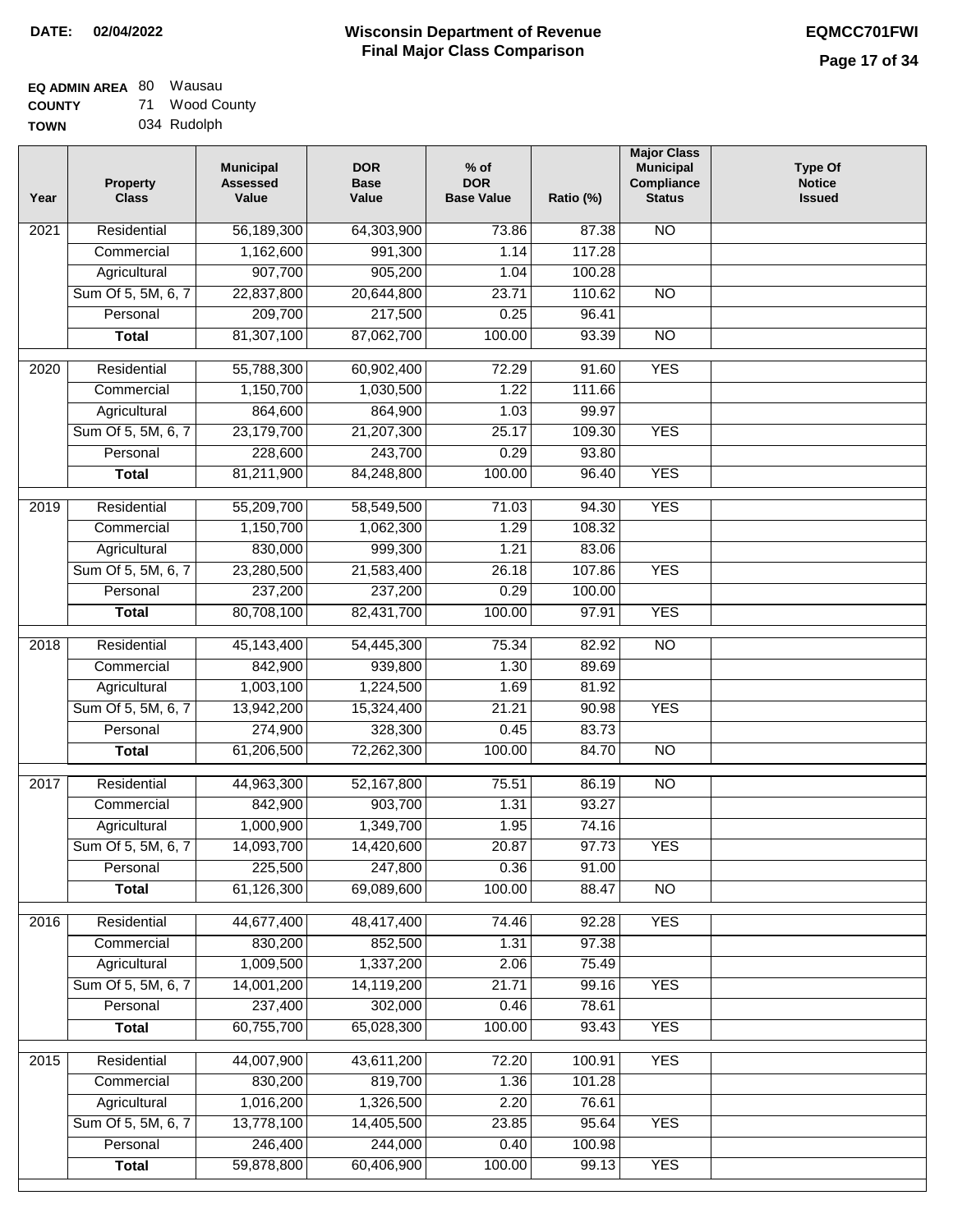| EQ ADMIN AREA 80 |    | Wausau       |
|------------------|----|--------------|
| <b>COUNTY</b>    | 71 | Wood Coun    |
| <b>TOWN</b>      |    | 036 Saratoga |

| Υ | 71 Wood County |
|---|----------------|
|   | 036 Saratoga   |

| Year | <b>Property</b><br><b>Class</b> | <b>Municipal</b><br><b>Assessed</b><br>Value | <b>DOR</b><br><b>Base</b><br>Value | $%$ of<br><b>DOR</b><br><b>Base Value</b> | Ratio (%) | <b>Major Class</b><br><b>Municipal</b><br>Compliance<br><b>Status</b> | <b>Type Of</b><br><b>Notice</b><br><b>Issued</b> |
|------|---------------------------------|----------------------------------------------|------------------------------------|-------------------------------------------|-----------|-----------------------------------------------------------------------|--------------------------------------------------|
| 2021 | Residential                     | 354,831,100                                  | 359,180,100                        | 86.06                                     | 98.79     | <b>YES</b>                                                            |                                                  |
|      | Commercial                      | 21,690,100                                   | 20,998,400                         | 5.03                                      | 103.29    |                                                                       |                                                  |
|      | Agricultural                    | 215,200                                      | 214,700                            | 0.05                                      | 100.23    |                                                                       |                                                  |
|      | Sum Of 5, 5M, 6, 7              | 35,752,800                                   | 36,254,600                         | 8.69                                      | 98.62     |                                                                       |                                                  |
|      | Personal                        | 708,600                                      | 708,600                            | 0.17                                      | 100.00    |                                                                       |                                                  |
|      | <b>Total</b>                    | 413,197,800                                  | 417,356,400                        | 100.00                                    | 99.00     | <b>YES</b>                                                            |                                                  |
| 2020 | Residential                     | 277,337,100                                  | 343,665,600                        | 87.35                                     | 80.70     | $\overline{3}$                                                        |                                                  |
|      | Commercial                      | 18,576,000                                   | 20,846,000                         | 5.30                                      | 89.11     |                                                                       |                                                  |
|      | Agricultural                    | 218,000                                      | 243,400                            | 0.06                                      | 89.56     |                                                                       |                                                  |
|      | Sum Of 5, 5M, 6, 7              | 21,740,900                                   | 27,843,700                         | 7.08                                      | 78.08     |                                                                       |                                                  |
|      | Personal                        | 692,000                                      | 841,600                            | 0.21                                      | 82.22     |                                                                       |                                                  |
|      | <b>Total</b>                    | 318,564,000                                  | 393,440,300                        | 100.00                                    | 80.97     | $\overline{NO}$                                                       |                                                  |
|      |                                 |                                              |                                    |                                           |           |                                                                       |                                                  |
| 2019 | Residential                     | 274,435,800                                  | 324,506,800                        | 86.54                                     | 84.57     | $\overline{10}$                                                       |                                                  |
|      | Commercial                      | 18,656,800                                   | 21,815,700                         | 5.82                                      | 85.52     |                                                                       |                                                  |
|      | Agricultural                    | 218,600                                      | 235,000                            | 0.06                                      | 93.02     |                                                                       |                                                  |
|      | Sum Of 5, 5M, 6, 7              | 22,343,600                                   | 27,616,300                         | 7.37                                      | 80.91     |                                                                       |                                                  |
|      | Personal                        | 684,400                                      | 786,600                            | 0.21                                      | 87.01     |                                                                       |                                                  |
|      | <b>Total</b>                    | 316,339,200                                  | 374,960,400                        | 100.00                                    | 84.37     | <b>NO</b>                                                             |                                                  |
| 2018 | Residential                     | 270,926,500                                  | 299,774,300                        | 85.94                                     | 90.38     | <b>YES</b>                                                            |                                                  |
|      | Commercial                      | 18,730,300                                   | 20,872,200                         | 5.98                                      | 89.74     |                                                                       |                                                  |
|      | Agricultural                    | 217,800                                      | 227,400                            | 0.07                                      | 95.78     |                                                                       |                                                  |
|      | Sum Of 5, 5M, 6, 7              | 22,290,300                                   | 27,137,100                         | 7.78                                      | 82.14     |                                                                       |                                                  |
|      | Personal                        | 714,700                                      | 799,300                            | 0.23                                      | 89.42     |                                                                       |                                                  |
|      | <b>Total</b>                    | 312,879,600                                  | 348,810,300                        | 100.00                                    | 89.70     | <b>YES</b>                                                            |                                                  |
| 2017 | Residential                     | 266,073,800                                  | 278,281,300                        | 84.79                                     | 95.61     | <b>YES</b>                                                            |                                                  |
|      | Commercial                      | 18,461,000                                   | 19,793,200                         | 6.03                                      | 93.27     |                                                                       |                                                  |
|      | Agricultural                    | 218,300                                      | 222,000                            | 0.07                                      | 98.33     |                                                                       |                                                  |
|      | Sum Of 5, 5M, 6, 7              | 22,529,900                                   | 28,418,600                         | 8.66                                      | 79.28     |                                                                       |                                                  |
|      | Personal                        | 1,427,400                                    | 1,486,900                          | 0.45                                      | 96.00     |                                                                       |                                                  |
|      | <b>Total</b>                    | 308,710,400                                  | 328,202,000                        | 100.00                                    | 94.06     | <b>YES</b>                                                            |                                                  |
| 2016 | Residential                     | 262,497,200                                  | 277,023,700                        | 85.67                                     | 94.76     | <b>YES</b>                                                            |                                                  |
|      | Commercial                      | 18,660,200                                   | 18,875,800                         | 5.84                                      | 98.86     |                                                                       |                                                  |
|      | Agricultural                    | 191,000                                      | 191,500                            | 0.06                                      | 99.74     |                                                                       |                                                  |
|      | Sum Of 5, 5M, 6, 7              | 22,620,100                                   | 25,934,800                         | 8.02                                      | 87.22     |                                                                       |                                                  |
|      | Personal                        | 1,260,300                                    | 1,336,600                          | 0.41                                      | 94.29     |                                                                       |                                                  |
|      | <b>Total</b>                    | 305,228,800                                  | 323,362,400                        | 100.00                                    | 94.39     | <b>YES</b>                                                            |                                                  |
|      |                                 |                                              |                                    |                                           |           |                                                                       |                                                  |
| 2015 | Residential                     | 252,306,400                                  | 261,245,100                        | 86.10                                     | 96.58     | <b>YES</b>                                                            |                                                  |
|      | Commercial                      | 17,599,300                                   | 17,995,100                         | 5.93                                      | 97.80     | <b>YES</b>                                                            |                                                  |
|      | Agricultural                    | 189,300                                      | 189,200                            | 0.06                                      | 100.05    |                                                                       |                                                  |
|      | Sum Of 5, 5M, 6, 7              | 22,609,400                                   | 23,110,000                         | 7.62                                      | 97.83     | <b>YES</b>                                                            |                                                  |
|      | Personal                        | 879,300                                      | 879,300                            | 0.29                                      | 100.00    |                                                                       |                                                  |
|      | <b>Total</b>                    | 293,583,700                                  | 303,418,700                        | 100.00                                    | 96.76     | <b>YES</b>                                                            |                                                  |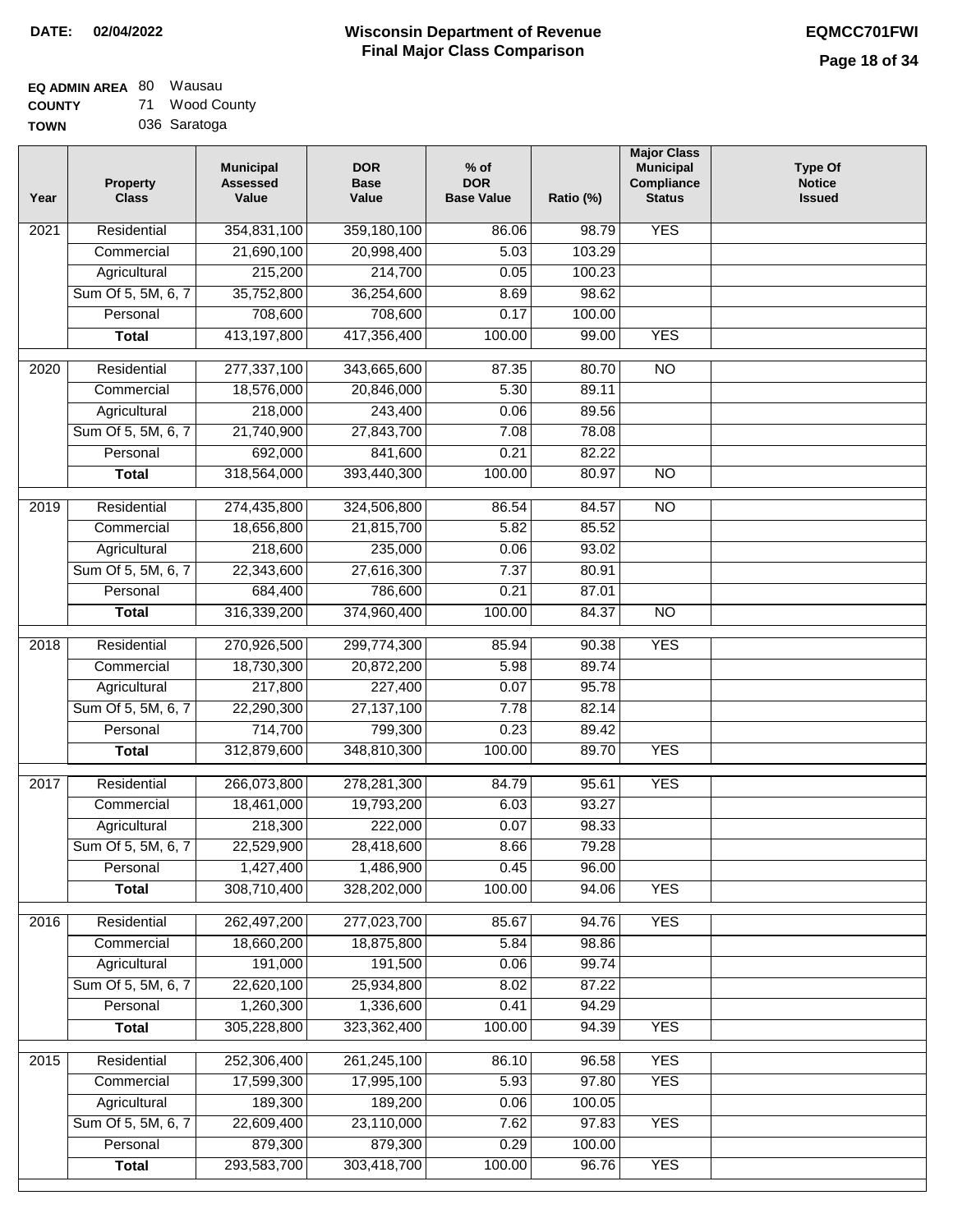| <b>EQ ADMIN AREA 80 Wausau</b> |    |             |
|--------------------------------|----|-------------|
| <b>COUNTY</b>                  | 71 | Wood County |

**TOWN** 038 Seneca

| Year              | <b>Property</b><br><b>Class</b> | <b>Municipal</b><br><b>Assessed</b><br>Value | <b>DOR</b><br><b>Base</b><br>Value | $%$ of<br><b>DOR</b><br><b>Base Value</b> | Ratio (%) | <b>Major Class</b><br><b>Municipal</b><br>Compliance<br><b>Status</b> | <b>Type Of</b><br><b>Notice</b><br><b>Issued</b> |
|-------------------|---------------------------------|----------------------------------------------|------------------------------------|-------------------------------------------|-----------|-----------------------------------------------------------------------|--------------------------------------------------|
| $\overline{202}1$ | Residential                     | 60,931,300                                   | 75,461,900                         | 81.33                                     | 80.74     | N <sub>O</sub>                                                        |                                                  |
|                   | Commercial                      | 2,153,700                                    | 2,281,700                          | 2.46                                      | 94.39     |                                                                       |                                                  |
|                   | Agricultural                    | 266,700                                      | 283,600                            | 0.31                                      | 94.04     |                                                                       |                                                  |
|                   | Sum Of 5, 5M, 6, 7              | 13,501,200                                   | 14,483,600                         | 15.61                                     | 93.22     | <b>YES</b>                                                            |                                                  |
|                   | Personal                        | 232,700                                      | 273,800                            | 0.30                                      | 84.99     |                                                                       |                                                  |
|                   | <b>Total</b>                    | 77,085,600                                   | 92,784,600                         | 100.00                                    | 83.08     | $\overline{NO}$                                                       | 1st Notice of Non-Compliance                     |
| $\overline{2020}$ | Residential                     | 60,131,600                                   | 69,699,300                         | 79.72                                     | 86.27     | $\overline{NO}$                                                       |                                                  |
|                   | Commercial                      | 2,150,100                                    | 2,397,300                          | 2.74                                      | 89.69     |                                                                       |                                                  |
|                   | Agricultural                    | 266,700                                      | 272,600                            | 0.31                                      | 97.84     |                                                                       |                                                  |
|                   | Sum Of 5, 5M, 6, 7              | 13,398,600                                   | 14,896,500                         | 17.04                                     | 89.94     | $\overline{NO}$                                                       |                                                  |
|                   | Personal                        | 152,000                                      | 168,900                            | 0.19                                      | 89.99     |                                                                       |                                                  |
|                   | <b>Total</b>                    | 76,099,000                                   | 87,434,600                         | 100.00                                    | 87.04     | $\overline{NO}$                                                       |                                                  |
| 2019              | Residential                     | 60,141,400                                   | 67,042,800                         | 79.21                                     | 89.71     | $\overline{10}$                                                       |                                                  |
|                   | Commercial                      | 2,147,700                                    | 2,468,600                          | 2.92                                      | 87.00     |                                                                       |                                                  |
|                   | Agricultural                    | 243,400                                      | 261,700                            | 0.31                                      | 93.01     |                                                                       |                                                  |
|                   | Sum Of 5, 5M, 6, 7              | 13,522,000                                   | 14,720,200                         | 17.39                                     | 91.86     | <b>YES</b>                                                            |                                                  |
|                   | Personal                        | 163,300                                      | 148,500                            | 0.18                                      | 109.97    |                                                                       |                                                  |
|                   | <b>Total</b>                    | 76,217,800                                   | 84,641,800                         | 100.00                                    | 90.05     | $\overline{NO}$                                                       |                                                  |
| 2018              | Residential                     | 60,061,200                                   | 62,567,900                         | 77.40                                     | 95.99     | <b>YES</b>                                                            |                                                  |
|                   | Commercial                      | 2,147,700                                    | 2,363,200                          | 2.92                                      | 90.88     |                                                                       |                                                  |
|                   | Agricultural                    | 244,400                                      | 253,100                            | 0.31                                      | 96.56     |                                                                       |                                                  |
|                   | Sum Of 5, 5M, 6, 7              | 13,586,000                                   | 15,549,900                         | 19.24                                     | 87.37     | $\overline{10}$                                                       |                                                  |
|                   | Personal                        | 110,400                                      | 105,200                            | 0.13                                      | 104.94    |                                                                       |                                                  |
|                   | <b>Total</b>                    | 76,149,700                                   | 80,839,300                         | 100.00                                    | 94.20     | <b>NO</b>                                                             |                                                  |
| 2017              | Residential                     | 59,860,700                                   | 58,305,000                         | 76.11                                     | 102.67    | <b>YES</b>                                                            |                                                  |
|                   | Commercial                      | 2,147,700                                    | 2,272,300                          | 2.97                                      | 94.52     |                                                                       |                                                  |
|                   | Agricultural                    | 244,400                                      | 246,800                            | 0.32                                      | 99.03     |                                                                       |                                                  |
|                   | Sum Of 5, 5M, 6, 7              | 13,710,800                                   | 15,039,200                         | 19.63                                     | 91.17     | <b>YES</b>                                                            |                                                  |
|                   | Personal                        | 786,100                                      | 741,600                            | 0.97                                      | 106.00    |                                                                       |                                                  |
|                   | <b>Total</b>                    | 76,749,700                                   | 76,604,900                         | 100.00                                    | 100.19    | <b>YES</b>                                                            |                                                  |
| 2016              | Residential                     | 59,792,500                                   | 53,880,800                         | 74.70                                     | 110.97    | $\overline{NO}$                                                       |                                                  |
|                   | Commercial                      | 2,110,200                                    | 2,110,300                          | 2.93                                      | 100.00    |                                                                       |                                                  |
|                   | Agricultural                    | 244,200                                      | 242,200                            | 0.34                                      | 100.83    |                                                                       |                                                  |
|                   | Sum Of 5, 5M, 6, 7              | 14,019,200                                   | 15,189,100                         | 21.06                                     | 92.30     | <b>YES</b>                                                            |                                                  |
|                   | Personal                        | 783,000                                      | 711,800                            | 0.99                                      | 110.00    |                                                                       |                                                  |
|                   | <b>Total</b>                    | 76,949,100                                   | 72,134,200                         | 100.00                                    | 106.67    | N <sub>O</sub>                                                        | 1st Notice of Non-Compliance                     |
| 2015              | Residential                     | 59,721,900                                   | 54,160,700                         | 72.89                                     | 110.27    | <b>NO</b>                                                             |                                                  |
|                   | Commercial                      | 2,770,200                                    | 2,602,800                          | 3.50                                      | 106.43    |                                                                       |                                                  |
|                   | Agricultural                    | 242,700                                      | 238,400                            | 0.32                                      | 101.80    |                                                                       |                                                  |
|                   | Sum Of 5, 5M, 6, 7              | 13,927,500                                   | 16,289,900                         | 21.92                                     | 85.50     | <b>NO</b>                                                             |                                                  |
|                   | Personal                        | 1,008,100                                    | 1,008,100                          | 1.36                                      | 100.00    |                                                                       |                                                  |
|                   | <b>Total</b>                    | 77,670,400                                   | 74,299,900                         | 100.00                                    | 104.54    | <b>NO</b>                                                             |                                                  |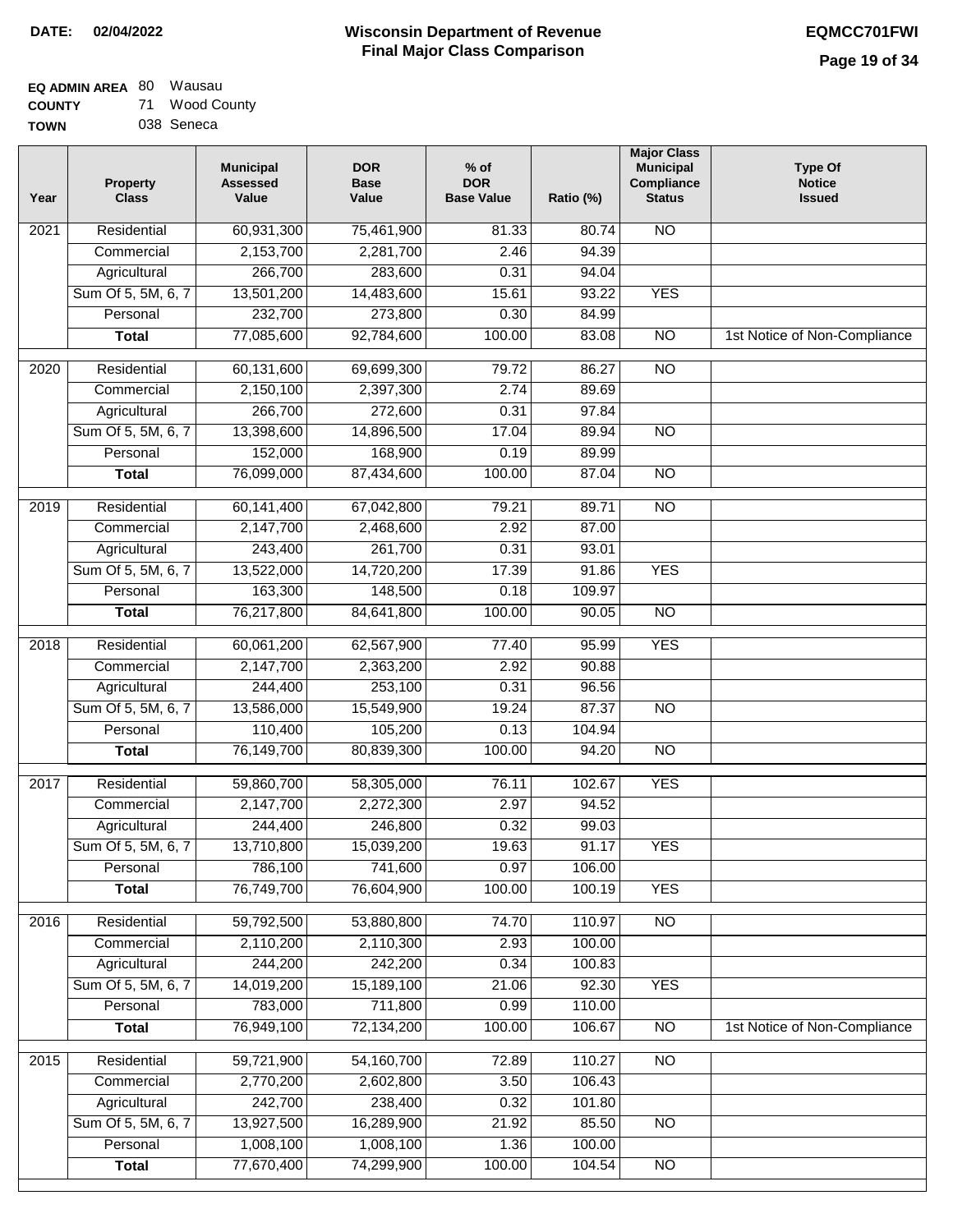| EQ ADMIN AREA 80 | Wausau         |
|------------------|----------------|
| <b>COUNTY</b>    | 71 Wood County |
| <b>TOWN</b>      | 040 Sherry     |

040 Sherry

| Year | <b>Property</b><br><b>Class</b> | <b>Municipal</b><br><b>Assessed</b><br>Value | <b>DOR</b><br><b>Base</b><br>Value | $%$ of<br><b>DOR</b><br><b>Base Value</b> | Ratio (%) | <b>Major Class</b><br><b>Municipal</b><br>Compliance<br><b>Status</b> | <b>Type Of</b><br><b>Notice</b><br><b>Issued</b> |
|------|---------------------------------|----------------------------------------------|------------------------------------|-------------------------------------------|-----------|-----------------------------------------------------------------------|--------------------------------------------------|
| 2021 | Residential                     | 30,440,000                                   | 35,920,400                         | 58.51                                     | 84.74     | <b>NO</b>                                                             |                                                  |
|      | Commercial                      | 3,190,500                                    | 3,076,600                          | 5.01                                      | 103.70    |                                                                       |                                                  |
|      | Agricultural                    | 1,618,700                                    | 1,800,000                          | 2.93                                      | 89.93     |                                                                       |                                                  |
|      | Sum Of 5, 5M, 6, 7              | 20,031,300                                   | 19,685,700                         | 32.07                                     | 101.76    | <b>YES</b>                                                            |                                                  |
|      | Personal                        | 770,900                                      | 906,900                            | 1.48                                      | 85.00     |                                                                       |                                                  |
|      | <b>Total</b>                    | 56,051,400                                   | 61,389,600                         | 100.00                                    | 91.30     | $\overline{NO}$                                                       |                                                  |
| 2020 | Residential                     | 30,271,300                                   | 33,706,900                         | 56.41                                     | 89.81     | $\overline{NO}$                                                       |                                                  |
|      | Commercial                      | 3,172,800                                    | 3,216,700                          | 5.38                                      | 98.64     |                                                                       |                                                  |
|      | Agricultural                    | 1,617,800                                    | 1,735,600                          | 2.90                                      | 93.21     |                                                                       |                                                  |
|      | Sum Of 5, 5M, 6, 7              | 20,236,500                                   | 20,199,700                         | 33.81                                     | 100.18    | <b>YES</b>                                                            |                                                  |
|      | Personal                        | 893,300                                      | 893,300                            | 1.50                                      | 100.00    |                                                                       |                                                  |
|      | <b>Total</b>                    | 56,191,700                                   | 59,752,200                         | 100.00                                    | 94.04     | $\overline{NO}$                                                       |                                                  |
| 2019 | Residential                     | 30,200,200                                   | 31,145,300                         | 54.48                                     | 96.97     | <b>YES</b>                                                            |                                                  |
|      | Commercial                      | 3,172,800                                    | 3,316,200                          | 5.80                                      | 95.68     |                                                                       |                                                  |
|      | Agricultural                    | 1,612,200                                    | 1,659,700                          | 2.90                                      | 97.14     |                                                                       |                                                  |
|      | Sum Of 5, 5M, 6, 7              | 20,211,300                                   | 20,061,000                         | 35.09                                     | 100.75    | <b>YES</b>                                                            |                                                  |
|      | Personal                        | 981,800                                      | 981,800                            | 1.72                                      | 100.00    |                                                                       |                                                  |
|      | <b>Total</b>                    | 56,178,300                                   | 57,164,000                         | 100.00                                    | 98.28     | <b>YES</b>                                                            |                                                  |
| 2018 | Residential                     | 29,670,400                                   | 29,438,300                         | 53.43                                     | 100.79    | <b>YES</b>                                                            |                                                  |
|      | Commercial                      | 3,180,300                                    | 3,166,700                          | 5.75                                      | 100.43    |                                                                       |                                                  |
|      | Agricultural                    | 1,606,300                                    | 1,603,400                          | 2.91                                      | 100.18    |                                                                       |                                                  |
|      | Sum Of 5, 5M, 6, 7              | 20,066,100                                   | 19,847,900                         | 36.02                                     | 101.10    | <b>YES</b>                                                            |                                                  |
|      | Personal                        | 1,040,000                                    | 1,040,000                          | 1.89                                      | 100.00    |                                                                       |                                                  |
|      | <b>Total</b>                    | 55,563,100                                   | 55,096,300                         | 100.00                                    | 100.85    | <b>YES</b>                                                            |                                                  |
| 2017 | Residential                     | 26,840,400                                   | 30,005,500                         | 47.09                                     | 89.45     | <b>NO</b>                                                             |                                                  |
|      | Commercial                      | 3,323,900                                    | 3,375,700                          | 5.30                                      | 98.47     |                                                                       |                                                  |
|      | Agricultural                    | 1,518,900                                    | 1,556,500                          | 2.44                                      | 97.58     |                                                                       |                                                  |
|      | Sum Of 5, 5M, 6, 7              | 18,582,700                                   | 19,705,100                         | 30.92                                     | 94.30     | <b>YES</b>                                                            |                                                  |
|      | Personal                        | 9,078,600                                    | 9,078,600                          | 14.25                                     | 100.00    | <b>YES</b>                                                            |                                                  |
|      | <b>Total</b>                    | 59,344,500                                   | 63,721,400                         | 100.00                                    | 93.13     | $\overline{NO}$                                                       |                                                  |
| 2016 | Residential                     | 26,682,400                                   | 28,430,400                         | 46.14                                     | 93.85     | <b>YES</b>                                                            |                                                  |
|      | Commercial                      | 3,020,500                                    | 2,898,400                          | 4.70                                      | 104.21    |                                                                       |                                                  |
|      | Agricultural                    | 1,518,900                                    | 1,528,200                          | 2.48                                      | 99.39     |                                                                       |                                                  |
|      | Sum Of 5, 5M, 6, 7              | 18,594,100                                   | 19,572,000                         | 31.76                                     | 95.00     | <b>YES</b>                                                            |                                                  |
|      | Personal                        | 8,733,700                                    | 9,193,300                          | 14.92                                     | 95.00     | <b>YES</b>                                                            |                                                  |
|      | <b>Total</b>                    | 58,549,600                                   | 61,622,300                         | 100.00                                    | 95.01     | <b>YES</b>                                                            |                                                  |
| 2015 | Residential                     | 26,576,900                                   | 28,588,900                         | 45.91                                     | 92.96     | <b>YES</b>                                                            |                                                  |
|      | Commercial                      | 3,013,800                                    | 2,780,100                          | 4.46                                      | 108.41    |                                                                       |                                                  |
|      | Agricultural                    | 1,512,000                                    | 1,504,600                          | 2.42                                      | 100.49    |                                                                       |                                                  |
|      | Sum Of 5, 5M, 6, 7              | 18,523,200                                   | 19,968,000                         | 32.06                                     | 92.76     | <b>YES</b>                                                            |                                                  |
|      | Personal                        | 9,436,200                                    | 9,436,200                          | 15.15                                     | 100.00    | <b>YES</b>                                                            |                                                  |
|      | <b>Total</b>                    | 59,062,100                                   | 62,277,800                         | 100.00                                    | 94.84     | <b>YES</b>                                                            |                                                  |
|      |                                 |                                              |                                    |                                           |           |                                                                       |                                                  |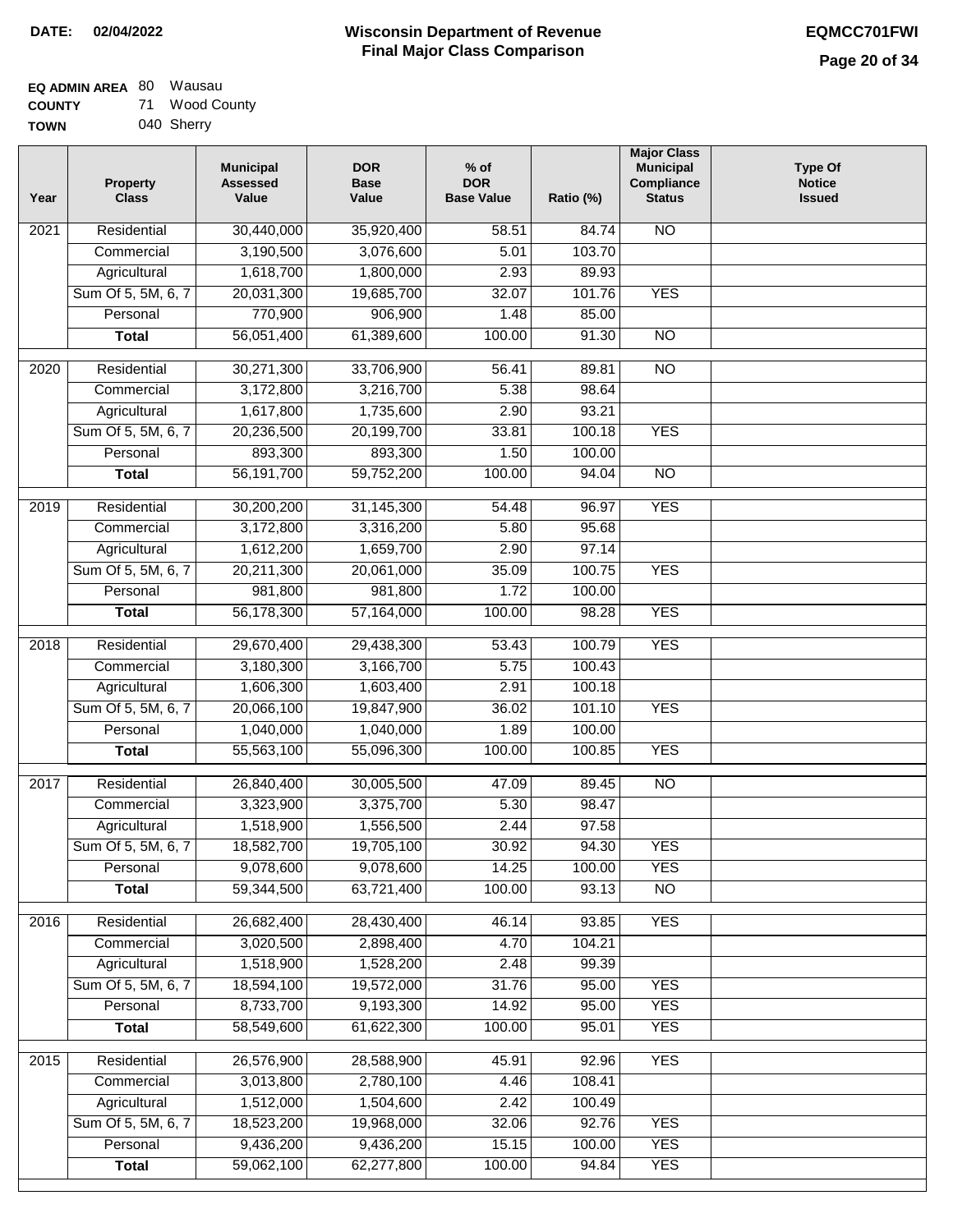| <b>EQ ADMIN AREA 80 Wausau</b> |    |             |
|--------------------------------|----|-------------|
| <b>COUNTY</b>                  | 71 | Wood County |

**TOWN** 042 Sigel

| Year              | <b>Property</b><br><b>Class</b> | <b>Municipal</b><br><b>Assessed</b><br>Value | <b>DOR</b><br><b>Base</b><br>Value | $%$ of<br><b>DOR</b><br><b>Base Value</b> | Ratio (%) | <b>Major Class</b><br><b>Municipal</b><br>Compliance<br><b>Status</b> | <b>Type Of</b><br><b>Notice</b><br><b>Issued</b> |
|-------------------|---------------------------------|----------------------------------------------|------------------------------------|-------------------------------------------|-----------|-----------------------------------------------------------------------|--------------------------------------------------|
| 2021              | Residential                     | 40,121,400                                   | 45,248,600                         | 56.97                                     | 88.67     | <b>NO</b>                                                             |                                                  |
|                   | Commercial                      | 6,189,000                                    | 6,317,600                          | 7.95                                      | 97.96     |                                                                       |                                                  |
|                   | Agricultural                    | 1,446,700                                    | 1,607,800                          | 2.02                                      | 89.98     |                                                                       |                                                  |
|                   | Sum Of 5, 5M, 6, 7              | 28,913,600                                   | 26,207,500                         | 33.00                                     | 110.33    | N <sub>O</sub>                                                        |                                                  |
|                   | Personal                        | 33,700                                       | 37,500                             | 0.05                                      | 89.87     |                                                                       |                                                  |
|                   | <b>Total</b>                    | 76,704,400                                   | 79,419,000                         | 100.00                                    | 96.58     | $\overline{NO}$                                                       |                                                  |
|                   |                                 |                                              |                                    |                                           |           |                                                                       |                                                  |
| $\overline{2020}$ | Residential                     | 39,749,300                                   | 43,118,700                         | 56.09                                     | 92.19     | <b>YES</b>                                                            |                                                  |
|                   | Commercial                      | 6,189,000                                    | 6,650,200                          | 8.65                                      | 93.06     |                                                                       |                                                  |
|                   | Agricultural                    | 1,440,000                                    | 1,538,400                          | 2.00                                      | 93.60     |                                                                       |                                                  |
|                   | Sum Of 5, 5M, 6, 7              | 28,744,500                                   | 25,521,100                         | 33.20                                     | 112.63    | <b>NO</b>                                                             |                                                  |
|                   | Personal                        | 39,900                                       | 39,900                             | 0.05                                      | 100.00    |                                                                       |                                                  |
|                   | <b>Total</b>                    | 76, 162, 700                                 | 76,868,300                         | 100.00                                    | 99.08     | $\overline{NO}$                                                       |                                                  |
| 2019              | Residential                     | 39,623,300                                   | 41,702,100                         | 55.04                                     | 95.02     | <b>YES</b>                                                            |                                                  |
|                   | Commercial                      | 6,166,400                                    | 6,832,600                          | 9.02                                      | 90.25     |                                                                       |                                                  |
|                   | Agricultural                    | 1,439,700                                    | 1,483,900                          | 1.96                                      | 97.02     |                                                                       |                                                  |
|                   | Sum Of 5, 5M, 6, 7              | 28,452,200                                   | 25,723,000                         | 33.95                                     | 110.61    | $\overline{NO}$                                                       |                                                  |
|                   | Personal                        | 28,800                                       | 28,800                             | 0.04                                      | 100.00    |                                                                       |                                                  |
|                   | <b>Total</b>                    | 75,710,400                                   | 75,770,400                         | 100.00                                    | 99.92     | $\overline{NO}$                                                       |                                                  |
| 2018              | Residential                     | 39,043,100                                   | 40,721,000                         | 54.24                                     | 95.88     | <b>YES</b>                                                            |                                                  |
|                   | Commercial                      | 6,142,200                                    | 6,484,200                          | 8.64                                      | 94.73     |                                                                       |                                                  |
|                   | Agricultural                    | 1,415,900                                    | 1,410,000                          | 1.88                                      | 100.42    |                                                                       |                                                  |
|                   | Sum Of 5, 5M, 6, 7              | 28,373,500                                   | 26,425,800                         | 35.20                                     | 107.37    | <b>YES</b>                                                            |                                                  |
|                   | Personal                        | 31,100                                       | 31,100                             | 0.04                                      | 100.00    |                                                                       |                                                  |
|                   | <b>Total</b>                    | 75,005,800                                   | 75,072,100                         | 100.00                                    | 99.91     | <b>YES</b>                                                            |                                                  |
|                   |                                 |                                              |                                    |                                           |           |                                                                       |                                                  |
| 2017              | Residential                     | 31,772,400                                   | 37,207,400                         | 50.64                                     | 85.39     | $\overline{NO}$                                                       |                                                  |
|                   | Commercial                      | 5,617,000                                    | 6,364,100                          | 8.66                                      | 88.26     |                                                                       |                                                  |
|                   | Agricultural                    | 1,333,000                                    | 1,385,800                          | 1.89                                      | 96.19     |                                                                       |                                                  |
|                   | Sum Of 5, 5M, 6, 7              | 24,209,700                                   | 25,749,000                         | 35.04                                     | 94.02     | <b>YES</b>                                                            |                                                  |
|                   | Personal                        | 2,770,100                                    | 2,770,100                          | 3.77                                      | 100.00    |                                                                       |                                                  |
|                   | <b>Total</b>                    | 65,702,200                                   | 73,476,400                         | 100.00                                    | 89.42     | <b>NO</b>                                                             |                                                  |
| 2016              | Residential                     | 31,343,800                                   | 34,358,300                         | 50.52                                     | 91.23     | <b>YES</b>                                                            |                                                  |
|                   | Commercial                      | 5,617,000                                    | 6,003,900                          | 8.83                                      | 93.56     |                                                                       |                                                  |
|                   | Agricultural                    | 1,336,100                                    | 1,368,700                          | 2.01                                      | 97.62     |                                                                       |                                                  |
|                   | Sum Of 5, 5M, 6, 7              | 24,043,400                                   | 24,448,200                         | 35.95                                     | 98.34     | <b>YES</b>                                                            |                                                  |
|                   | Personal                        | 1,834,600                                    | 1,834,600                          | 2.70                                      | 100.00    |                                                                       |                                                  |
|                   | <b>Total</b>                    | 64,174,900                                   | 68,013,700                         | 100.00                                    | 94.36     | <b>YES</b>                                                            |                                                  |
| 2015              | Residential                     | 31,047,100                                   | 33,087,900                         | 49.73                                     | 93.83     | <b>YES</b>                                                            |                                                  |
|                   | Commercial                      | 5,678,800                                    | 5,839,600                          | 8.78                                      | 97.25     | <b>YES</b>                                                            |                                                  |
|                   | Agricultural                    | 1,330,400                                    | 1,349,200                          | 2.03                                      | 98.61     |                                                                       |                                                  |
|                   | Sum Of 5, 5M, 6, 7              | 24,018,100                                   | 24,868,000                         | 37.38                                     | 96.58     | <b>YES</b>                                                            |                                                  |
|                   | Personal                        | 1,386,800                                    | 1,386,800                          | 2.08                                      | 100.00    |                                                                       |                                                  |
|                   | <b>Total</b>                    | 63,461,200                                   | 66,531,500                         | 100.00                                    | 95.39     | <b>YES</b>                                                            |                                                  |
|                   |                                 |                                              |                                    |                                           |           |                                                                       |                                                  |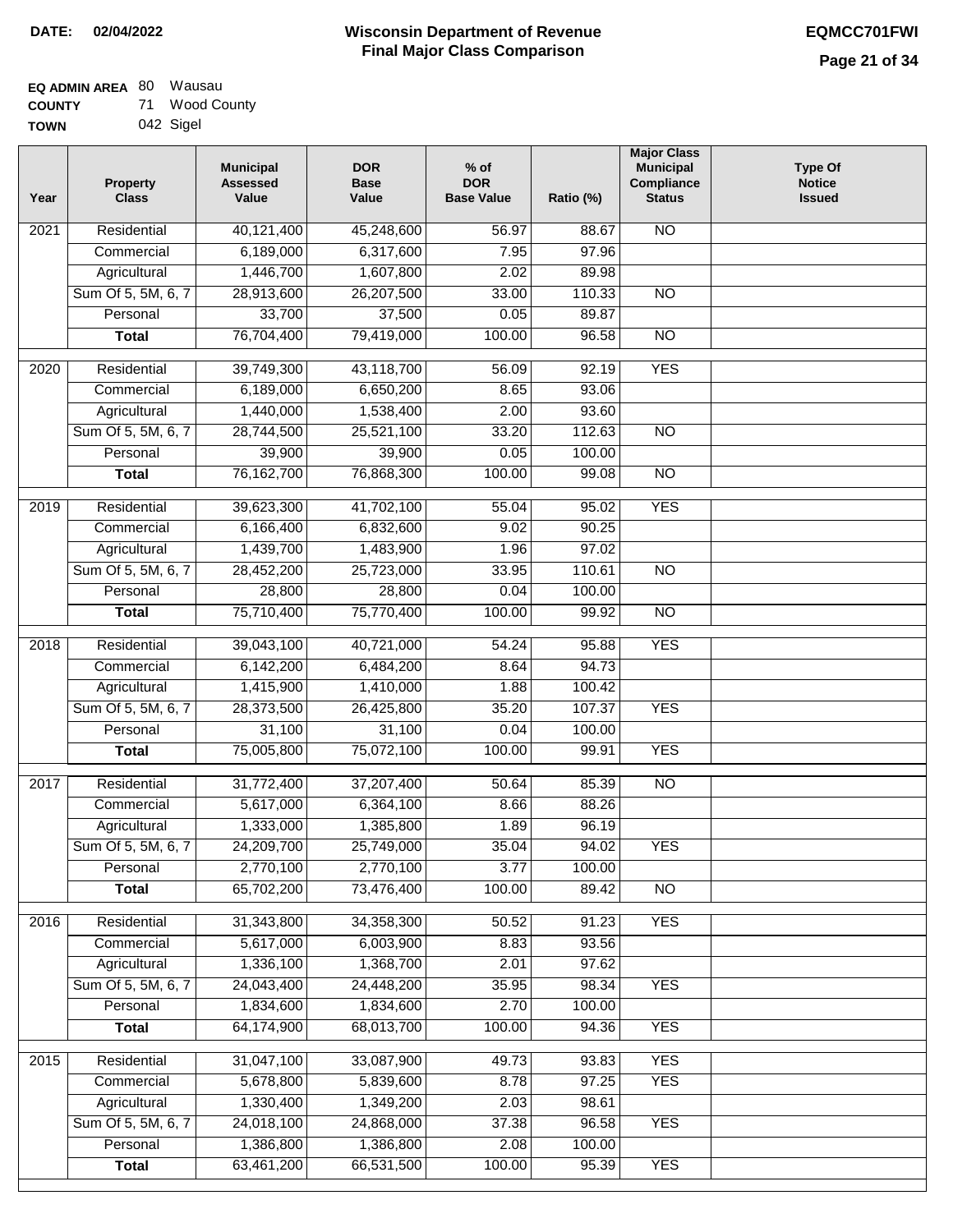| <b>EQ ADMIN AREA 80 Wausau</b> |                |
|--------------------------------|----------------|
| <b>COUNTY</b>                  | 71 Wood County |
| <b>TOWN</b>                    | 044 Wood       |

| Year              | <b>Property</b><br><b>Class</b> | <b>Municipal</b><br><b>Assessed</b><br>Value | <b>DOR</b><br><b>Base</b><br>Value | % of<br><b>DOR</b><br><b>Base Value</b> | Ratio (%) | <b>Major Class</b><br><b>Municipal</b><br>Compliance<br><b>Status</b> | <b>Type Of</b><br><b>Notice</b><br><b>Issued</b> |
|-------------------|---------------------------------|----------------------------------------------|------------------------------------|-----------------------------------------|-----------|-----------------------------------------------------------------------|--------------------------------------------------|
| $\overline{202}1$ | Residential                     | 37,896,900                                   | 42,194,800                         | 60.41                                   | 89.81     | N <sub>O</sub>                                                        |                                                  |
|                   | Commercial                      | 916,100                                      | 826,600                            | 1.18                                    | 110.83    |                                                                       |                                                  |
|                   | Agricultural                    | 1,299,300                                    | 1,407,000                          | 2.01                                    | 92.35     |                                                                       |                                                  |
|                   | Sum Of 5, 5M, 6, 7              | 26,342,900                                   | 25,315,200                         | 36.24                                   | 104.06    | <b>YES</b>                                                            |                                                  |
|                   | Personal                        | 98,200                                       | 109,100                            | 0.16                                    | 90.01     |                                                                       |                                                  |
|                   | <b>Total</b>                    | 66,553,400                                   | 69,852,700                         | 100.00                                  | 95.28     | $\overline{NO}$                                                       |                                                  |
| 2020              | Residential                     | 37,757,800                                   | 40,628,700                         | 59.49                                   | 92.93     | <b>YES</b>                                                            |                                                  |
|                   | Commercial                      | 950,300                                      | 903,100                            | 1.32                                    | 105.23    |                                                                       |                                                  |
|                   | Agricultural                    | 1,299,300                                    | 1,353,800                          | 1.98                                    | 95.97     |                                                                       |                                                  |
|                   | Sum Of 5, 5M, 6, 7              | 26,505,100                                   | 25,308,400                         | 37.06                                   | 104.73    | <b>YES</b>                                                            |                                                  |
|                   | Personal                        | 104,000                                      | 104,000                            | 0.15                                    | 100.00    |                                                                       |                                                  |
|                   | <b>Total</b>                    | 66,616,500                                   | 68,298,000                         | 100.00                                  | 97.54     | <b>YES</b>                                                            |                                                  |
|                   |                                 |                                              |                                    |                                         |           |                                                                       |                                                  |
| $\frac{1}{2019}$  | Residential                     | 37,684,900                                   | 39,366,800                         | 58.52                                   | 95.73     | <b>YES</b>                                                            |                                                  |
|                   | Commercial                      | 950,300                                      | 931,000                            | 1.38                                    | 102.07    |                                                                       |                                                  |
|                   | Agricultural                    | 1,299,200                                    | 1,300,800                          | 1.93                                    | 99.88     |                                                                       |                                                  |
|                   | Sum Of 5, 5M, 6, 7              | 26,516,900                                   | 25,548,200                         | 37.98                                   | 103.79    | <b>YES</b>                                                            |                                                  |
|                   | Personal                        | 122,100                                      | 122,100                            | 0.18                                    | 100.00    |                                                                       |                                                  |
|                   | <b>Total</b>                    | 66,573,400                                   | 67,268,900                         | 100.00                                  | 98.97     | <b>YES</b>                                                            |                                                  |
| 2018              | Residential                     | 31,682,600                                   | 37,808,800                         | 58.18                                   | 83.80     | <b>NO</b>                                                             |                                                  |
|                   | Commercial                      | 779,200                                      | 844,000                            | 1.30                                    | 92.32     |                                                                       |                                                  |
|                   | Agricultural                    | 1,278,800                                    | 1,249,600                          | 1.92                                    | 102.34    |                                                                       |                                                  |
|                   | Sum Of 5, 5M, 6, 7              | 24,372,800                                   | 24,958,100                         | 38.41                                   | 97.65     | <b>YES</b>                                                            |                                                  |
|                   | Personal                        | 108,600                                      | 120,700                            | 0.19                                    | 89.98     |                                                                       |                                                  |
|                   | <b>Total</b>                    | 58,222,000                                   | 64,981,200                         | 100.00                                  | 89.60     | NO                                                                    | 2nd Notice of Non-Compliance                     |
| 2017              | Residential                     | 31,485,500                                   | 35,404,100                         | 50.03                                   | 88.93     | $\overline{NO}$                                                       |                                                  |
|                   | Commercial                      | 7,255,500                                    | 9,929,900                          | 14.03                                   | 73.07     | $\overline{NO}$                                                       |                                                  |
|                   | Agricultural                    | 1,279,300                                    | 1,219,400                          | 1.72                                    | 104.91    |                                                                       |                                                  |
|                   | Sum Of 5, 5M, 6, 7              | 24,055,500                                   | 23,653,900                         | 33.42                                   | 101.70    | <b>YES</b>                                                            |                                                  |
|                   | Personal                        | 535,800                                      | 563,900                            | 0.80                                    | 95.02     |                                                                       |                                                  |
|                   | <b>Total</b>                    | 64,611,600                                   | 70,771,200                         | 100.00                                  | 91.30     | $\overline{NO}$                                                       | 1st Notice of Non-Compliance                     |
| 2016              | Residential                     | 31,077,200                                   | 33,636,100                         | 48.19                                   | 92.39     | <b>YES</b>                                                            |                                                  |
|                   | Commercial                      | 7,255,500                                    | 9,367,900                          | 13.42                                   | 77.45     | N <sub>O</sub>                                                        |                                                  |
|                   | Agricultural                    | 1,279,200                                    | 1,201,400                          | 1.72                                    | 106.48    |                                                                       |                                                  |
|                   | Sum Of 5, 5M, 6, 7              | 23,655,300                                   | 22,978,800                         | 32.92                                   | 102.94    | <b>YES</b>                                                            |                                                  |
|                   | Personal                        | 2,612,600                                    | 2,612,600                          | 3.74                                    | 100.00    |                                                                       |                                                  |
|                   | <b>Total</b>                    | 65,879,800                                   | 69,796,800                         | 100.00                                  | 94.39     | N <sub>O</sub>                                                        |                                                  |
| 2015              | Residential                     | 30,836,600                                   | 32,455,800                         | 49.55                                   | 95.01     | <b>YES</b>                                                            |                                                  |
|                   | Commercial                      | 7,255,500                                    | 9,007,600                          | 13.75                                   | 80.55     | N <sub>O</sub>                                                        |                                                  |
|                   | Agricultural                    | 1,278,900                                    | 1,193,400                          | 1.82                                    | 107.16    |                                                                       |                                                  |
|                   | Sum Of 5, 5M, 6, 7              | 23,376,000                                   | 22,301,300                         | 34.05                                   | 104.82    | <b>YES</b>                                                            |                                                  |
|                   | Personal                        | 546,500                                      | 546,500                            | 0.83                                    | 100.00    |                                                                       |                                                  |
|                   | <b>Total</b>                    | 63,293,500                                   | 65,504,600                         | 100.00                                  | 96.62     | NO                                                                    |                                                  |
|                   |                                 |                                              |                                    |                                         |           |                                                                       |                                                  |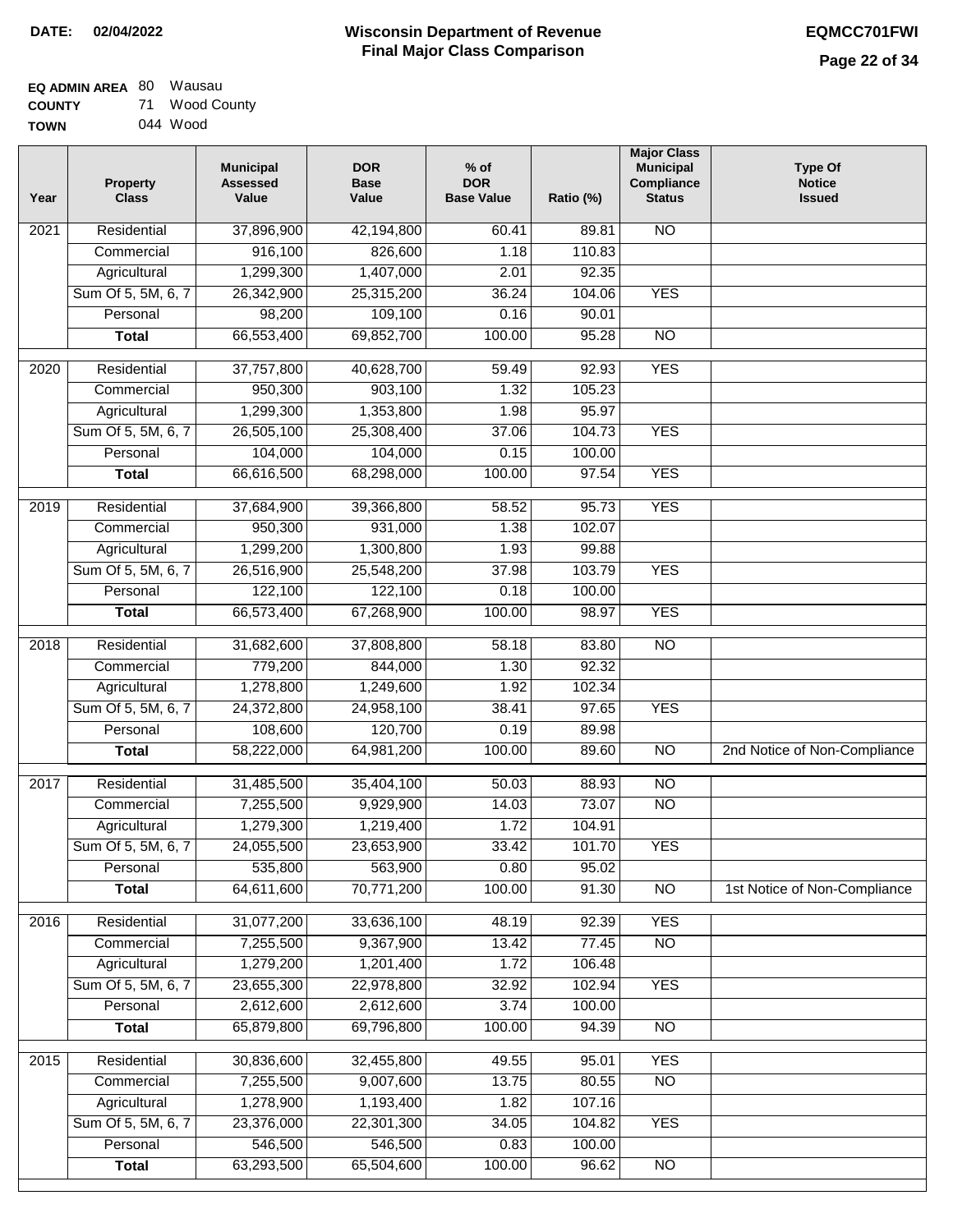### **EQ ADMIN AREA** 80 Wausau **COUNTY** 71 Wood County

**VILLAGE** 100 Arpin

| Year | <b>Property</b><br><b>Class</b>    | <b>Municipal</b><br><b>Assessed</b><br>Value | <b>DOR</b><br><b>Base</b><br>Value | $%$ of<br><b>DOR</b><br><b>Base Value</b> | Ratio (%)       | <b>Major Class</b><br><b>Municipal</b><br>Compliance<br><b>Status</b> | <b>Type Of</b><br><b>Notice</b><br><b>Issued</b> |
|------|------------------------------------|----------------------------------------------|------------------------------------|-------------------------------------------|-----------------|-----------------------------------------------------------------------|--------------------------------------------------|
| 2021 | Residential                        | 8,730,200                                    | 10,610,900                         | 85.35                                     | 82.28           | N <sub>O</sub>                                                        |                                                  |
|      | Commercial                         | 1,800,600                                    | 1,661,300                          | 13.36                                     | 108.38          | <b>YES</b>                                                            |                                                  |
|      | Agricultural                       | 13,500                                       | 15,800                             | 0.13                                      | 85.44           |                                                                       |                                                  |
|      | Sum Of 5, 5M, 6, 7                 | 63,500                                       | 114,900                            | 0.92                                      | 55.27           |                                                                       |                                                  |
|      | Personal                           | 25,000                                       | 29,400                             | 0.24                                      | 85.03           |                                                                       |                                                  |
|      | <b>Total</b>                       | 10,632,800                                   | 12,432,300                         | 100.00                                    | 85.53           | $\overline{NO}$                                                       |                                                  |
| 2020 | Residential                        | 8,753,100                                    | 10,001,400                         | 84.39                                     | 87.52           | $\overline{NO}$                                                       |                                                  |
|      | Commercial                         | 1,756,900                                    | 1,694,600                          | 14.30                                     | 103.68          | <b>YES</b>                                                            |                                                  |
|      | Agricultural                       | 13,500                                       | 15,200                             | 0.13                                      | 88.82           |                                                                       |                                                  |
|      | Sum Of 5, 5M, 6, 7                 | 63,500                                       | 120,800                            | 1.02                                      | 52.57           |                                                                       |                                                  |
|      | Personal                           | 17,600                                       | 19,600                             | 0.17                                      | 89.80           |                                                                       |                                                  |
|      | <b>Total</b>                       | 10,604,600                                   | 11,851,600                         | 100.00                                    | 89.48           | $\overline{NO}$                                                       |                                                  |
| 2019 | Residential                        | 8,646,900                                    | 9,321,400                          | 82.39                                     | 92.76           | <b>YES</b>                                                            |                                                  |
|      | Commercial                         | 1,778,900                                    | 1,798,700                          | 15.90                                     | 98.90           | <b>YES</b>                                                            |                                                  |
|      | Agricultural                       | 13,500                                       | 14,600                             | 0.13                                      | 92.47           |                                                                       |                                                  |
|      | Sum Of 5, 5M, 6, 7                 | 63,500                                       | 140,400                            | 1.24                                      | 45.23           |                                                                       |                                                  |
|      | Personal                           | 35,300                                       | 39,200                             | 0.35                                      | 90.05           |                                                                       |                                                  |
|      | <b>Total</b>                       | 10,538,100                                   | 11,314,300                         | 100.00                                    | 93.14           | <b>YES</b>                                                            |                                                  |
| 2018 | Residential                        | 8,641,200                                    | 9,307,100                          | 82.11                                     | 92.85           | <b>YES</b>                                                            |                                                  |
|      | Commercial                         | 1,844,200                                    | 1,767,800                          | 15.60                                     | 104.32          | <b>YES</b>                                                            |                                                  |
|      | Agricultural                       | 13,500                                       | 14,100                             | 0.12                                      | 95.74           |                                                                       |                                                  |
|      | Sum Of 5, 5M, 6, 7                 | 63,500                                       | 135,800                            | 1.20                                      | 46.76           |                                                                       |                                                  |
|      | Personal                           | 105,200                                      | 110,700                            | 0.98                                      | 95.03           |                                                                       |                                                  |
|      | <b>Total</b>                       | 10,667,600                                   | 11,335,500                         | 100.00                                    | 94.11           | <b>YES</b>                                                            |                                                  |
|      |                                    |                                              |                                    |                                           |                 |                                                                       |                                                  |
| 2017 | Residential<br>Commercial          | 8,654,000                                    | 8,974,200                          | 81.23                                     | 96.43<br>100.48 | <b>YES</b>                                                            |                                                  |
|      |                                    | 1,852,900                                    | 1,844,100                          | 16.69<br>0.12                             | 97.83           | <b>YES</b>                                                            |                                                  |
|      | Agricultural<br>Sum Of 5, 5M, 6, 7 | 13,500<br>63,500                             | 13,800<br>130,100                  | 1.18                                      | 48.81           |                                                                       |                                                  |
|      | Personal                           | 86,300                                       | 86,300                             | 0.78                                      | 100.00          |                                                                       |                                                  |
|      | <b>Total</b>                       | 10,670,200                                   | 11,048,500                         | 100.00                                    | 96.58           | <b>YES</b>                                                            |                                                  |
| 2016 | Residential                        | 8,581,100                                    | 8,555,600                          | 81.85                                     | 100.30          | <b>YES</b>                                                            |                                                  |
|      | Commercial                         | 1,854,900                                    | 1,692,800                          | 16.20                                     | 109.58          | <b>YES</b>                                                            |                                                  |
|      | Agricultural                       | 13,500                                       | 13,600                             | 0.13                                      | 99.26           |                                                                       |                                                  |
|      | Sum Of 5, 5M, 6, 7                 | 63,500                                       | 130,000                            | 1.24                                      | 48.85           |                                                                       |                                                  |
|      | Personal                           | 60,300                                       | 60,300                             | 0.58                                      | 100.00          |                                                                       |                                                  |
|      | <b>Total</b>                       | 10,573,300                                   | 10,452,300                         | 100.00                                    | 101.16          | <b>YES</b>                                                            |                                                  |
|      |                                    |                                              |                                    |                                           |                 |                                                                       |                                                  |
| 2015 | Residential                        | 8,568,900                                    | 8,792,600                          | 82.53                                     | 97.46           | <b>YES</b>                                                            |                                                  |
|      | Commercial                         | 1,854,900                                    | 1,627,700                          | 15.28                                     | 113.96          | N <sub>O</sub>                                                        |                                                  |
|      | Agricultural                       | 13,500                                       | 13,500                             | 0.13                                      | 100.00          |                                                                       |                                                  |
|      | Sum Of 5, 5M, 6, 7<br>Personal     | 63,500<br>92,300                             | 127,800<br>92,300                  | 1.20<br>0.87                              | 49.69<br>100.00 |                                                                       |                                                  |
|      | <b>Total</b>                       | 10,593,100                                   | 10,653,900                         | 100.00                                    | 99.43           | N <sub>O</sub>                                                        |                                                  |
|      |                                    |                                              |                                    |                                           |                 |                                                                       |                                                  |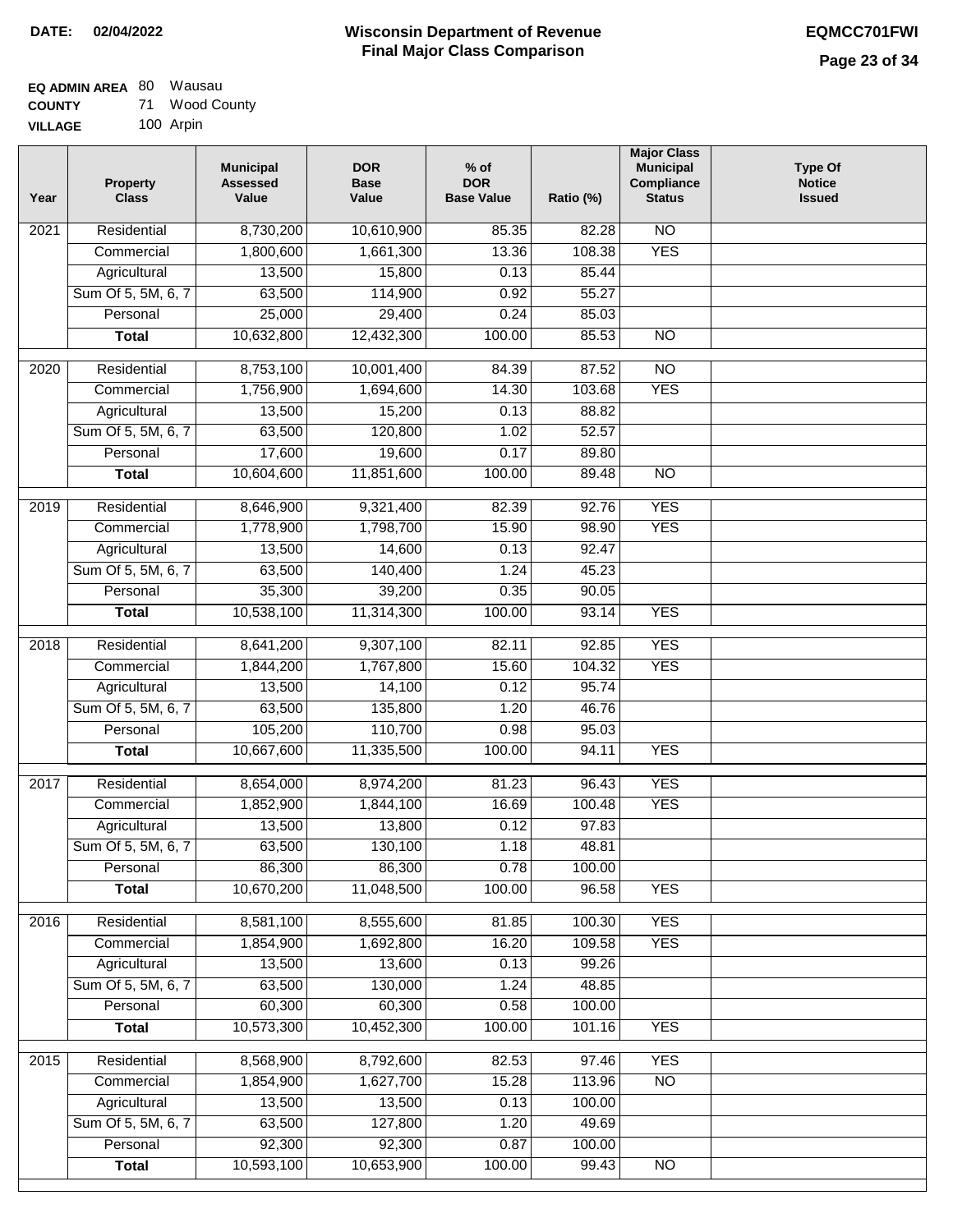#### **EQ ADMIN AREA** 80 Wausau **COUNTY** 71 Wood County

**VILLAGE** 101 Auburndale

| Year              | <b>Property</b><br><b>Class</b> | <b>Municipal</b><br><b>Assessed</b><br>Value | <b>DOR</b><br><b>Base</b><br>Value | % of<br><b>DOR</b><br><b>Base Value</b> | Ratio (%) | <b>Major Class</b><br><b>Municipal</b><br>Compliance<br><b>Status</b> | <b>Type Of</b><br><b>Notice</b><br><b>Issued</b> |
|-------------------|---------------------------------|----------------------------------------------|------------------------------------|-----------------------------------------|-----------|-----------------------------------------------------------------------|--------------------------------------------------|
| $\overline{202}1$ | Residential                     | 29,553,300                                   | 39,362,400                         | 89.59                                   | 75.08     | <b>NO</b>                                                             |                                                  |
|                   | Commercial                      | 3,873,700                                    | 3,753,700                          | 8.54                                    | 103.20    |                                                                       |                                                  |
|                   | Agricultural                    | 110,000                                      | 132,300                            | 0.30                                    | 83.14     |                                                                       |                                                  |
|                   | Sum Of 5, 5M, 6, 7              | 238,900                                      | 266,600                            | 0.61                                    | 89.61     |                                                                       |                                                  |
|                   | Personal                        | 350,200                                      | 422,000                            | 0.96                                    | 82.99     |                                                                       |                                                  |
|                   | <b>Total</b>                    | 34,126,100                                   | 43,937,000                         | 100.00                                  | 77.67     | $\overline{NO}$                                                       |                                                  |
| $\overline{2020}$ | Residential                     | 29,234,600                                   | 36,772,100                         | 88.52                                   | 79.50     | $\overline{NO}$                                                       |                                                  |
|                   | Commercial                      | 3,873,700                                    | 3,951,300                          | 9.51                                    | 98.04     |                                                                       |                                                  |
|                   | Agricultural                    | 108,200                                      | 127,200                            | 0.31                                    | 85.06     |                                                                       |                                                  |
|                   | Sum Of 5, 5M, 6, 7              | 240,200                                      | 257,800                            | 0.62                                    | 93.17     |                                                                       |                                                  |
|                   | Personal                        | 367,700                                      | 432,600                            | 1.04                                    | 85.00     |                                                                       |                                                  |
|                   | <b>Total</b>                    | 33,824,400                                   | 41,541,000                         | 100.00                                  | 81.42     | $\overline{NO}$                                                       |                                                  |
|                   |                                 |                                              |                                    |                                         |           |                                                                       |                                                  |
| 2019              | Residential                     | 29,171,400                                   | 33,667,600                         | 87.43                                   | 86.65     | $\overline{NO}$                                                       |                                                  |
|                   | Commercial                      | 3,865,900                                    | 4,149,600                          | 10.78                                   | 93.16     | <b>YES</b>                                                            |                                                  |
|                   | Agricultural                    | 110,400                                      | 122,400                            | 0.32                                    | 90.20     |                                                                       |                                                  |
|                   | Sum Of 5, 5M, 6, 7              | 240,200                                      | 262,400                            | 0.68                                    | 91.54     |                                                                       |                                                  |
|                   | Personal                        | 274,800                                      | 305,300                            | 0.79                                    | 90.01     |                                                                       |                                                  |
|                   | <b>Total</b>                    | 33,662,700                                   | 38,507,300                         | 100.00                                  | 87.42     | $\overline{NO}$                                                       |                                                  |
| 2018              | Residential                     | 29,113,100                                   | 31,113,900                         | 86.96                                   | 93.57     | <b>YES</b>                                                            |                                                  |
|                   | Commercial                      | 3,865,900                                    | 3,952,000                          | 11.05                                   | 97.82     | <b>YES</b>                                                            |                                                  |
|                   | Agricultural                    | 113,800                                      | 118,800                            | 0.33                                    | 95.79     |                                                                       |                                                  |
|                   | Sum Of 5, 5M, 6, 7              | 240,400                                      | 274,400                            | 0.77                                    | 87.61     |                                                                       |                                                  |
|                   | Personal                        | 308,800                                      | 321,700                            | 0.90                                    | 95.99     |                                                                       |                                                  |
|                   | <b>Total</b>                    | 33,642,000                                   | 35,780,800                         | 100.00                                  | 94.02     | <b>YES</b>                                                            |                                                  |
| 2017              | Residential                     | 28,556,500                                   | 29,644,500                         | 84.45                                   | 96.33     | <b>YES</b>                                                            |                                                  |
|                   | Commercial                      | 3,783,200                                    | 4,069,400                          | 11.59                                   | 92.97     | <b>YES</b>                                                            |                                                  |
|                   | Agricultural                    | 115,800                                      | 115,700                            | 0.33                                    | 100.09    |                                                                       |                                                  |
|                   | Sum Of 5, 5M, 6, 7              | 240,400                                      | 269,100                            | 0.77                                    | 89.33     |                                                                       |                                                  |
|                   | Personal                        | 1,005,400                                    | 1,005,400                          | 2.86                                    | 100.00    |                                                                       |                                                  |
|                   | <b>Total</b>                    | 33,701,300                                   | 35,104,100                         | 100.00                                  | 96.00     | <b>YES</b>                                                            |                                                  |
| 2016              | Residential                     | 28,061,500                                   | 28,300,400                         | 86.00                                   | 99.16     | <b>YES</b>                                                            |                                                  |
|                   | Commercial                      | 3,824,900                                    | 3,886,300                          | 11.81                                   | 98.42     | <b>YES</b>                                                            |                                                  |
|                   | Agricultural                    | 114,600                                      | 114,700                            | 0.35                                    | 99.91     |                                                                       |                                                  |
|                   | Sum Of 5, 5M, 6, 7              | 240,400                                      | 262,700                            | 0.80                                    | 91.51     |                                                                       |                                                  |
|                   | Personal                        | 345,000                                      | 345,000                            | 1.05                                    | 100.00    |                                                                       |                                                  |
|                   | <b>Total</b>                    | 32,586,400                                   | 32,909,100                         | 100.00                                  | 99.02     | <b>YES</b>                                                            |                                                  |
| 2015              | Residential                     | 27,894,500                                   | 28,390,700                         | 86.22                                   | 98.25     | <b>YES</b>                                                            |                                                  |
|                   | Commercial                      | 3,905,300                                    | 3,815,500                          | 11.59                                   | 102.35    | <b>YES</b>                                                            |                                                  |
|                   | Agricultural                    | 115,300                                      | 115,000                            | 0.35                                    | 100.26    |                                                                       |                                                  |
|                   | Sum Of 5, 5M, 6, 7              | 240,900                                      | 260,600                            | 0.79                                    | 92.44     |                                                                       |                                                  |
|                   | Personal                        | 346,700                                      | 346,700                            | 1.05                                    | 100.00    |                                                                       |                                                  |
|                   | <b>Total</b>                    | 32,502,700                                   | 32,928,500                         | 100.00                                  | 98.71     | <b>YES</b>                                                            |                                                  |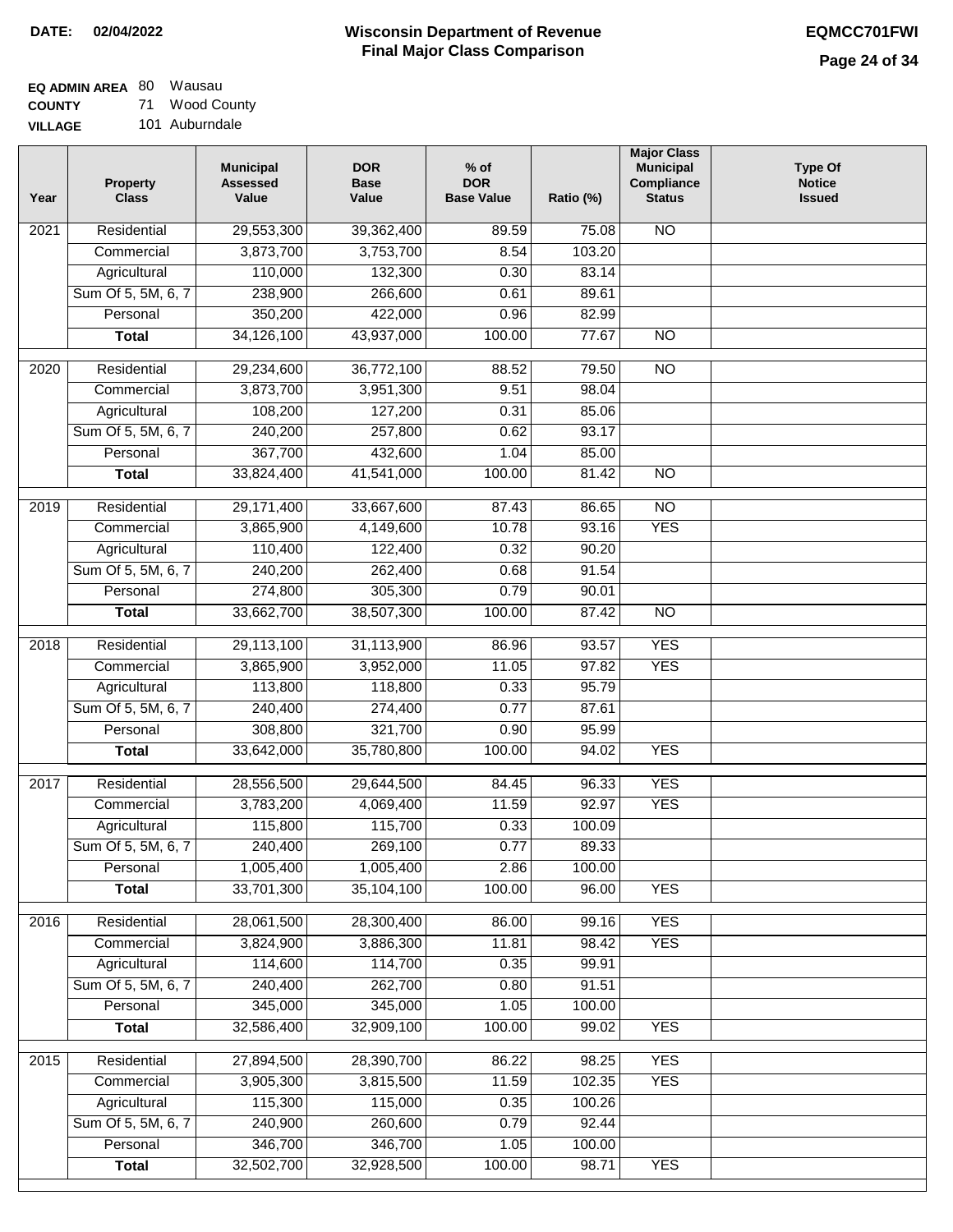### **EQ ADMIN AREA** 80 Wausau **COUNTY** 71 Wood County

**VILLAGE** 106 Biron

| Year | <b>Property</b><br><b>Class</b> | <b>Municipal</b><br><b>Assessed</b><br>Value | <b>DOR</b><br><b>Base</b><br>Value | $%$ of<br><b>DOR</b><br><b>Base Value</b> | Ratio (%)        | <b>Major Class</b><br><b>Municipal</b><br>Compliance<br><b>Status</b> | <b>Type Of</b><br><b>Notice</b><br><b>Issued</b> |
|------|---------------------------------|----------------------------------------------|------------------------------------|-------------------------------------------|------------------|-----------------------------------------------------------------------|--------------------------------------------------|
| 2021 | Residential                     | 41,421,200                                   | 49,968,500                         | 52.29                                     | 82.89            | $\overline{NO}$                                                       |                                                  |
|      | Commercial                      | 34,898,600                                   | 40,762,600                         | 42.65                                     | 85.61            | $\overline{NO}$                                                       |                                                  |
|      | Agricultural                    | 52,600                                       | 61,600                             | 0.06                                      | 85.39            |                                                                       |                                                  |
|      | Sum Of 5, 5M, 6, 7              | 3,552,700                                    | 4,066,500                          | 4.26                                      | 87.37            |                                                                       |                                                  |
|      | Personal                        | 603,000                                      | 709,400                            | 0.74                                      | 85.00            |                                                                       |                                                  |
|      | <b>Total</b>                    | 80,528,100                                   | 95,568,600                         | 100.00                                    | 84.26            | $\overline{NO}$                                                       |                                                  |
| 2020 | Residential                     | 40,241,000                                   | 44,985,100                         | 52.53                                     | 89.45            | $\overline{NO}$                                                       |                                                  |
|      | Commercial                      | 33,741,600                                   | 36,148,000                         | 42.21                                     | 93.34            | <b>YES</b>                                                            |                                                  |
|      | Agricultural                    | 52,600                                       | 59,200                             | 0.07                                      | 88.85            |                                                                       |                                                  |
|      | Sum Of 5, 5M, 6, 7              | 3,524,600                                    | 3,749,100                          | 4.38                                      | 94.01            |                                                                       |                                                  |
|      | Personal                        | 630,500                                      | 700,600                            | 0.82                                      | 89.99            |                                                                       |                                                  |
|      | <b>Total</b>                    | 78,190,300                                   | 85,642,000                         | 100.00                                    | 91.30            | $\overline{NO}$                                                       |                                                  |
| 2019 | Residential                     | 37,029,700                                   | 40,490,600                         | 50.25                                     | 91.45            | <b>YES</b>                                                            |                                                  |
|      | Commercial                      | 34,050,900                                   | 35,751,200                         | 44.37                                     | 95.24            | <b>YES</b>                                                            |                                                  |
|      | Agricultural                    | 52,600                                       | 56,700                             | 0.07                                      | 92.77            |                                                                       |                                                  |
|      | Sum Of 5, 5M, 6, 7              | 3,657,100                                    | 3,733,300                          | 4.63                                      | 97.96            |                                                                       |                                                  |
|      | Personal                        | 552,000                                      | 552,000                            | 0.69                                      | 100.00           |                                                                       |                                                  |
|      | <b>Total</b>                    | 75,342,300                                   | 80,583,800                         | 100.00                                    | 93.50            | <b>YES</b>                                                            |                                                  |
|      |                                 |                                              |                                    |                                           |                  |                                                                       |                                                  |
| 2018 | Residential                     | 36,972,500                                   | 36,064,100                         | 53.85                                     | 102.52           | <b>YES</b>                                                            |                                                  |
|      | Commercial                      | 26,178,500                                   | 26,530,600                         | 39.61                                     | 98.67            | <b>YES</b>                                                            |                                                  |
|      | Agricultural                    | 52,600                                       | 55,200                             | 0.08                                      | 95.29            |                                                                       |                                                  |
|      | Sum Of 5, 5M, 6, 7              | 3,608,300                                    | 3,577,800                          | 5.34                                      | 100.85           |                                                                       |                                                  |
|      | Personal                        | 743,600                                      | 743,600                            | 1.11                                      | 100.00           |                                                                       |                                                  |
|      | <b>Total</b>                    | 67,555,500                                   | 66,971,300                         | 100.00                                    | 100.87           | <b>YES</b>                                                            |                                                  |
| 2017 | Residential                     | 36,948,800                                   | 35,310,800                         | 52.35                                     | 104.64           | <b>YES</b>                                                            |                                                  |
|      | Commercial                      | 25,964,400                                   | 25,304,400                         | 37.51                                     | 102.61           | <b>YES</b>                                                            |                                                  |
|      | Agricultural                    | 52,600                                       | 53,700                             | 0.08                                      | 97.95            |                                                                       |                                                  |
|      | Sum Of 5, 5M, 6, 7              | 3,644,600                                    | 3,640,700                          | 5.40                                      | 100.11           |                                                                       |                                                  |
|      | Personal                        | 3,208,200                                    | 3,145,300                          | 4.66                                      | 102.00           |                                                                       |                                                  |
|      | <b>Total</b>                    | 69,818,600                                   | 67,454,900                         | 100.00                                    | 103.50           | <b>YES</b>                                                            |                                                  |
| 2016 | Residential                     | 36,965,600                                   | 35,927,300                         | 54.05                                     | 102.89           | <b>YES</b>                                                            |                                                  |
|      | Commercial                      | 24,839,700                                   | 24, 135, 100                       | 36.31                                     | 102.92           | <b>YES</b>                                                            |                                                  |
|      | Agricultural                    | 52,600                                       | 53,200                             | 0.08                                      | 98.87            |                                                                       |                                                  |
|      | Sum Of 5, 5M, 6, 7              | 3,641,700                                    | 3,479,600                          | 5.24                                      | 104.66           |                                                                       |                                                  |
|      | Personal                        | 2,870,500                                    | 2,870,500                          | 4.32                                      | 100.00           |                                                                       |                                                  |
|      | <b>Total</b>                    | 68,370,100                                   | 66,465,700                         | 100.00                                    | 102.87           | <b>YES</b>                                                            |                                                  |
|      |                                 |                                              |                                    |                                           |                  |                                                                       |                                                  |
| 2015 | Residential                     | 36,926,700                                   | 34,418,500                         | 55.73                                     | 107.29           | <b>YES</b>                                                            |                                                  |
|      | Commercial                      | 24,113,200                                   | 22,083,500                         | 35.75                                     | 109.19           | <b>YES</b>                                                            |                                                  |
|      | Agricultural                    | 52,300                                       | 51,900                             | 0.08                                      | 100.77           |                                                                       |                                                  |
|      | Sum Of 5, 5M, 6, 7              | 3,673,300                                    | 3,532,100                          | 5.72                                      | 104.00           | <b>YES</b>                                                            |                                                  |
|      | Personal                        | 1,678,400<br>66,443,900                      | 1,678,400<br>61,764,400            | 2.72<br>100.00                            | 100.00<br>107.58 | <b>YES</b>                                                            |                                                  |
|      | <b>Total</b>                    |                                              |                                    |                                           |                  |                                                                       |                                                  |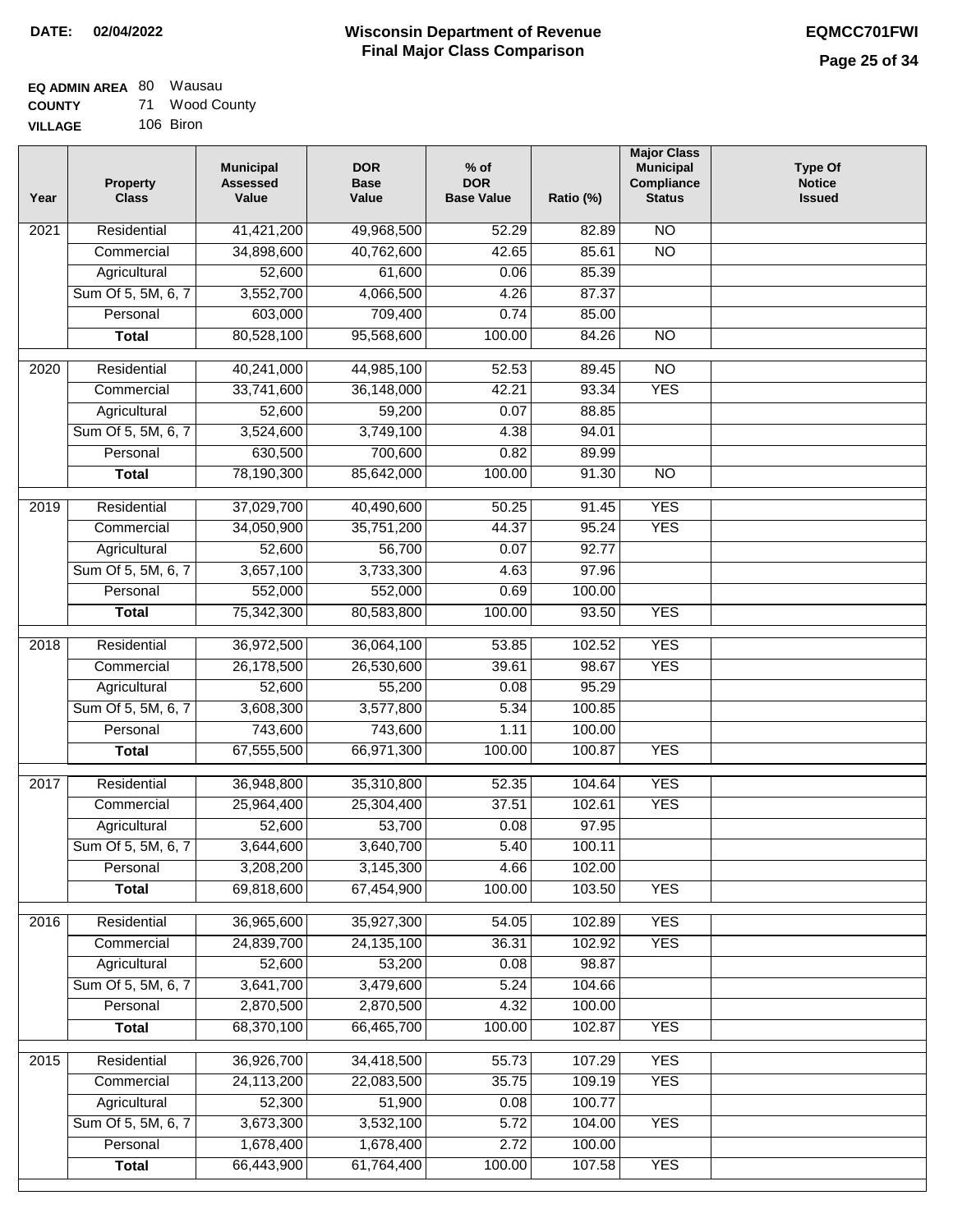#### **EQ ADMIN AREA** 80 Wausau **COUNTY** 71 Wood County

**VILLAGE** 122 Hewitt

| Year              | <b>Property</b><br><b>Class</b> | <b>Municipal</b><br><b>Assessed</b><br>Value | <b>DOR</b><br><b>Base</b><br>Value | $%$ of<br><b>DOR</b><br><b>Base Value</b> | Ratio (%) | <b>Major Class</b><br><b>Municipal</b><br>Compliance<br><b>Status</b> | <b>Type Of</b><br><b>Notice</b><br><b>Issued</b> |
|-------------------|---------------------------------|----------------------------------------------|------------------------------------|-------------------------------------------|-----------|-----------------------------------------------------------------------|--------------------------------------------------|
| 2021              | Residential                     | 51,260,200                                   | 62,176,700                         | 96.52                                     | 82.44     | N <sub>O</sub>                                                        |                                                  |
|                   | Commercial                      | 1,848,200                                    | 2,005,300                          | 3.11                                      | 92.17     |                                                                       |                                                  |
|                   | Agricultural                    | 48,800                                       | 48,500                             | 0.08                                      | 100.62    |                                                                       |                                                  |
|                   | Sum Of 5, 5M, 6, 7              | 122,200                                      | 97,000                             | 0.15                                      | 125.98    |                                                                       |                                                  |
|                   | Personal                        | 78,700                                       | 89,400                             | 0.14                                      | 88.03     |                                                                       |                                                  |
|                   | <b>Total</b>                    | 53,358,100                                   | 64,416,900                         | 100.00                                    | 82.83     | $\overline{NO}$                                                       |                                                  |
| 2020              | Residential                     | 51,024,500                                   | 57,384,700                         | 96.08                                     | 88.92     | $\overline{NO}$                                                       |                                                  |
|                   | Commercial                      | 1,769,400                                    | 2,082,000                          | 3.49                                      | 84.99     |                                                                       |                                                  |
|                   | Agricultural                    | 47,100                                       | 46,800                             | 0.08                                      | 100.64    |                                                                       |                                                  |
|                   | Sum Of 5, 5M, 6, 7              | 121,200                                      | 94,500                             | 0.16                                      | 128.25    |                                                                       |                                                  |
|                   | Personal                        | 105,700                                      | 117,400                            | 0.20                                      | 90.03     |                                                                       |                                                  |
|                   | <b>Total</b>                    | 53,067,900                                   | 59,725,400                         | 100.00                                    | 88.85     | $\overline{NO}$                                                       |                                                  |
| 2019              | Residential                     | 50,561,700                                   | 55,257,100                         | 96.18                                     | 91.50     | <b>YES</b>                                                            |                                                  |
|                   | Commercial                      | 1,555,400                                    | 1,941,200                          | 3.38                                      | 80.13     |                                                                       |                                                  |
|                   | Agricultural                    | 45,900                                       | 45,800                             | 0.08                                      | 100.22    |                                                                       |                                                  |
|                   | Sum Of 5, 5M, 6, 7              | 118,900                                      | 94,500                             | 0.16                                      | 125.82    |                                                                       |                                                  |
|                   | Personal                        | 113,500                                      | 113,500                            | 0.20                                      | 100.00    |                                                                       |                                                  |
|                   | <b>Total</b>                    | 52,395,400                                   | 57,452,100                         | 100.00                                    | 91.20     | <b>YES</b>                                                            |                                                  |
| $\overline{2018}$ | Residential                     | 50,256,300                                   | 52,160,400                         | 96.13                                     | 96.35     | <b>YES</b>                                                            |                                                  |
|                   | Commercial                      | 1,555,400                                    | 1,848,800                          | 3.41                                      | 84.13     |                                                                       |                                                  |
|                   | Agricultural                    | 44,400                                       | 44,500                             | 0.08                                      | 99.78     |                                                                       |                                                  |
|                   | Sum Of 5, 5M, 6, 7              | 118,900                                      | 95,700                             | 0.18                                      | 124.24    |                                                                       |                                                  |
|                   | Personal                        | 111,500                                      | 111,500                            | 0.21                                      | 100.00    |                                                                       |                                                  |
|                   | <b>Total</b>                    | 52,086,500                                   | 54,260,900                         | 100.00                                    | 95.99     | <b>YES</b>                                                            |                                                  |
| 2017              | Residential                     | 49,939,900                                   | 49,439,500                         | 95.29                                     | 101.01    | <b>YES</b>                                                            |                                                  |
|                   | Commercial                      | 1,555,400                                    | 1,946,100                          | 3.75                                      | 79.92     |                                                                       |                                                  |
|                   | Agricultural                    | 43,500                                       | 43,500                             | 0.08                                      | 100.00    |                                                                       |                                                  |
|                   | Sum Of 5, 5M, 6, 7              | 109,900                                      | 72,400                             | 0.14                                      | 151.80    |                                                                       |                                                  |
|                   | Personal                        | 381,000                                      | 381,000                            | 0.73                                      | 100.00    |                                                                       |                                                  |
|                   | <b>Total</b>                    | 52,029,700                                   | 51,882,500                         | 100.00                                    | 100.28    | <b>YES</b>                                                            |                                                  |
| 2016              | Residential                     | 49,882,500                                   | 50,397,400                         | 95.65                                     | 98.98     | <b>YES</b>                                                            |                                                  |
|                   | Commercial                      | 1,555,500                                    | 1,836,400                          | 3.49                                      | 84.70     |                                                                       |                                                  |
|                   | Agricultural                    | 43,300                                       | 43,300                             | 0.08                                      | 100.00    |                                                                       |                                                  |
|                   | Sum Of 5, 5M, 6, 7              | 109,900                                      | 77,400                             | 0.15                                      | 141.99    |                                                                       |                                                  |
|                   | Personal                        | 332,900                                      | 332,900                            | 0.63                                      | 100.00    |                                                                       |                                                  |
|                   | <b>Total</b>                    | 51,924,100                                   | 52,687,400                         | 100.00                                    | 98.55     | <b>YES</b>                                                            |                                                  |
| 2015              | Residential                     | 49,206,400                                   | 52,341,400                         | 95.84                                     | 94.01     | <b>YES</b>                                                            |                                                  |
|                   | Commercial                      | 1,555,500                                    | 1,765,800                          | 3.23                                      | 88.09     |                                                                       |                                                  |
|                   | Agricultural                    | 42,800                                       | 42,800                             | 0.08                                      | 100.00    |                                                                       |                                                  |
|                   | Sum Of 5, 5M, 6, 7              | 109,900                                      | 82,300                             | 0.15                                      | 133.54    |                                                                       |                                                  |
|                   | Personal                        | 380,300                                      | 380,300                            | 0.70                                      | 100.00    |                                                                       |                                                  |
|                   | <b>Total</b>                    | 51,294,900                                   | 54,612,600                         | 100.00                                    | 93.93     | <b>YES</b>                                                            |                                                  |
|                   |                                 |                                              |                                    |                                           |           |                                                                       |                                                  |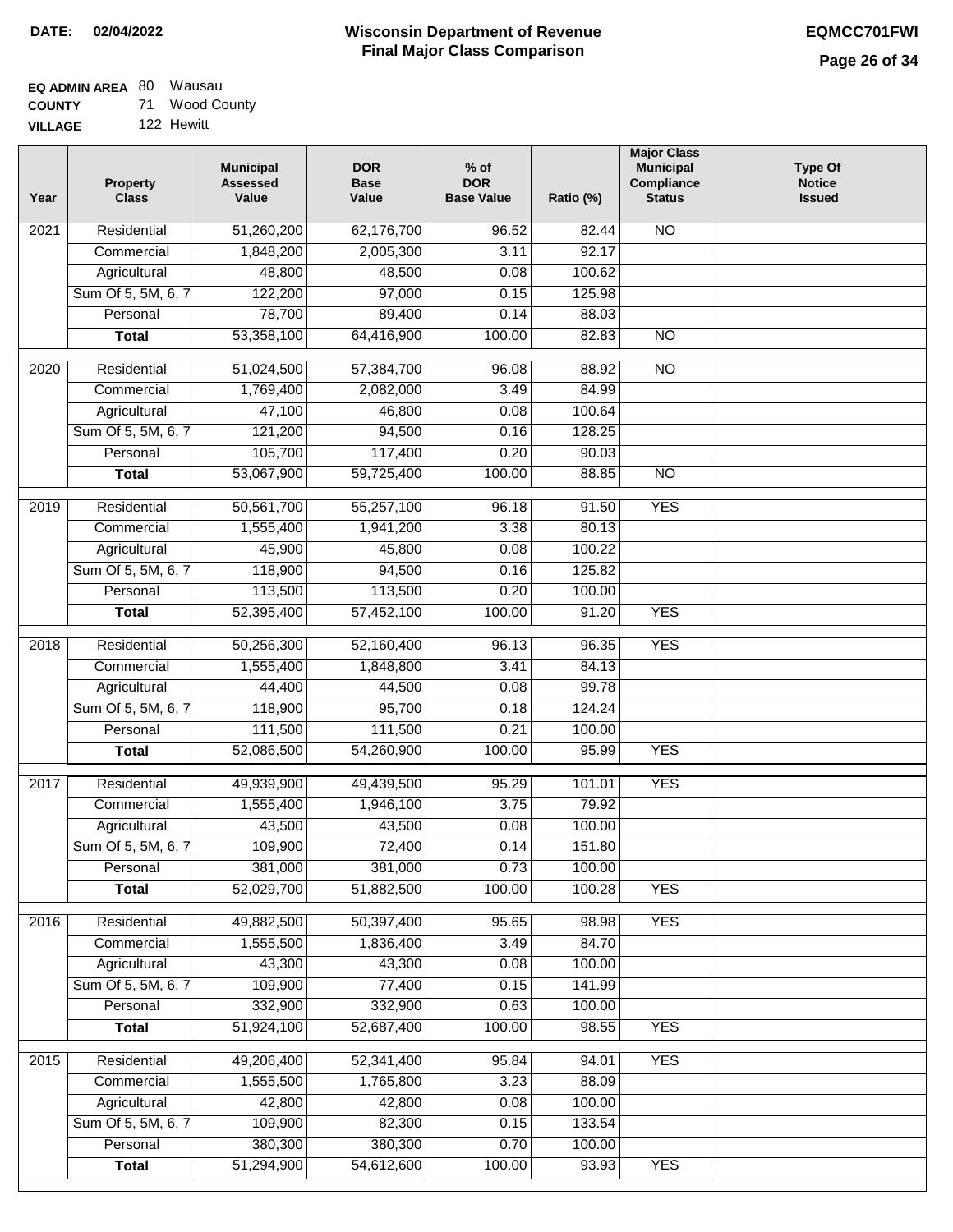# **Page 27 of 34**

| <b>EQ ADMIN AREA 80 Wausau</b> |                | 80 Wausau     |
|--------------------------------|----------------|---------------|
| <b>COUNTY</b>                  | 71 Wood County | 49 Portage 0  |
| <b>VILLAGE</b>                 | 151 Milladore  | 151 Milladore |

80 Wausau

49 Portage County

| Year              | <b>Property</b><br><b>Class</b> | <b>Municipal</b><br><b>Assessed</b><br>Value | <b>DOR</b><br><b>Base</b><br>Value | $%$ of<br><b>DOR</b><br><b>Base Value</b> | Ratio (%) | <b>Major Class</b><br><b>Municipal</b><br>Compliance<br><b>Status</b> | <b>Type Of</b><br><b>Notice</b><br><b>Issued</b> |
|-------------------|---------------------------------|----------------------------------------------|------------------------------------|-------------------------------------------|-----------|-----------------------------------------------------------------------|--------------------------------------------------|
| $\overline{202}1$ | Residential                     | 9,355,600                                    | 11,408,600                         | 88.85                                     | 82.00     | $\overline{NO}$                                                       |                                                  |
|                   | Commercial                      | 839,800                                      | 859,300                            | 6.69                                      | 97.73     |                                                                       |                                                  |
|                   | Agricultural                    | 71,000                                       | 71,000                             | 0.55                                      | 100.00    |                                                                       |                                                  |
|                   | Sum Of 5, 5M, 6, 7              | 429,600                                      | 470,100                            | 3.66                                      | 91.38     |                                                                       |                                                  |
|                   | Personal                        | 27,000                                       | 31,700                             | 0.25                                      | 85.17     |                                                                       |                                                  |
|                   | <b>Total</b>                    | 10,723,000                                   | 12,840,700                         | 100.00                                    | 83.51     | <b>NO</b>                                                             |                                                  |
| 2020              | Residential                     | 9,331,700                                    | 10,942,800                         | 88.23                                     | 85.28     | $\overline{NO}$                                                       |                                                  |
|                   | Commercial                      | 839,800                                      | 904,500                            | 7.29                                      | 92.85     |                                                                       |                                                  |
|                   | Agricultural                    | 61,900                                       | 67,700                             | 0.55                                      | 91.43     |                                                                       |                                                  |
|                   | Sum Of 5, 5M, 6, 7              | 444,500                                      | 474,000                            | 3.82                                      | 93.78     |                                                                       |                                                  |
|                   | Personal                        | 12,300                                       | 12,900                             | 0.10                                      | 95.35     |                                                                       |                                                  |
|                   | <b>Total</b>                    | 10,690,200                                   | 12,401,900                         | 100.00                                    | 86.20     | $\overline{NO}$                                                       |                                                  |
| 2019              | Residential                     | 9,304,800                                    | 10,296,700                         | 88.40                                     | 90.37     | <b>YES</b>                                                            |                                                  |
|                   | Commercial                      | 715,000                                      | 813,900                            | 6.99                                      | 87.85     |                                                                       |                                                  |
|                   | Agricultural                    | 62,500                                       | 65,700                             | 0.56                                      | 95.13     |                                                                       |                                                  |
|                   | Sum Of 5, 5M, 6, 7              | 418,800                                      | 445,700                            | 3.83                                      | 93.96     |                                                                       |                                                  |
|                   | Personal                        | 25,800                                       | 25,800                             | 0.22                                      | 100.00    |                                                                       |                                                  |
|                   | <b>Total</b>                    | 10,526,900                                   | 11,647,800                         | 100.00                                    | 90.38     | <b>YES</b>                                                            |                                                  |
| 2018              | Residential                     | 9,280,400                                    | 9,690,900                          | 88.16                                     | 95.76     | <b>YES</b>                                                            |                                                  |
|                   | Commercial                      | 715,000                                      | 775,100                            | 7.05                                      | 92.25     |                                                                       |                                                  |
|                   | Agricultural                    | 62,500                                       | 63,500                             | 0.58                                      | 98.43     |                                                                       |                                                  |
|                   | Sum Of 5, 5M, 6, 7              | 387,600                                      | 429,300                            | 3.91                                      | 90.29     |                                                                       |                                                  |
|                   | Personal                        | 33,400                                       | 33,400                             | 0.30                                      | 100.00    |                                                                       |                                                  |
|                   | <b>Total</b>                    | 10,478,900                                   | 10,992,200                         | 100.00                                    | 95.33     | <b>YES</b>                                                            |                                                  |
| 2017              | Residential                     | 9,263,000                                    | 9,371,300                          | 86.86                                     | 98.84     | <b>YES</b>                                                            |                                                  |
|                   | Commercial                      | 725,700                                      | 834,600                            | 7.74                                      | 86.95     |                                                                       |                                                  |
|                   | Agricultural                    | 62,300                                       | 62,200                             | 0.58                                      | 100.16    |                                                                       |                                                  |
|                   | Sum Of 5, 5M, 6, 7              | 378,100                                      | 421,600                            | 3.91                                      | 89.68     |                                                                       |                                                  |
|                   | Personal                        | 99,800                                       | 99,800                             | 0.92                                      | 100.00    |                                                                       |                                                  |
|                   | <b>Total</b>                    | 10,528,900                                   | 10,789,500                         | 100.00                                    | 97.58     | <b>YES</b>                                                            |                                                  |
| 2016              | Residential                     | 8,020,900                                    | 8,912,100                          | 86.39                                     | 90.00     | <b>YES</b>                                                            |                                                  |
|                   | Commercial                      | 702,300                                      | 843,300                            | 8.17                                      | 83.28     |                                                                       |                                                  |
|                   | Agricultural                    | 62,200                                       | 62,400                             | 0.60                                      | 99.68     |                                                                       |                                                  |
|                   | Sum Of 5, 5M, 6, 7              | 421,600                                      | 399,000                            | 3.87                                      | 105.66    |                                                                       |                                                  |
|                   | Personal                        | 99,600                                       | 99,600                             | 0.97                                      | 100.00    |                                                                       |                                                  |
|                   | <b>Total</b>                    | 9,306,600                                    | 10,316,400                         | 100.00                                    | 90.21     | <b>YES</b>                                                            |                                                  |
| 2015              | Residential                     | 7,921,400                                    | 8,931,900                          | 86.64                                     | 88.69     | $\overline{NO}$                                                       |                                                  |
|                   | Commercial                      | 702,300                                      | 782,100                            | 7.59                                      | 89.80     | $\overline{NO}$                                                       |                                                  |
|                   | Agricultural                    | 64,600                                       | 62,600                             | 0.61                                      | 103.19    |                                                                       |                                                  |
|                   | Sum Of 5, 5M, 6, 7              | 404,900                                      | 395,800                            | 3.84                                      | 102.30    |                                                                       |                                                  |
|                   | Personal                        | 129,700                                      | 136,500                            | 1.32                                      | 95.02     |                                                                       |                                                  |
|                   | <b>Total</b>                    | 9,222,900                                    | 10,308,900                         | 100.00                                    | 89.47     | NO                                                                    |                                                  |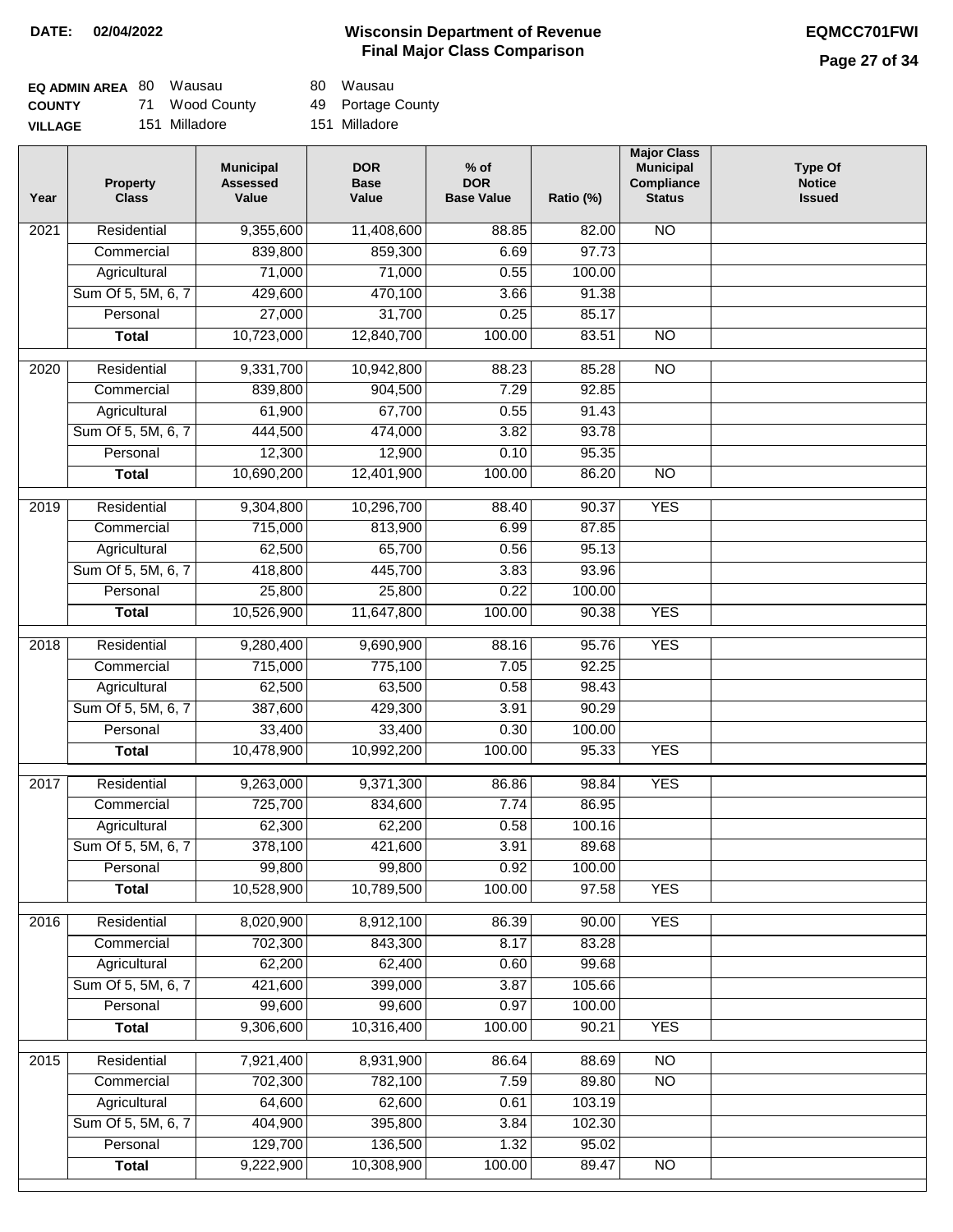| <b>EQ ADMIN AREA 80 Wausau</b> |                  |
|--------------------------------|------------------|
| <b>COUNTY</b>                  | 71 Wood County   |
| <b>VILLAGE</b>                 | 171 Port Edwards |

| Residential<br>69,885,400<br>$\overline{NO}$<br>87,122,700<br>82.11<br>2021<br>80.21<br>$\overline{NO}$<br>13,622,500<br>16,494,500<br>15.54<br>82.59<br>Commercial<br>Agricultural<br>16,800<br>18,900<br>0.02<br>88.89<br>Sum Of 5, 5M, 6, 7<br>2,081,100<br>1,321,100<br>1.96<br>63.48<br>334,600<br>393,600<br>85.01<br>Personal<br>0.37<br>106,110,800<br>85,180,400<br>100.00<br>80.27<br>$\overline{NO}$<br><b>Total</b><br>$\overline{NO}$<br>$\overline{2020}$<br>Residential<br>69,198,600<br>80,668,000<br>82.10<br>85.78<br>13,636,200<br><b>YES</b><br>Commercial<br>15,148,800<br>15.42<br>90.02<br>16,300<br>18,200<br>0.02<br>89.56<br>Agricultural<br>Sum Of 5, 5M, 6, 7<br>1,266,800<br>2,027,900<br>2.06<br>62.47<br>351,800<br>390,900<br>0.40<br>90.00<br>Personal<br>84,469,700<br>98,253,800<br>100.00<br>85.97<br>$\overline{NO}$<br><b>Total</b><br>76,510,900<br><b>YES</b><br>$\frac{1}{2019}$<br>Residential<br>68,893,700<br>81.17<br>90.04<br><b>YES</b><br>13,643,600<br>14,853,400<br>15.76<br>91.86<br>Commercial<br>16,000<br>17,500<br>91.43<br>0.02<br>Agricultural<br>Sum Of 5, 5M, 6, 7<br>1,513,600<br>2,506,900<br>2.66<br>60.38<br>355,100<br>371,700<br>95.53<br>Personal<br>0.39<br><b>YES</b><br>84,422,000<br>94,260,400<br>100.00<br>89.56<br><b>Total</b><br>Residential<br>68,550,100<br>71,169,300<br>80.93<br><b>YES</b><br>2018<br>96.32<br>13,538,400<br><b>YES</b><br>Commercial<br>14,042,600<br>15.97<br>96.41<br>17,000<br>94.12<br>Agricultural<br>16,000<br>0.02<br>Sum Of 5, 5M, 6, 7<br>1,514,000<br>2,326,400<br>2.65<br>65.08<br>Personal<br>385,800<br>385,800<br>0.44<br>100.00<br>84,004,300<br>87,941,100<br>100.00<br>95.52<br><b>YES</b><br><b>Total</b><br>2017<br>Residential<br>68,472,700<br>67,038,600<br>86.70<br>102.14<br><b>YES</b><br><b>YES</b><br>Commercial<br>8,040,600<br>8,136,200<br>10.52<br>98.83<br>96.97<br>16,000<br>16,500<br>0.02<br>Agricultural<br>1,498,300<br>1,586,100<br>Sum Of 5, 5M, 6, 7<br>2.05<br>94.46<br>560,900<br>544,600<br>0.70<br>Personal<br>102.99<br>78,588,500<br>77,322,000<br>100.00<br>101.64<br><b>YES</b><br><b>Total</b><br>68, 141, 300<br><b>YES</b><br>Residential<br>67,303,500<br>2016<br>86.46<br>101.24<br>8,130,800<br>8,246,000<br>10.59<br>98.60<br><b>YES</b><br>Commercial<br>16,000<br>16,400<br>0.02<br>97.56<br>Agricultural<br>Sum Of 5, 5M, 6, 7<br>1,498,300<br>1,670,400<br>2.15<br>89.70<br>629,300<br>611,000<br>Personal<br>0.78<br>103.00<br>78,415,700<br>77,847,300<br>100.00<br>100.73<br><b>YES</b><br><b>Total</b><br><b>YES</b><br>Residential<br>68,133,700<br>66,518,700<br>86.82<br>102.43<br>2015<br>8,130,800<br>7,776,300<br>10.15<br>104.56<br><b>YES</b><br>Commercial<br>16,000<br>16,100<br>Agricultural<br>0.02<br>99.38<br>Sum Of 5, 5M, 6, 7<br>1,498,300<br>1,720,100<br>2.25<br>87.11<br>625,300<br>584,400<br>0.76<br>107.00<br>Personal<br>78,404,100<br>76,615,600<br>102.33<br><b>YES</b><br><b>Total</b><br>100.00 | Year | <b>Property</b><br><b>Class</b> | <b>Municipal</b><br><b>Assessed</b><br>Value | <b>DOR</b><br><b>Base</b><br>Value | $%$ of<br><b>DOR</b><br><b>Base Value</b> | Ratio (%) | <b>Major Class</b><br><b>Municipal</b><br>Compliance<br><b>Status</b> | <b>Type Of</b><br><b>Notice</b><br><b>Issued</b> |
|---------------------------------------------------------------------------------------------------------------------------------------------------------------------------------------------------------------------------------------------------------------------------------------------------------------------------------------------------------------------------------------------------------------------------------------------------------------------------------------------------------------------------------------------------------------------------------------------------------------------------------------------------------------------------------------------------------------------------------------------------------------------------------------------------------------------------------------------------------------------------------------------------------------------------------------------------------------------------------------------------------------------------------------------------------------------------------------------------------------------------------------------------------------------------------------------------------------------------------------------------------------------------------------------------------------------------------------------------------------------------------------------------------------------------------------------------------------------------------------------------------------------------------------------------------------------------------------------------------------------------------------------------------------------------------------------------------------------------------------------------------------------------------------------------------------------------------------------------------------------------------------------------------------------------------------------------------------------------------------------------------------------------------------------------------------------------------------------------------------------------------------------------------------------------------------------------------------------------------------------------------------------------------------------------------------------------------------------------------------------------------------------------------------------------------------------------------------------------------------------------------------------------------------------------------------------------------------------------------------------------------------------------------------------------------------------------------------------------------------------------------------------------------------------------------------------------------------------------------------------------------------------------------------------------------------------------------------------------------------------|------|---------------------------------|----------------------------------------------|------------------------------------|-------------------------------------------|-----------|-----------------------------------------------------------------------|--------------------------------------------------|
|                                                                                                                                                                                                                                                                                                                                                                                                                                                                                                                                                                                                                                                                                                                                                                                                                                                                                                                                                                                                                                                                                                                                                                                                                                                                                                                                                                                                                                                                                                                                                                                                                                                                                                                                                                                                                                                                                                                                                                                                                                                                                                                                                                                                                                                                                                                                                                                                                                                                                                                                                                                                                                                                                                                                                                                                                                                                                                                                                                                             |      |                                 |                                              |                                    |                                           |           |                                                                       |                                                  |
|                                                                                                                                                                                                                                                                                                                                                                                                                                                                                                                                                                                                                                                                                                                                                                                                                                                                                                                                                                                                                                                                                                                                                                                                                                                                                                                                                                                                                                                                                                                                                                                                                                                                                                                                                                                                                                                                                                                                                                                                                                                                                                                                                                                                                                                                                                                                                                                                                                                                                                                                                                                                                                                                                                                                                                                                                                                                                                                                                                                             |      |                                 |                                              |                                    |                                           |           |                                                                       |                                                  |
|                                                                                                                                                                                                                                                                                                                                                                                                                                                                                                                                                                                                                                                                                                                                                                                                                                                                                                                                                                                                                                                                                                                                                                                                                                                                                                                                                                                                                                                                                                                                                                                                                                                                                                                                                                                                                                                                                                                                                                                                                                                                                                                                                                                                                                                                                                                                                                                                                                                                                                                                                                                                                                                                                                                                                                                                                                                                                                                                                                                             |      |                                 |                                              |                                    |                                           |           |                                                                       |                                                  |
|                                                                                                                                                                                                                                                                                                                                                                                                                                                                                                                                                                                                                                                                                                                                                                                                                                                                                                                                                                                                                                                                                                                                                                                                                                                                                                                                                                                                                                                                                                                                                                                                                                                                                                                                                                                                                                                                                                                                                                                                                                                                                                                                                                                                                                                                                                                                                                                                                                                                                                                                                                                                                                                                                                                                                                                                                                                                                                                                                                                             |      |                                 |                                              |                                    |                                           |           |                                                                       |                                                  |
|                                                                                                                                                                                                                                                                                                                                                                                                                                                                                                                                                                                                                                                                                                                                                                                                                                                                                                                                                                                                                                                                                                                                                                                                                                                                                                                                                                                                                                                                                                                                                                                                                                                                                                                                                                                                                                                                                                                                                                                                                                                                                                                                                                                                                                                                                                                                                                                                                                                                                                                                                                                                                                                                                                                                                                                                                                                                                                                                                                                             |      |                                 |                                              |                                    |                                           |           |                                                                       |                                                  |
|                                                                                                                                                                                                                                                                                                                                                                                                                                                                                                                                                                                                                                                                                                                                                                                                                                                                                                                                                                                                                                                                                                                                                                                                                                                                                                                                                                                                                                                                                                                                                                                                                                                                                                                                                                                                                                                                                                                                                                                                                                                                                                                                                                                                                                                                                                                                                                                                                                                                                                                                                                                                                                                                                                                                                                                                                                                                                                                                                                                             |      |                                 |                                              |                                    |                                           |           |                                                                       |                                                  |
|                                                                                                                                                                                                                                                                                                                                                                                                                                                                                                                                                                                                                                                                                                                                                                                                                                                                                                                                                                                                                                                                                                                                                                                                                                                                                                                                                                                                                                                                                                                                                                                                                                                                                                                                                                                                                                                                                                                                                                                                                                                                                                                                                                                                                                                                                                                                                                                                                                                                                                                                                                                                                                                                                                                                                                                                                                                                                                                                                                                             |      |                                 |                                              |                                    |                                           |           |                                                                       |                                                  |
|                                                                                                                                                                                                                                                                                                                                                                                                                                                                                                                                                                                                                                                                                                                                                                                                                                                                                                                                                                                                                                                                                                                                                                                                                                                                                                                                                                                                                                                                                                                                                                                                                                                                                                                                                                                                                                                                                                                                                                                                                                                                                                                                                                                                                                                                                                                                                                                                                                                                                                                                                                                                                                                                                                                                                                                                                                                                                                                                                                                             |      |                                 |                                              |                                    |                                           |           |                                                                       |                                                  |
|                                                                                                                                                                                                                                                                                                                                                                                                                                                                                                                                                                                                                                                                                                                                                                                                                                                                                                                                                                                                                                                                                                                                                                                                                                                                                                                                                                                                                                                                                                                                                                                                                                                                                                                                                                                                                                                                                                                                                                                                                                                                                                                                                                                                                                                                                                                                                                                                                                                                                                                                                                                                                                                                                                                                                                                                                                                                                                                                                                                             |      |                                 |                                              |                                    |                                           |           |                                                                       |                                                  |
|                                                                                                                                                                                                                                                                                                                                                                                                                                                                                                                                                                                                                                                                                                                                                                                                                                                                                                                                                                                                                                                                                                                                                                                                                                                                                                                                                                                                                                                                                                                                                                                                                                                                                                                                                                                                                                                                                                                                                                                                                                                                                                                                                                                                                                                                                                                                                                                                                                                                                                                                                                                                                                                                                                                                                                                                                                                                                                                                                                                             |      |                                 |                                              |                                    |                                           |           |                                                                       |                                                  |
|                                                                                                                                                                                                                                                                                                                                                                                                                                                                                                                                                                                                                                                                                                                                                                                                                                                                                                                                                                                                                                                                                                                                                                                                                                                                                                                                                                                                                                                                                                                                                                                                                                                                                                                                                                                                                                                                                                                                                                                                                                                                                                                                                                                                                                                                                                                                                                                                                                                                                                                                                                                                                                                                                                                                                                                                                                                                                                                                                                                             |      |                                 |                                              |                                    |                                           |           |                                                                       |                                                  |
|                                                                                                                                                                                                                                                                                                                                                                                                                                                                                                                                                                                                                                                                                                                                                                                                                                                                                                                                                                                                                                                                                                                                                                                                                                                                                                                                                                                                                                                                                                                                                                                                                                                                                                                                                                                                                                                                                                                                                                                                                                                                                                                                                                                                                                                                                                                                                                                                                                                                                                                                                                                                                                                                                                                                                                                                                                                                                                                                                                                             |      |                                 |                                              |                                    |                                           |           |                                                                       |                                                  |
|                                                                                                                                                                                                                                                                                                                                                                                                                                                                                                                                                                                                                                                                                                                                                                                                                                                                                                                                                                                                                                                                                                                                                                                                                                                                                                                                                                                                                                                                                                                                                                                                                                                                                                                                                                                                                                                                                                                                                                                                                                                                                                                                                                                                                                                                                                                                                                                                                                                                                                                                                                                                                                                                                                                                                                                                                                                                                                                                                                                             |      |                                 |                                              |                                    |                                           |           |                                                                       |                                                  |
|                                                                                                                                                                                                                                                                                                                                                                                                                                                                                                                                                                                                                                                                                                                                                                                                                                                                                                                                                                                                                                                                                                                                                                                                                                                                                                                                                                                                                                                                                                                                                                                                                                                                                                                                                                                                                                                                                                                                                                                                                                                                                                                                                                                                                                                                                                                                                                                                                                                                                                                                                                                                                                                                                                                                                                                                                                                                                                                                                                                             |      |                                 |                                              |                                    |                                           |           |                                                                       |                                                  |
|                                                                                                                                                                                                                                                                                                                                                                                                                                                                                                                                                                                                                                                                                                                                                                                                                                                                                                                                                                                                                                                                                                                                                                                                                                                                                                                                                                                                                                                                                                                                                                                                                                                                                                                                                                                                                                                                                                                                                                                                                                                                                                                                                                                                                                                                                                                                                                                                                                                                                                                                                                                                                                                                                                                                                                                                                                                                                                                                                                                             |      |                                 |                                              |                                    |                                           |           |                                                                       |                                                  |
|                                                                                                                                                                                                                                                                                                                                                                                                                                                                                                                                                                                                                                                                                                                                                                                                                                                                                                                                                                                                                                                                                                                                                                                                                                                                                                                                                                                                                                                                                                                                                                                                                                                                                                                                                                                                                                                                                                                                                                                                                                                                                                                                                                                                                                                                                                                                                                                                                                                                                                                                                                                                                                                                                                                                                                                                                                                                                                                                                                                             |      |                                 |                                              |                                    |                                           |           |                                                                       |                                                  |
|                                                                                                                                                                                                                                                                                                                                                                                                                                                                                                                                                                                                                                                                                                                                                                                                                                                                                                                                                                                                                                                                                                                                                                                                                                                                                                                                                                                                                                                                                                                                                                                                                                                                                                                                                                                                                                                                                                                                                                                                                                                                                                                                                                                                                                                                                                                                                                                                                                                                                                                                                                                                                                                                                                                                                                                                                                                                                                                                                                                             |      |                                 |                                              |                                    |                                           |           |                                                                       |                                                  |
|                                                                                                                                                                                                                                                                                                                                                                                                                                                                                                                                                                                                                                                                                                                                                                                                                                                                                                                                                                                                                                                                                                                                                                                                                                                                                                                                                                                                                                                                                                                                                                                                                                                                                                                                                                                                                                                                                                                                                                                                                                                                                                                                                                                                                                                                                                                                                                                                                                                                                                                                                                                                                                                                                                                                                                                                                                                                                                                                                                                             |      |                                 |                                              |                                    |                                           |           |                                                                       |                                                  |
|                                                                                                                                                                                                                                                                                                                                                                                                                                                                                                                                                                                                                                                                                                                                                                                                                                                                                                                                                                                                                                                                                                                                                                                                                                                                                                                                                                                                                                                                                                                                                                                                                                                                                                                                                                                                                                                                                                                                                                                                                                                                                                                                                                                                                                                                                                                                                                                                                                                                                                                                                                                                                                                                                                                                                                                                                                                                                                                                                                                             |      |                                 |                                              |                                    |                                           |           |                                                                       |                                                  |
|                                                                                                                                                                                                                                                                                                                                                                                                                                                                                                                                                                                                                                                                                                                                                                                                                                                                                                                                                                                                                                                                                                                                                                                                                                                                                                                                                                                                                                                                                                                                                                                                                                                                                                                                                                                                                                                                                                                                                                                                                                                                                                                                                                                                                                                                                                                                                                                                                                                                                                                                                                                                                                                                                                                                                                                                                                                                                                                                                                                             |      |                                 |                                              |                                    |                                           |           |                                                                       |                                                  |
|                                                                                                                                                                                                                                                                                                                                                                                                                                                                                                                                                                                                                                                                                                                                                                                                                                                                                                                                                                                                                                                                                                                                                                                                                                                                                                                                                                                                                                                                                                                                                                                                                                                                                                                                                                                                                                                                                                                                                                                                                                                                                                                                                                                                                                                                                                                                                                                                                                                                                                                                                                                                                                                                                                                                                                                                                                                                                                                                                                                             |      |                                 |                                              |                                    |                                           |           |                                                                       |                                                  |
|                                                                                                                                                                                                                                                                                                                                                                                                                                                                                                                                                                                                                                                                                                                                                                                                                                                                                                                                                                                                                                                                                                                                                                                                                                                                                                                                                                                                                                                                                                                                                                                                                                                                                                                                                                                                                                                                                                                                                                                                                                                                                                                                                                                                                                                                                                                                                                                                                                                                                                                                                                                                                                                                                                                                                                                                                                                                                                                                                                                             |      |                                 |                                              |                                    |                                           |           |                                                                       |                                                  |
|                                                                                                                                                                                                                                                                                                                                                                                                                                                                                                                                                                                                                                                                                                                                                                                                                                                                                                                                                                                                                                                                                                                                                                                                                                                                                                                                                                                                                                                                                                                                                                                                                                                                                                                                                                                                                                                                                                                                                                                                                                                                                                                                                                                                                                                                                                                                                                                                                                                                                                                                                                                                                                                                                                                                                                                                                                                                                                                                                                                             |      |                                 |                                              |                                    |                                           |           |                                                                       |                                                  |
|                                                                                                                                                                                                                                                                                                                                                                                                                                                                                                                                                                                                                                                                                                                                                                                                                                                                                                                                                                                                                                                                                                                                                                                                                                                                                                                                                                                                                                                                                                                                                                                                                                                                                                                                                                                                                                                                                                                                                                                                                                                                                                                                                                                                                                                                                                                                                                                                                                                                                                                                                                                                                                                                                                                                                                                                                                                                                                                                                                                             |      |                                 |                                              |                                    |                                           |           |                                                                       |                                                  |
|                                                                                                                                                                                                                                                                                                                                                                                                                                                                                                                                                                                                                                                                                                                                                                                                                                                                                                                                                                                                                                                                                                                                                                                                                                                                                                                                                                                                                                                                                                                                                                                                                                                                                                                                                                                                                                                                                                                                                                                                                                                                                                                                                                                                                                                                                                                                                                                                                                                                                                                                                                                                                                                                                                                                                                                                                                                                                                                                                                                             |      |                                 |                                              |                                    |                                           |           |                                                                       |                                                  |
|                                                                                                                                                                                                                                                                                                                                                                                                                                                                                                                                                                                                                                                                                                                                                                                                                                                                                                                                                                                                                                                                                                                                                                                                                                                                                                                                                                                                                                                                                                                                                                                                                                                                                                                                                                                                                                                                                                                                                                                                                                                                                                                                                                                                                                                                                                                                                                                                                                                                                                                                                                                                                                                                                                                                                                                                                                                                                                                                                                                             |      |                                 |                                              |                                    |                                           |           |                                                                       |                                                  |
|                                                                                                                                                                                                                                                                                                                                                                                                                                                                                                                                                                                                                                                                                                                                                                                                                                                                                                                                                                                                                                                                                                                                                                                                                                                                                                                                                                                                                                                                                                                                                                                                                                                                                                                                                                                                                                                                                                                                                                                                                                                                                                                                                                                                                                                                                                                                                                                                                                                                                                                                                                                                                                                                                                                                                                                                                                                                                                                                                                                             |      |                                 |                                              |                                    |                                           |           |                                                                       |                                                  |
|                                                                                                                                                                                                                                                                                                                                                                                                                                                                                                                                                                                                                                                                                                                                                                                                                                                                                                                                                                                                                                                                                                                                                                                                                                                                                                                                                                                                                                                                                                                                                                                                                                                                                                                                                                                                                                                                                                                                                                                                                                                                                                                                                                                                                                                                                                                                                                                                                                                                                                                                                                                                                                                                                                                                                                                                                                                                                                                                                                                             |      |                                 |                                              |                                    |                                           |           |                                                                       |                                                  |
|                                                                                                                                                                                                                                                                                                                                                                                                                                                                                                                                                                                                                                                                                                                                                                                                                                                                                                                                                                                                                                                                                                                                                                                                                                                                                                                                                                                                                                                                                                                                                                                                                                                                                                                                                                                                                                                                                                                                                                                                                                                                                                                                                                                                                                                                                                                                                                                                                                                                                                                                                                                                                                                                                                                                                                                                                                                                                                                                                                                             |      |                                 |                                              |                                    |                                           |           |                                                                       |                                                  |
|                                                                                                                                                                                                                                                                                                                                                                                                                                                                                                                                                                                                                                                                                                                                                                                                                                                                                                                                                                                                                                                                                                                                                                                                                                                                                                                                                                                                                                                                                                                                                                                                                                                                                                                                                                                                                                                                                                                                                                                                                                                                                                                                                                                                                                                                                                                                                                                                                                                                                                                                                                                                                                                                                                                                                                                                                                                                                                                                                                                             |      |                                 |                                              |                                    |                                           |           |                                                                       |                                                  |
|                                                                                                                                                                                                                                                                                                                                                                                                                                                                                                                                                                                                                                                                                                                                                                                                                                                                                                                                                                                                                                                                                                                                                                                                                                                                                                                                                                                                                                                                                                                                                                                                                                                                                                                                                                                                                                                                                                                                                                                                                                                                                                                                                                                                                                                                                                                                                                                                                                                                                                                                                                                                                                                                                                                                                                                                                                                                                                                                                                                             |      |                                 |                                              |                                    |                                           |           |                                                                       |                                                  |
|                                                                                                                                                                                                                                                                                                                                                                                                                                                                                                                                                                                                                                                                                                                                                                                                                                                                                                                                                                                                                                                                                                                                                                                                                                                                                                                                                                                                                                                                                                                                                                                                                                                                                                                                                                                                                                                                                                                                                                                                                                                                                                                                                                                                                                                                                                                                                                                                                                                                                                                                                                                                                                                                                                                                                                                                                                                                                                                                                                                             |      |                                 |                                              |                                    |                                           |           |                                                                       |                                                  |
|                                                                                                                                                                                                                                                                                                                                                                                                                                                                                                                                                                                                                                                                                                                                                                                                                                                                                                                                                                                                                                                                                                                                                                                                                                                                                                                                                                                                                                                                                                                                                                                                                                                                                                                                                                                                                                                                                                                                                                                                                                                                                                                                                                                                                                                                                                                                                                                                                                                                                                                                                                                                                                                                                                                                                                                                                                                                                                                                                                                             |      |                                 |                                              |                                    |                                           |           |                                                                       |                                                  |
|                                                                                                                                                                                                                                                                                                                                                                                                                                                                                                                                                                                                                                                                                                                                                                                                                                                                                                                                                                                                                                                                                                                                                                                                                                                                                                                                                                                                                                                                                                                                                                                                                                                                                                                                                                                                                                                                                                                                                                                                                                                                                                                                                                                                                                                                                                                                                                                                                                                                                                                                                                                                                                                                                                                                                                                                                                                                                                                                                                                             |      |                                 |                                              |                                    |                                           |           |                                                                       |                                                  |
|                                                                                                                                                                                                                                                                                                                                                                                                                                                                                                                                                                                                                                                                                                                                                                                                                                                                                                                                                                                                                                                                                                                                                                                                                                                                                                                                                                                                                                                                                                                                                                                                                                                                                                                                                                                                                                                                                                                                                                                                                                                                                                                                                                                                                                                                                                                                                                                                                                                                                                                                                                                                                                                                                                                                                                                                                                                                                                                                                                                             |      |                                 |                                              |                                    |                                           |           |                                                                       |                                                  |
|                                                                                                                                                                                                                                                                                                                                                                                                                                                                                                                                                                                                                                                                                                                                                                                                                                                                                                                                                                                                                                                                                                                                                                                                                                                                                                                                                                                                                                                                                                                                                                                                                                                                                                                                                                                                                                                                                                                                                                                                                                                                                                                                                                                                                                                                                                                                                                                                                                                                                                                                                                                                                                                                                                                                                                                                                                                                                                                                                                                             |      |                                 |                                              |                                    |                                           |           |                                                                       |                                                  |
|                                                                                                                                                                                                                                                                                                                                                                                                                                                                                                                                                                                                                                                                                                                                                                                                                                                                                                                                                                                                                                                                                                                                                                                                                                                                                                                                                                                                                                                                                                                                                                                                                                                                                                                                                                                                                                                                                                                                                                                                                                                                                                                                                                                                                                                                                                                                                                                                                                                                                                                                                                                                                                                                                                                                                                                                                                                                                                                                                                                             |      |                                 |                                              |                                    |                                           |           |                                                                       |                                                  |
|                                                                                                                                                                                                                                                                                                                                                                                                                                                                                                                                                                                                                                                                                                                                                                                                                                                                                                                                                                                                                                                                                                                                                                                                                                                                                                                                                                                                                                                                                                                                                                                                                                                                                                                                                                                                                                                                                                                                                                                                                                                                                                                                                                                                                                                                                                                                                                                                                                                                                                                                                                                                                                                                                                                                                                                                                                                                                                                                                                                             |      |                                 |                                              |                                    |                                           |           |                                                                       |                                                  |
|                                                                                                                                                                                                                                                                                                                                                                                                                                                                                                                                                                                                                                                                                                                                                                                                                                                                                                                                                                                                                                                                                                                                                                                                                                                                                                                                                                                                                                                                                                                                                                                                                                                                                                                                                                                                                                                                                                                                                                                                                                                                                                                                                                                                                                                                                                                                                                                                                                                                                                                                                                                                                                                                                                                                                                                                                                                                                                                                                                                             |      |                                 |                                              |                                    |                                           |           |                                                                       |                                                  |
|                                                                                                                                                                                                                                                                                                                                                                                                                                                                                                                                                                                                                                                                                                                                                                                                                                                                                                                                                                                                                                                                                                                                                                                                                                                                                                                                                                                                                                                                                                                                                                                                                                                                                                                                                                                                                                                                                                                                                                                                                                                                                                                                                                                                                                                                                                                                                                                                                                                                                                                                                                                                                                                                                                                                                                                                                                                                                                                                                                                             |      |                                 |                                              |                                    |                                           |           |                                                                       |                                                  |
|                                                                                                                                                                                                                                                                                                                                                                                                                                                                                                                                                                                                                                                                                                                                                                                                                                                                                                                                                                                                                                                                                                                                                                                                                                                                                                                                                                                                                                                                                                                                                                                                                                                                                                                                                                                                                                                                                                                                                                                                                                                                                                                                                                                                                                                                                                                                                                                                                                                                                                                                                                                                                                                                                                                                                                                                                                                                                                                                                                                             |      |                                 |                                              |                                    |                                           |           |                                                                       |                                                  |
|                                                                                                                                                                                                                                                                                                                                                                                                                                                                                                                                                                                                                                                                                                                                                                                                                                                                                                                                                                                                                                                                                                                                                                                                                                                                                                                                                                                                                                                                                                                                                                                                                                                                                                                                                                                                                                                                                                                                                                                                                                                                                                                                                                                                                                                                                                                                                                                                                                                                                                                                                                                                                                                                                                                                                                                                                                                                                                                                                                                             |      |                                 |                                              |                                    |                                           |           |                                                                       |                                                  |
|                                                                                                                                                                                                                                                                                                                                                                                                                                                                                                                                                                                                                                                                                                                                                                                                                                                                                                                                                                                                                                                                                                                                                                                                                                                                                                                                                                                                                                                                                                                                                                                                                                                                                                                                                                                                                                                                                                                                                                                                                                                                                                                                                                                                                                                                                                                                                                                                                                                                                                                                                                                                                                                                                                                                                                                                                                                                                                                                                                                             |      |                                 |                                              |                                    |                                           |           |                                                                       |                                                  |
|                                                                                                                                                                                                                                                                                                                                                                                                                                                                                                                                                                                                                                                                                                                                                                                                                                                                                                                                                                                                                                                                                                                                                                                                                                                                                                                                                                                                                                                                                                                                                                                                                                                                                                                                                                                                                                                                                                                                                                                                                                                                                                                                                                                                                                                                                                                                                                                                                                                                                                                                                                                                                                                                                                                                                                                                                                                                                                                                                                                             |      |                                 |                                              |                                    |                                           |           |                                                                       |                                                  |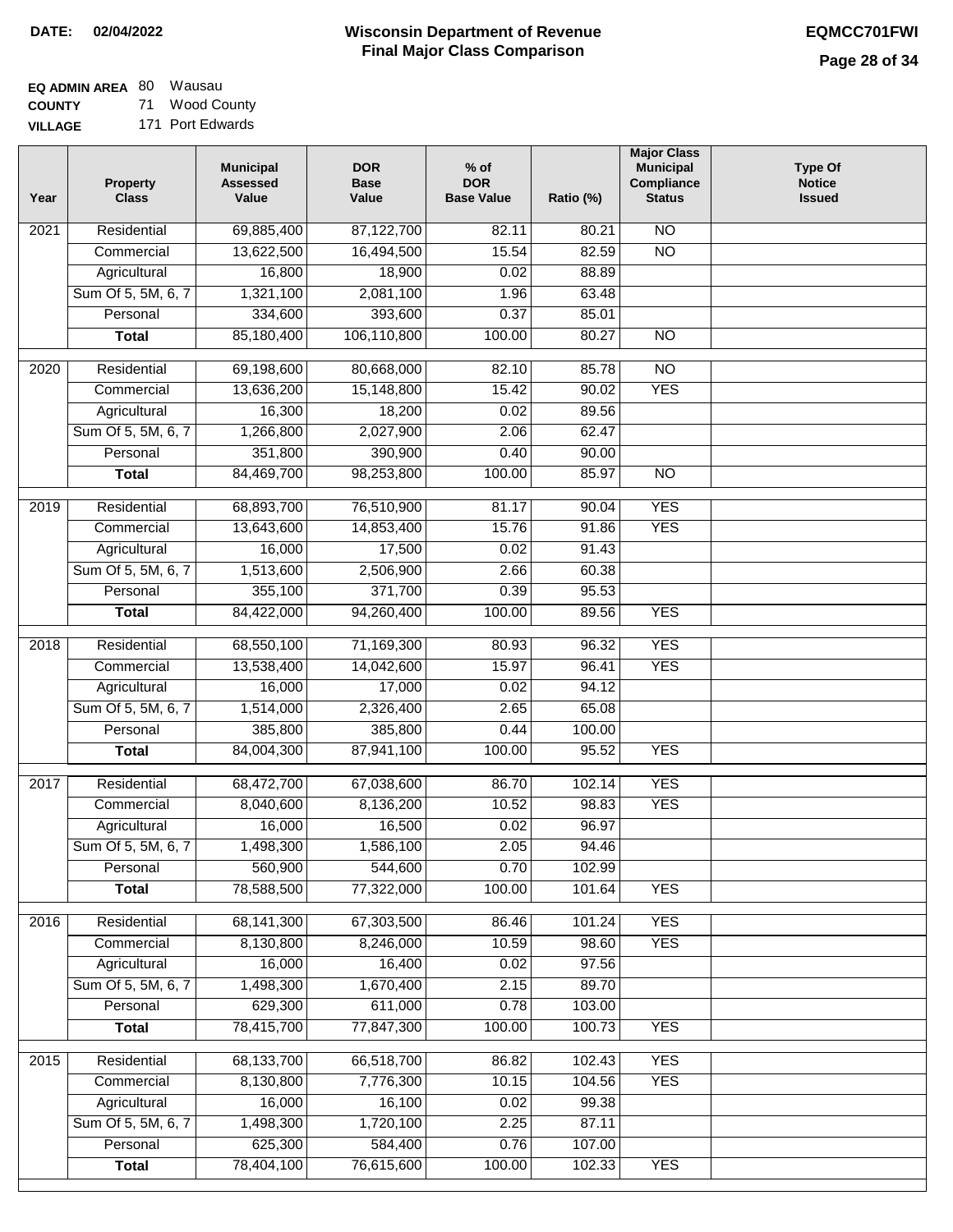#### **EQ ADMIN AREA** 80 Wausau **COUNTY** 71 Wood County

**VILLAGE** 178 Rudolph

| Year              | <b>Property</b><br><b>Class</b> | <b>Municipal</b><br><b>Assessed</b><br>Value | <b>DOR</b><br><b>Base</b><br>Value | % of<br><b>DOR</b><br><b>Base Value</b> | Ratio (%) | <b>Major Class</b><br><b>Municipal</b><br>Compliance<br><b>Status</b> | <b>Type Of</b><br><b>Notice</b><br><b>Issued</b> |
|-------------------|---------------------------------|----------------------------------------------|------------------------------------|-----------------------------------------|-----------|-----------------------------------------------------------------------|--------------------------------------------------|
| $\overline{202}1$ | Residential                     | 20,763,000                                   | 26,364,300                         | 89.43                                   | 78.75     | <b>NO</b>                                                             |                                                  |
|                   | Commercial                      | 2,558,500                                    | 2,554,500                          | 8.67                                    | 100.16    |                                                                       |                                                  |
|                   | Agricultural                    | 25,300                                       | 31,400                             | 0.11                                    | 80.57     |                                                                       |                                                  |
|                   | Sum Of 5, 5M, 6, 7              | 381,300                                      | 392,400                            | 1.33                                    | 97.17     |                                                                       |                                                  |
|                   | Personal                        | 109,900                                      | 137,400                            | 0.47                                    | 79.99     |                                                                       |                                                  |
|                   | <b>Total</b>                    | 23,838,000                                   | 29,480,000                         | 100.00                                  | 80.86     | $\overline{NO}$                                                       |                                                  |
| $\overline{2020}$ | Residential                     | 20,411,000                                   | 24,456,800                         | 88.22                                   | 83.46     | $\overline{NO}$                                                       |                                                  |
|                   | Commercial                      | 2,558,500                                    | 2,689,000                          | 9.70                                    | 95.15     |                                                                       |                                                  |
|                   | Agricultural                    | 27,100                                       | 30,100                             | 0.11                                    | 90.03     |                                                                       |                                                  |
|                   | Sum Of 5, 5M, 6, 7              | 387,900                                      | 387,200                            | 1.40                                    | 100.18    |                                                                       |                                                  |
|                   | Personal                        | 142,900                                      | 158,800                            | 0.57                                    | 89.99     |                                                                       |                                                  |
|                   | <b>Total</b>                    | 23,527,400                                   | 27,721,900                         | 100.00                                  | 84.87     | $\overline{NO}$                                                       |                                                  |
| 2019              | Residential                     | 20,412,100                                   | 22,647,400                         | 87.10                                   | 90.13     | <b>YES</b>                                                            |                                                  |
|                   | Commercial                      | 2,492,000                                    | 2,751,900                          | 10.58                                   | 90.56     | <b>YES</b>                                                            |                                                  |
|                   | Agricultural                    | 26,200                                       | 29,000                             | 0.11                                    | 90.34     |                                                                       |                                                  |
|                   | Sum Of 5, 5M, 6, 7              | 387,900                                      | 420,100                            | 1.62                                    | 92.34     |                                                                       |                                                  |
|                   | Personal                        | 138,900                                      | 154,400                            | 0.59                                    | 89.96     |                                                                       |                                                  |
|                   | <b>Total</b>                    | 23,457,100                                   | 26,002,800                         | 100.00                                  | 90.21     | <b>YES</b>                                                            |                                                  |
|                   |                                 |                                              |                                    |                                         |           |                                                                       |                                                  |
| 2018              | Residential                     | 19,743,000                                   | 21,296,300                         | 86.79                                   | 92.71     | <b>YES</b>                                                            |                                                  |
|                   | Commercial                      | 2,119,300                                    | 2,620,900                          | 10.68                                   | 80.86     | <b>NO</b>                                                             |                                                  |
|                   | Agricultural                    | 23,700                                       | 25,900                             | 0.11                                    | 91.51     |                                                                       |                                                  |
|                   | Sum Of 5, 5M, 6, 7              | 476,700                                      | 426,800                            | 1.74                                    | 111.69    |                                                                       |                                                  |
|                   | Personal                        | 151,900                                      | 166,600                            | 0.68                                    | 91.18     |                                                                       |                                                  |
|                   | <b>Total</b>                    | 22,514,600                                   | 24,536,500                         | 100.00                                  | 91.76     | $\overline{10}$                                                       | 2nd Notice of Non-Compliance                     |
| 2017              | Residential                     | 19,602,100                                   | 21, 141, 800                       | 85.42                                   | 92.72     | <b>YES</b>                                                            |                                                  |
|                   | Commercial                      | 2,174,000                                    | 2,872,900                          | 11.61                                   | 75.67     | $\overline{NO}$                                                       |                                                  |
|                   | Agricultural                    | 24,500                                       | 25,400                             | 0.10                                    | 96.46     |                                                                       |                                                  |
|                   | Sum Of 5, 5M, 6, 7              | 476,700                                      | 408,100                            | 1.65                                    | 116.81    |                                                                       |                                                  |
|                   | Personal                        | 288,200                                      | 303,300                            | 1.23                                    | 95.02     |                                                                       |                                                  |
|                   | <b>Total</b>                    | 22,565,500                                   | 24,751,500                         | 100.00                                  | 91.17     | <b>NO</b>                                                             | 1st Notice of Non-Compliance                     |
| 2016              | Residential                     | 19,389,600                                   | 19,734,100                         | 85.33                                   | 98.25     | <b>YES</b>                                                            |                                                  |
|                   | Commercial                      | 2,174,000                                    | 2,710,300                          | 11.72                                   | 80.21     | $\overline{NO}$                                                       |                                                  |
|                   | Agricultural                    | 24,900                                       | 25,000                             | 0.11                                    | 99.60     |                                                                       |                                                  |
|                   | Sum Of 5, 5M, 6, 7              | 476,700                                      | 405,000                            | 1.75                                    | 117.70    |                                                                       |                                                  |
|                   | Personal                        | 240,400                                      | 253,000                            | 1.09                                    | 95.02     |                                                                       |                                                  |
|                   | <b>Total</b>                    | 22,305,600                                   | 23,127,400                         | 100.00                                  | 96.45     | $\overline{NO}$                                                       |                                                  |
| 2015              | Residential                     | 19,349,700                                   | 20,511,400                         | 86.50                                   | 94.34     | <b>YES</b>                                                            |                                                  |
|                   | Commercial                      | 2,109,700                                    | 2,541,100                          | 10.72                                   | 83.02     | N <sub>O</sub>                                                        |                                                  |
|                   | Agricultural                    | 24,700                                       | 24,700                             | 0.10                                    | 100.00    |                                                                       |                                                  |
|                   | Sum Of 5, 5M, 6, 7              | 476,700                                      | 411,100                            | 1.73                                    | 115.96    |                                                                       |                                                  |
|                   | Personal                        | 224,600                                      | 224,600                            | 0.95                                    | 100.00    |                                                                       |                                                  |
|                   | <b>Total</b>                    | 22,185,400                                   | 23,712,900                         | 100.00                                  | 93.56     | N <sub>O</sub>                                                        |                                                  |
|                   |                                 |                                              |                                    |                                         |           |                                                                       |                                                  |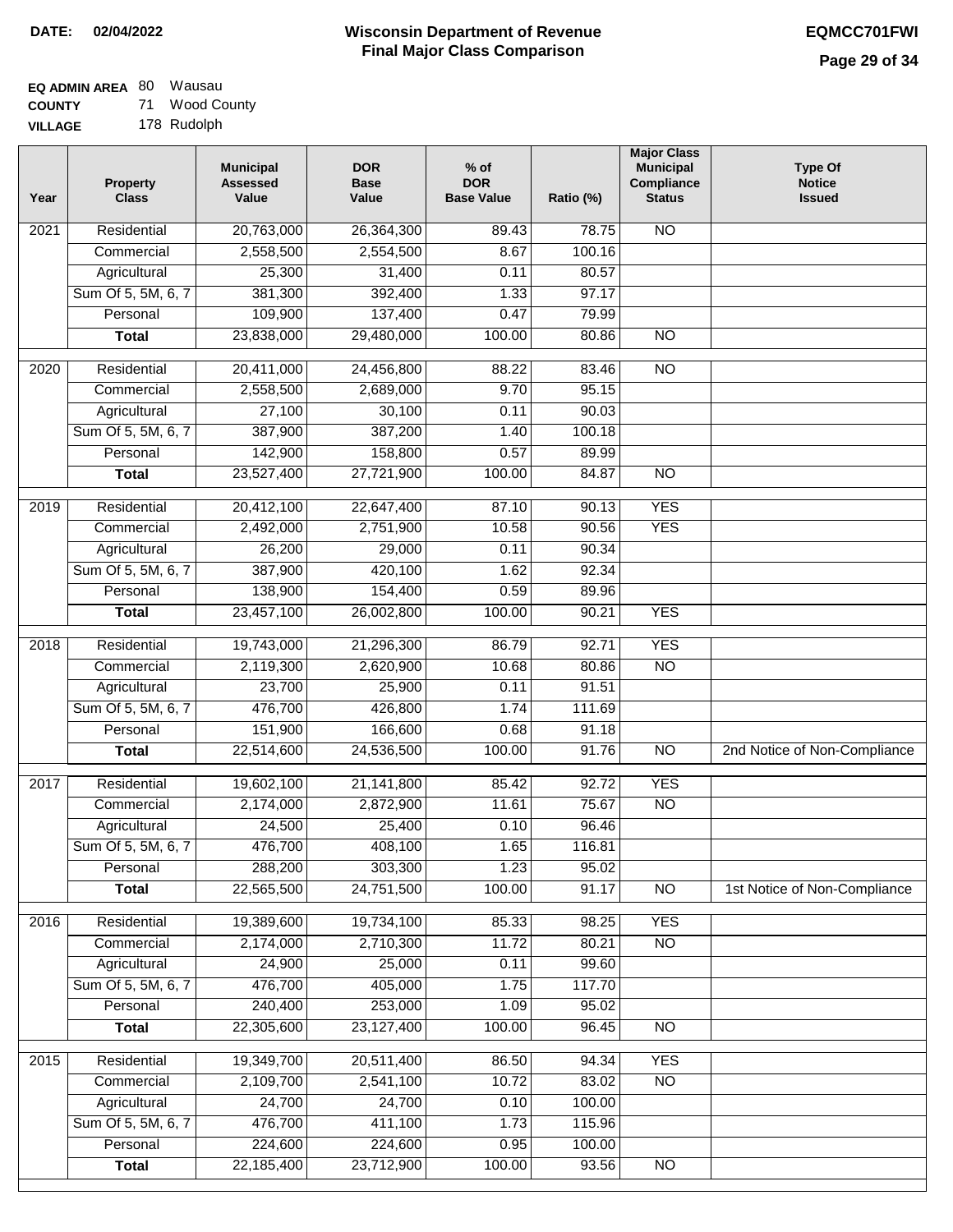#### **EQ ADMIN AREA** 80 Wausau **COUNTY** 71 Wood County

**VILLAGE** 186 Vesper

| Year              | <b>Property</b><br><b>Class</b> | <b>Municipal</b><br><b>Assessed</b><br>Value | <b>DOR</b><br><b>Base</b><br>Value | % of<br><b>DOR</b><br><b>Base Value</b> | Ratio (%) | <b>Major Class</b><br><b>Municipal</b><br>Compliance<br><b>Status</b> | <b>Type Of</b><br><b>Notice</b><br><b>Issued</b> |
|-------------------|---------------------------------|----------------------------------------------|------------------------------------|-----------------------------------------|-----------|-----------------------------------------------------------------------|--------------------------------------------------|
| $\overline{202}1$ | Residential                     | 22,263,500                                   | 24,966,200                         | 89.46                                   | 89.17     | N <sub>O</sub>                                                        |                                                  |
|                   | Commercial                      | 2,390,600                                    | 2,247,600                          | 8.05                                    | 106.36    |                                                                       |                                                  |
|                   | Agricultural                    | 6,800                                        | 7,200                              | 0.03                                    | 94.44     |                                                                       |                                                  |
|                   | Sum Of 5, 5M, 6, 7              | 441,700                                      | 499,200                            | 1.79                                    | 88.48     |                                                                       |                                                  |
|                   | Personal                        | 178,800                                      | 186,300                            | 0.67                                    | 95.97     |                                                                       |                                                  |
|                   | <b>Total</b>                    | 25,281,400                                   | 27,906,500                         | 100.00                                  | 90.59     | $\overline{NO}$                                                       |                                                  |
| 2020              | Residential                     | 22,057,300                                   | 22,950,400                         | 88.11                                   | 96.11     | <b>YES</b>                                                            |                                                  |
|                   | Commercial                      | 2,402,600                                    | 2,349,800                          | 9.02                                    | 102.25    |                                                                       |                                                  |
|                   | Agricultural                    | 6,500                                        | 7,000                              | 0.03                                    | 92.86     |                                                                       |                                                  |
|                   | Sum Of 5, 5M, 6, 7              | 445,400                                      | 551,700                            | 2.12                                    | 80.73     |                                                                       |                                                  |
|                   | Personal                        | 188,300                                      | 188,300                            | 0.72                                    | 100.00    |                                                                       |                                                  |
|                   | <b>Total</b>                    | 25,100,100                                   | 26,047,200                         | 100.00                                  | 96.36     | <b>YES</b>                                                            |                                                  |
| 2019              | Residential                     | 18,897,000                                   | 21,840,100                         | 87.25                                   | 86.52     | $\overline{10}$                                                       |                                                  |
|                   | Commercial                      | 2,016,400                                    | 2,473,400                          | 9.88                                    | 81.52     |                                                                       |                                                  |
|                   | Agricultural                    | 6,300                                        | 6,700                              | 0.03                                    | 94.03     |                                                                       |                                                  |
|                   | Sum Of 5, 5M, 6, 7              | 289,800                                      | 531,700                            | 2.12                                    | 54.50     |                                                                       |                                                  |
|                   | Personal                        | 165,600                                      | 179,100                            | 0.72                                    | 92.46     |                                                                       |                                                  |
|                   | <b>Total</b>                    | 21,375,100                                   | 25,031,000                         | 100.00                                  | 85.39     | $\overline{NO}$                                                       | 1st Notice of Non-Compliance                     |
| 2018              | Residential                     | 18,844,400                                   | 19,991,800                         | 86.81                                   | 94.26     | <b>YES</b>                                                            |                                                  |
|                   | Commercial                      | 1,975,200                                    | 2,351,200                          | 10.21                                   | 84.01     | <b>NO</b>                                                             |                                                  |
|                   | Agricultural                    | 6,200                                        | 6,500                              | 0.03                                    | 95.38     |                                                                       |                                                  |
|                   | Sum Of 5, 5M, 6, 7              | 288,400                                      | 499,300                            | 2.17                                    | 57.76     |                                                                       |                                                  |
|                   | Personal                        | 169,600                                      | 180,700                            | 0.78                                    | 93.86     |                                                                       |                                                  |
|                   | <b>Total</b>                    | 21,283,800                                   | 23,029,500                         | 100.00                                  | 92.42     | <b>NO</b>                                                             |                                                  |
| 2017              | Residential                     | 18,818,000                                   | 19,887,300                         | 86.63                                   | 94.62     | <b>YES</b>                                                            |                                                  |
|                   | Commercial                      | 1,975,200                                    | 2,475,000                          | 10.78                                   | 79.81     | $\overline{NO}$                                                       |                                                  |
|                   | Agricultural                    | 6,000                                        | 6,400                              | 0.03                                    | 93.75     |                                                                       |                                                  |
|                   | Sum Of 5, 5M, 6, 7              | 288,400                                      | 471,800                            | 2.06                                    | 61.13     |                                                                       |                                                  |
|                   | Personal                        | 108,700                                      | 115,800                            | 0.50                                    | 93.87     |                                                                       |                                                  |
|                   | <b>Total</b>                    | 21,196,300                                   | 22,956,300                         | 100.00                                  | 92.33     | <b>NO</b>                                                             |                                                  |
| 2016              | Residential                     | 18,588,100                                   | 18,901,100                         | 86.36                                   | 98.34     | <b>YES</b>                                                            |                                                  |
|                   | Commercial                      | 2,069,500                                    | 2,334,900                          | 10.67                                   | 88.63     | $\overline{NO}$                                                       |                                                  |
|                   | Agricultural                    | 5,800                                        | 6,300                              | 0.03                                    | 92.06     |                                                                       |                                                  |
|                   | Sum Of 5, 5M, 6, 7              | 290,100                                      | 472,800                            | 2.16                                    | 61.36     |                                                                       |                                                  |
|                   | Personal                        | 160,900                                      | 171,200                            | 0.78                                    | 93.98     |                                                                       |                                                  |
|                   | <b>Total</b>                    | 21,114,400                                   | 21,886,300                         | 100.00                                  | 96.47     | $\overline{NO}$                                                       |                                                  |
| 2015              | Residential                     | 18,559,600                                   | 19,458,400                         | 87.28                                   | 95.38     | <b>YES</b>                                                            |                                                  |
|                   | Commercial                      | 2,069,600                                    | 2,245,100                          | 10.07                                   | 92.18     | <b>YES</b>                                                            |                                                  |
|                   | Agricultural                    | 6,300                                        | 6,300                              | 0.03                                    | 100.00    |                                                                       |                                                  |
|                   | Sum Of 5, 5M, 6, 7              | 290,100                                      | 456,100                            | 2.05                                    | 63.60     |                                                                       |                                                  |
|                   | Personal                        | 120,100                                      | 127,900                            | 0.57                                    | 93.90     |                                                                       |                                                  |
|                   | <b>Total</b>                    | 21,045,700                                   | 22,293,800                         | 100.00                                  | 94.40     | <b>YES</b>                                                            |                                                  |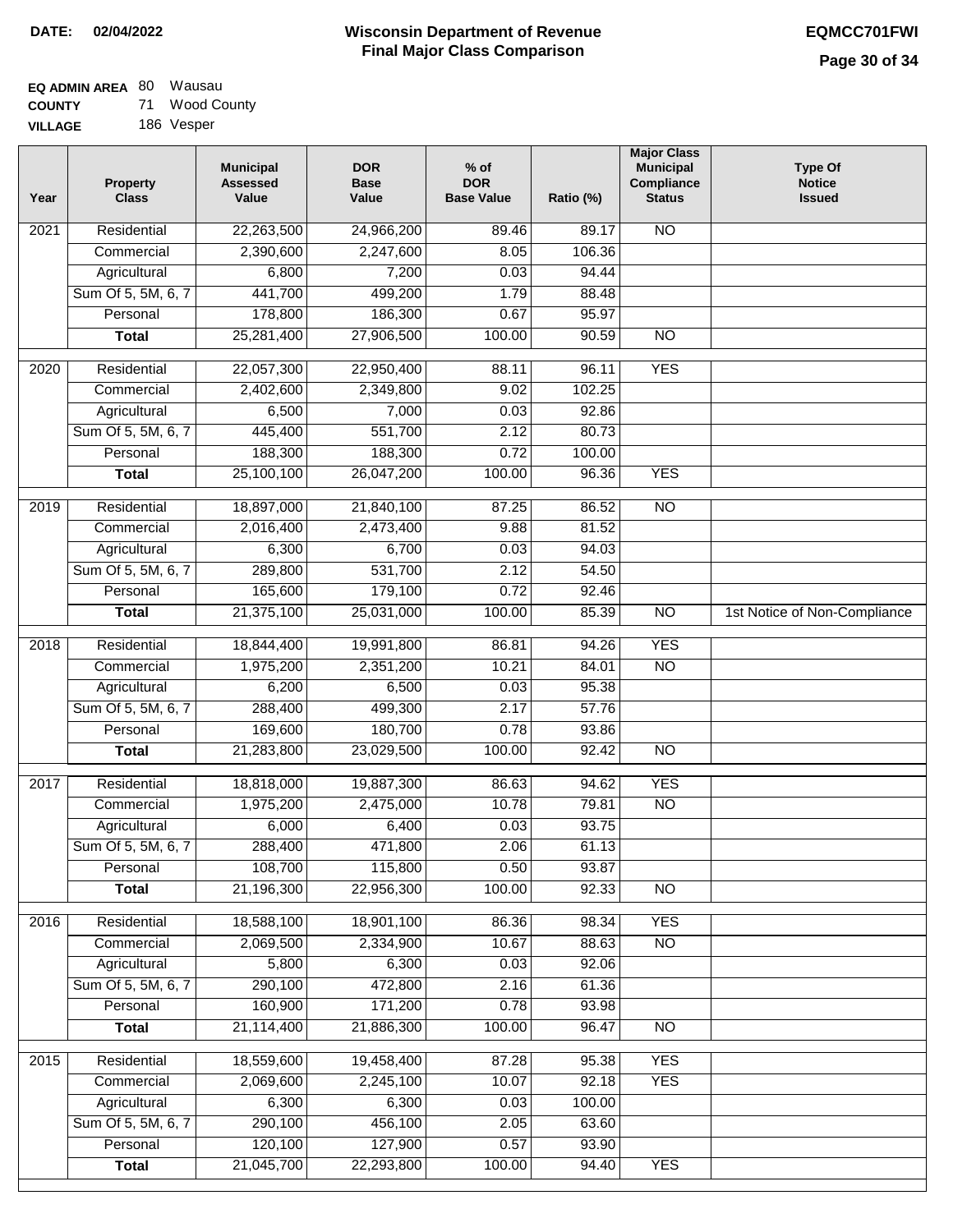# **Page 31 of 34**

| <b>EQ ADMIN AREA 80 Wausau</b> |                | 80 Wausau          |
|--------------------------------|----------------|--------------------|
| <b>COUNTY</b>                  | 71 Wood County | 37 Marathon County |
| <b>CITY</b>                    | 251 Marshfield | 250 Marshfield     |

| Year             | Property<br><b>Class</b> | <b>Municipal</b><br><b>Assessed</b><br>Value | <b>DOR</b><br><b>Base</b><br>Value | $%$ of<br><b>DOR</b><br><b>Base Value</b> | Ratio (%) | <b>Municipal</b><br>Compliance<br><b>Status</b> | <b>Type Of</b><br><b>Notice</b><br><b>Issued</b> |
|------------------|--------------------------|----------------------------------------------|------------------------------------|-------------------------------------------|-----------|-------------------------------------------------|--------------------------------------------------|
| 2021             | Residential              | 811,861,400                                  | 984,743,100                        | 56.27                                     | 82.44     | <b>NO</b>                                       |                                                  |
|                  | Commercial               | 607,762,700                                  | 702,841,300                        | 40.16                                     | 86.47     | $\overline{NO}$                                 |                                                  |
|                  | Agricultural             | 98,300                                       | 124,700                            | 0.01                                      | 78.83     |                                                 |                                                  |
|                  | Sum Of 5, 5M, 6, 7       | 798,100                                      | 1,017,000                          | 0.06                                      | 78.48     |                                                 |                                                  |
|                  | Personal                 | 48,376,900                                   | 61,403,600                         | 3.51                                      | 78.79     |                                                 |                                                  |
|                  | <b>Total</b>             | 1,468,897,400                                | 1,750,129,700                      | 100.00                                    | 83.93     | $\overline{NO}$                                 |                                                  |
| $\frac{1}{2020}$ | Residential              | 804,622,200                                  | 920,753,100                        | 55.25                                     | 87.39     | $\overline{NO}$                                 |                                                  |
|                  | Commercial               | 573,661,500                                  | 681,487,900                        | 40.89                                     | 84.18     | $\overline{NO}$                                 |                                                  |
|                  | Agricultural             | 97,900                                       | 106,400                            | 0.01                                      | 92.01     |                                                 |                                                  |
|                  | Sum Of 5, 5M, 6, 7       | 1,003,500                                    | 1,241,200                          | 0.07                                      | 80.85     |                                                 |                                                  |
|                  | Personal                 | 57,344,600                                   | 62,877,800                         | 3.77                                      | 91.20     |                                                 |                                                  |
|                  | <b>Total</b>             | 1,436,729,700                                | 1,666,466,400                      | 100.00                                    | 86.21     | <b>NO</b>                                       |                                                  |
| $\frac{2019}{ }$ | Residential              | 801,842,900                                  | 899,708,800                        | 55.99                                     | 89.12     | $\overline{NO}$                                 |                                                  |
|                  | Commercial               | 564,559,600                                  | 643,393,600                        | 40.04                                     | 87.75     | $\overline{NO}$                                 |                                                  |
|                  | Agricultural             | 87,000                                       | 95,600                             | 0.01                                      | 91.00     |                                                 |                                                  |
|                  | Sum Of 5, 5M, 6, 7       | 981,100                                      | 1,272,500                          | 0.08                                      | 77.10     |                                                 |                                                  |
|                  | Personal                 | 56,351,800                                   | 62,543,700                         | 3.89                                      | 90.10     |                                                 |                                                  |
|                  | <b>Total</b>             | 1,423,822,400                                | 1,607,014,200                      | 100.00                                    | 88.60     | N <sub>O</sub>                                  |                                                  |
|                  |                          |                                              |                                    |                                           |           |                                                 |                                                  |
| 2018             | Residential              | 791,268,900                                  | 853,899,200                        | 56.77                                     | 92.67     | <b>YES</b>                                      |                                                  |
|                  | Commercial               | 559,181,900                                  | 588,319,000                        | 39.12                                     | 95.05     | <b>YES</b>                                      |                                                  |
|                  | Agricultural             | 107,800                                      | 109,600                            | 0.01                                      | 98.36     |                                                 |                                                  |
|                  | Sum Of 5, 5M, 6, 7       | 908,100                                      | 940,400                            | 0.06                                      | 96.57     |                                                 |                                                  |
|                  | Personal                 | 59,309,700                                   | 60,768,100                         | 4.04                                      | 97.60     |                                                 |                                                  |
|                  | Total                    | 1,410,776,400                                | 1,504,036,300                      | 100.00                                    | 93.80     | <b>YES</b>                                      |                                                  |
| 2017             | Residential              | 787,012,900                                  | 793,995,200                        | 56.20                                     | 99.12     | <b>YES</b>                                      |                                                  |
|                  | Commercial               | 527,502,200                                  | 537,048,800                        | 38.01                                     | 98.22     | <b>YES</b>                                      |                                                  |
|                  | Agricultural             | 111,400                                      | 110,600                            | 0.01                                      | 100.72    |                                                 |                                                  |
|                  | Sum Of 5, 5M, 6, 7       | 854,100                                      | 818,800                            | 0.06                                      | 104.31    |                                                 |                                                  |
|                  | Personal                 | 80,910,500                                   | 80,910,500                         | 5.73                                      | 100.00    |                                                 |                                                  |
|                  | <b>Total</b>             | 1,396,391,100                                | 1,412,883,900                      | 100.00                                    | 98.83     | <b>YES</b>                                      |                                                  |
| 2016             | Residential              | 786,007,400                                  | 806,086,800                        | 57.79                                     | 97.51     | <b>YES</b>                                      |                                                  |
|                  | Commercial               | 516,334,200                                  | 512,475,600                        | 36.74                                     | 100.75    | <b>YES</b>                                      |                                                  |
|                  | Agricultural             | 110,200                                      | 107,400                            | 0.01                                      | 102.61    |                                                 |                                                  |
|                  | Sum Of 5, 5M, 6, 7       | 578,900                                      | 486,500                            | 0.03                                      | 118.99    |                                                 |                                                  |
|                  | Personal                 | 75,598,800                                   | 75,598,800                         | 5.42                                      | 100.00    |                                                 |                                                  |
|                  | <b>Total</b>             | 1,378,629,500                                | 1,394,755,100                      | 100.00                                    | 98.84     | <b>YES</b>                                      |                                                  |
| 2015             | Residential              | 783,243,400                                  | 794,948,600                        | 58.49                                     | 98.53     | <b>YES</b>                                      |                                                  |
|                  | Commercial               | 515,598,700                                  | 504,721,100                        | 37.14                                     | 102.16    | <b>YES</b>                                      |                                                  |
|                  | Agricultural             | 106,900                                      | 105,400                            | 0.01                                      | 101.42    |                                                 |                                                  |
|                  | Sum Of 5, 5M, 6, 7       | 585,100                                      | 530,500                            | 0.04                                      | 110.29    |                                                 |                                                  |
|                  | Personal                 | 58,811,400                                   | 58,811,400                         | 4.33                                      | 100.00    |                                                 |                                                  |
|                  | <b>Total</b>             | 1,358,345,500                                | 1,359,117,000                      | 100.00                                    | 99.94     | <b>YES</b>                                      |                                                  |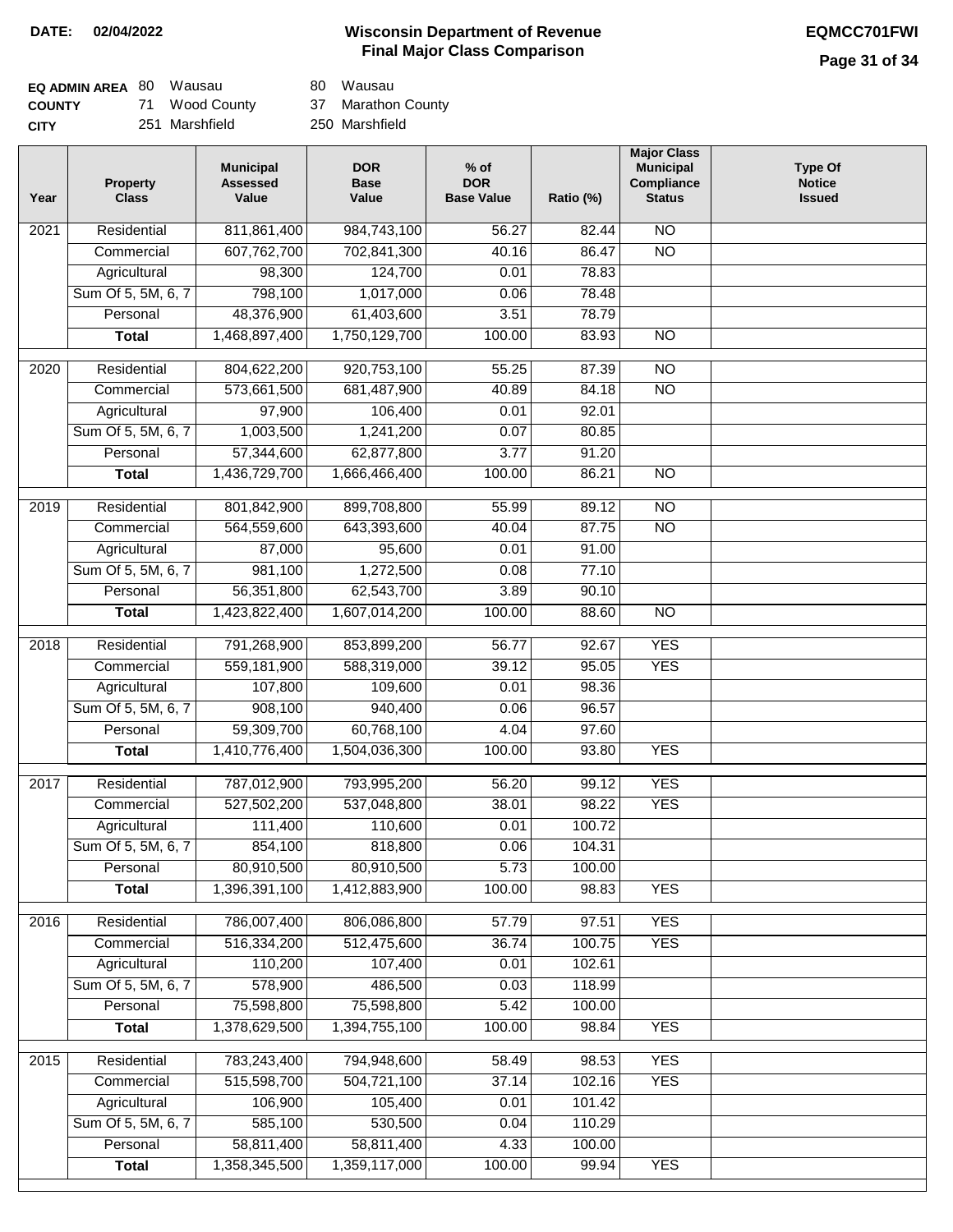| <b>EQ ADMIN AREA 80 Wausau</b> |                |
|--------------------------------|----------------|
| <b>COUNTY</b>                  | 71 Wood County |
| <b>CITY</b>                    | 261 Nekoosa    |

| Year | <b>Property</b><br><b>Class</b> | <b>Municipal</b><br><b>Assessed</b><br>Value | <b>DOR</b><br><b>Base</b><br>Value | $%$ of<br><b>DOR</b><br><b>Base Value</b> | Ratio (%) | <b>Major Class</b><br><b>Municipal</b><br>Compliance<br><b>Status</b> | <b>Type Of</b><br><b>Notice</b><br><b>Issued</b> |
|------|---------------------------------|----------------------------------------------|------------------------------------|-------------------------------------------|-----------|-----------------------------------------------------------------------|--------------------------------------------------|
| 2021 | Residential                     | 61,659,100                                   | 75,952,100                         | 76.70                                     | 81.18     | N <sub>O</sub>                                                        |                                                  |
|      | Commercial                      | 16,119,600                                   | 21,369,600                         | 21.58                                     | 75.43     | $\overline{NO}$                                                       |                                                  |
|      | Agricultural                    | 16,700                                       | 47,500                             | 0.05                                      | 35.16     |                                                                       |                                                  |
|      | Sum Of 5, 5M, 6, 7              | 762,200                                      | 900,800                            | 0.91                                      | 84.61     |                                                                       |                                                  |
|      | Personal                        | 637,000                                      | 749,500                            | 0.76                                      | 84.99     |                                                                       |                                                  |
|      | <b>Total</b>                    | 79,194,600                                   | 99,019,500                         | 100.00                                    | 79.98     | $\overline{NO}$                                                       | 1st Notice of Non-Compliance                     |
| 2020 | Residential                     | 61,345,700                                   | 69,981,000                         | 76.76                                     | 87.66     | $\overline{10}$                                                       |                                                  |
|      | Commercial                      | 16,094,200                                   | 19,556,900                         | 21.45                                     | 82.29     | $\overline{NO}$                                                       |                                                  |
|      | Agricultural                    | 18,900                                       | 21,600                             | 0.02                                      | 87.50     |                                                                       |                                                  |
|      | Sum Of 5, 5M, 6, 7              | 771,000                                      | 879,600                            | 0.96                                      | 87.65     |                                                                       |                                                  |
|      | Personal                        | 587,300                                      | 734,100                            | 0.81                                      | 80.00     |                                                                       |                                                  |
|      | <b>Total</b>                    | 78,817,100                                   | 91,173,200                         | 100.00                                    | 86.45     | $\overline{NO}$                                                       |                                                  |
| 2019 | Residential                     | 61,144,500                                   | 74,156,900                         | 78.43                                     | 82.45     | $\overline{10}$                                                       |                                                  |
|      | Commercial                      | 15,911,400                                   | 18,793,200                         | 19.88                                     | 84.67     | $\overline{NO}$                                                       |                                                  |
|      | Agricultural                    | 18,900                                       | 20,800                             | 0.02                                      | 90.87     |                                                                       |                                                  |
|      | Sum Of 5, 5M, 6, 7              | 771,000                                      | 914,200                            | 0.97                                      | 84.34     |                                                                       |                                                  |
|      | Personal                        | 595,000                                      | 661,100                            | 0.70                                      | 90.00     |                                                                       |                                                  |
|      | <b>Total</b>                    | 78,440,800                                   | 94,546,200                         | 100.00                                    | 82.97     | $\overline{NO}$                                                       |                                                  |
| 2018 | Residential                     | 61,081,800                                   | 66,704,200                         | 76.46                                     | 91.57     | <b>YES</b>                                                            |                                                  |
|      | Commercial                      | 16,394,300                                   | 18,429,800                         | 21.13                                     | 88.96     | <b>NO</b>                                                             |                                                  |
|      | Agricultural                    | 18,900                                       | 20,200                             | 0.02                                      | 93.56     |                                                                       |                                                  |
|      | Sum Of 5, 5M, 6, 7              | 771,700                                      | 858,300                            | 0.98                                      | 89.91     |                                                                       |                                                  |
|      | Personal                        | 1,222,600                                    | 1,222,600                          | 1.40                                      | 100.00    |                                                                       |                                                  |
|      | <b>Total</b>                    | 79,489,300                                   | 87,235,100                         | 100.00                                    | 91.12     | <b>NO</b>                                                             |                                                  |
| 2017 | Residential                     | 60,911,100                                   | 61,610,100                         | 76.42                                     | 98.87     | <b>YES</b>                                                            |                                                  |
|      | Commercial                      | 15,426,800                                   | 16,711,100                         | 20.73                                     | 92.31     | <b>YES</b>                                                            |                                                  |
|      | Agricultural                    | 18,900                                       | 19,700                             | 0.02                                      | 95.94     |                                                                       |                                                  |
|      | Sum Of 5, 5M, 6, 7              | 768,600                                      | 730,200                            | 0.91                                      | 105.26    |                                                                       |                                                  |
|      | Personal                        | 1,520,700                                    | 1,551,800                          | 1.92                                      | 98.00     |                                                                       |                                                  |
|      | <b>Total</b>                    | 78,646,100                                   | 80,622,900                         | 100.00                                    | 97.55     | <b>YES</b>                                                            |                                                  |
| 2016 | Residential                     | 60,832,400                                   | 62,787,300                         | 76.55                                     | 96.89     | <b>YES</b>                                                            |                                                  |
|      | Commercial                      | 15,352,500                                   | 16,725,500                         | 20.39                                     | 91.79     | <b>YES</b>                                                            |                                                  |
|      | Agricultural                    | 18,900                                       | 19,200                             | 0.02                                      | 98.44     |                                                                       |                                                  |
|      | Sum Of 5, 5M, 6, 7              | 769,100                                      | 755,600                            | 0.92                                      | 101.79    |                                                                       |                                                  |
|      | Personal                        | 1,728,900                                    | 1,728,900                          | 2.11                                      | 100.00    |                                                                       |                                                  |
|      | <b>Total</b>                    | 78,701,800                                   | 82,016,500                         | 100.00                                    | 95.96     | <b>YES</b>                                                            |                                                  |
| 2015 | Residential                     | 60,795,600                                   | 62,094,800                         | 77.30                                     | 97.91     | <b>YES</b>                                                            |                                                  |
|      | Commercial                      | 15,356,000                                   | 15,751,600                         | 19.61                                     | 97.49     | <b>YES</b>                                                            |                                                  |
|      | Agricultural                    | 18,900                                       | 19,200                             | 0.02                                      | 98.44     |                                                                       |                                                  |
|      | Sum Of 5, 5M, 6, 7              | 769,500                                      | 790,700                            | 0.98                                      | 97.32     |                                                                       |                                                  |
|      | Personal                        | 1,673,100                                    | 1,673,100                          | 2.08                                      | 100.00    |                                                                       |                                                  |
|      | <b>Total</b>                    | 78,613,100                                   | 80,329,400                         | 100.00                                    | 97.86     | <b>YES</b>                                                            |                                                  |
|      |                                 |                                              |                                    |                                           |           |                                                                       |                                                  |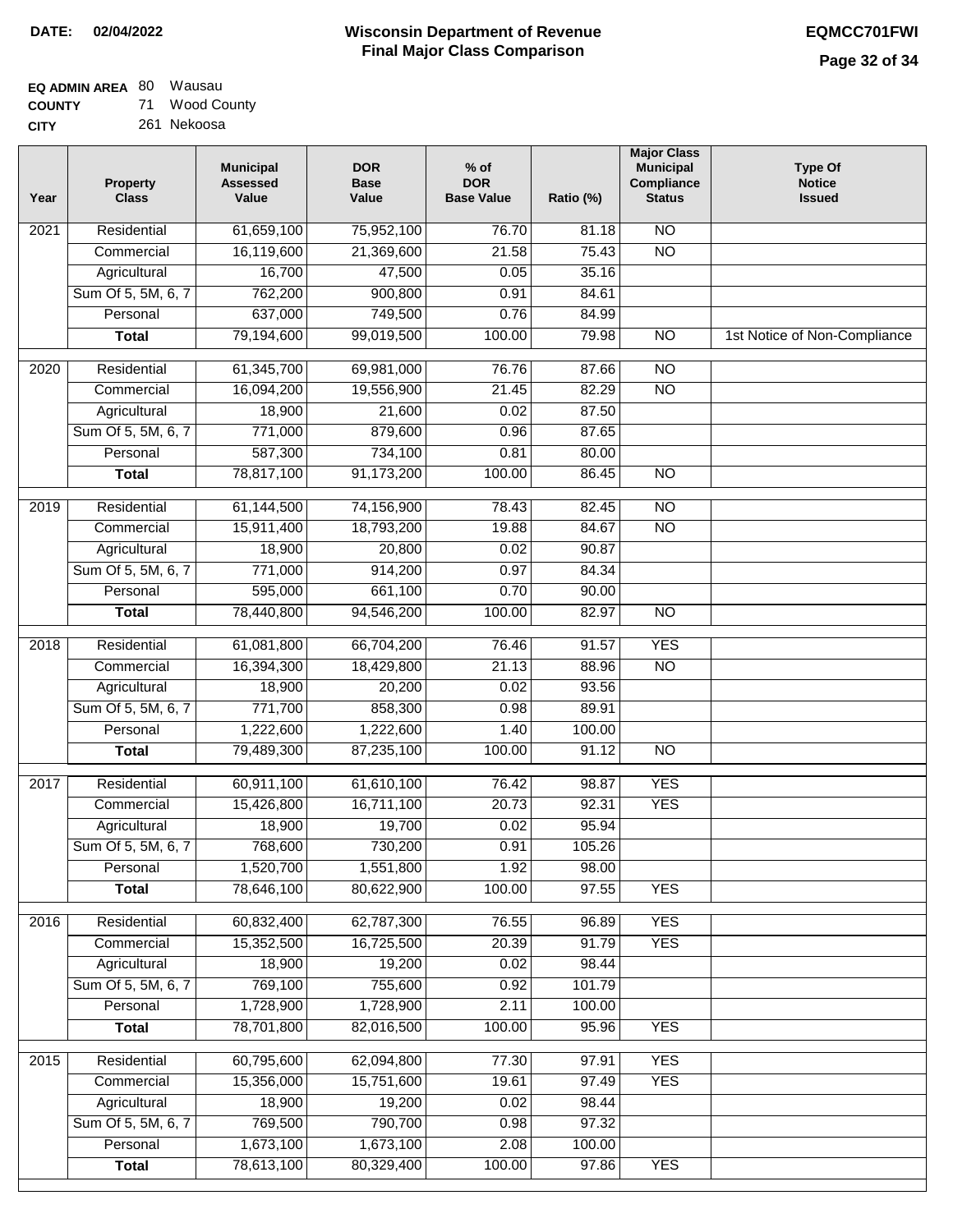| EQ ADMIN AREA 80 Wausau |             |
|-------------------------|-------------|
| <b>COUNTY</b>           | Wood County |

**COUNTY CITY** 271 Pittsville

| Year | <b>Property</b><br><b>Class</b> | <b>Municipal</b><br><b>Assessed</b><br>Value | <b>DOR</b><br><b>Base</b><br>Value | $%$ of<br><b>DOR</b><br><b>Base Value</b> | Ratio (%)      | <b>Major Class</b><br><b>Municipal</b><br>Compliance<br><b>Status</b> | <b>Type Of</b><br><b>Notice</b><br><b>Issued</b> |
|------|---------------------------------|----------------------------------------------|------------------------------------|-------------------------------------------|----------------|-----------------------------------------------------------------------|--------------------------------------------------|
| 2021 | Residential                     | 35,504,700                                   | 37,830,400                         | 66.78                                     | 93.85          | <b>YES</b>                                                            |                                                  |
|      | Commercial                      | 17,637,600                                   | 16,038,300                         | 28.31                                     | 109.97         | <b>YES</b>                                                            |                                                  |
|      | Agricultural                    | 36,100                                       | 36,500                             | 0.06                                      | 98.90          |                                                                       |                                                  |
|      | Sum Of 5, 5M, 6, 7              | 413,100                                      | 378,200                            | 0.67                                      | 109.23         |                                                                       |                                                  |
|      | Personal                        | 2,366,100                                    | 2,366,100                          | 4.18                                      | 100.00         |                                                                       |                                                  |
|      | <b>Total</b>                    | 55,957,600                                   | 56,649,500                         | 100.00                                    | 98.78          | <b>YES</b>                                                            |                                                  |
| 2020 | Residential                     | 34,684,900                                   | 34,983,500                         | 63.81                                     | 99.15          | <b>YES</b>                                                            |                                                  |
|      | Commercial                      | 17,595,000                                   | 16,773,300                         | 30.60                                     | 104.90         | <b>YES</b>                                                            |                                                  |
|      | Agricultural                    | 35,100                                       | 35,200                             | 0.06                                      | 99.72          |                                                                       |                                                  |
|      | Sum Of 5, 5M, 6, 7              | 413,100                                      | 402,100                            | 0.73                                      | 102.74         |                                                                       |                                                  |
|      | Personal                        | 2,626,500                                    | 2,626,500                          | 4.79                                      | 100.00         |                                                                       |                                                  |
|      | <b>Total</b>                    | 55,354,600                                   | 54,820,600                         | 100.00                                    | 100.97         | <b>YES</b>                                                            |                                                  |
|      |                                 |                                              |                                    |                                           |                |                                                                       |                                                  |
| 2019 | Residential                     | 26,224,000                                   | 32,457,600                         | 60.69                                     | 80.79          | $\overline{10}$                                                       |                                                  |
|      | Commercial                      | 15,656,100                                   | 17,557,000                         | 32.83                                     | 89.17          | $\overline{NO}$                                                       |                                                  |
|      | Agricultural                    | 27,700                                       | 32,600                             | 0.06                                      | 84.97          |                                                                       |                                                  |
|      | Sum Of 5, 5M, 6, 7              | 339,500                                      | 428,300                            | 0.80                                      | 79.27          |                                                                       |                                                  |
|      | Personal                        | 2,553,800                                    | 3,004,500                          | 5.62                                      | 85.00          |                                                                       |                                                  |
|      | <b>Total</b>                    | 44,801,100                                   | 53,480,000                         | 100.00                                    | 83.77          | $\overline{NO}$                                                       |                                                  |
| 2018 | Residential                     | 26,199,700                                   | 30,296,100                         | 59.04                                     | 86.48          | $\overline{10}$                                                       |                                                  |
|      | Commercial                      | 15,719,800                                   | 16,789,000                         | 32.72                                     | 93.63          | <b>YES</b>                                                            |                                                  |
|      | Agricultural                    | 28,600                                       | 31,700                             | 0.06                                      | 90.22          |                                                                       |                                                  |
|      | Sum Of 5, 5M, 6, 7              | 339,500                                      | 424,900                            | 0.83                                      | 79.90          |                                                                       |                                                  |
|      | Personal                        | 3,379,200                                    | 3,775,600                          | 7.36                                      | 89.50          |                                                                       |                                                  |
|      | <b>Total</b>                    | 45,666,800                                   | 51,317,300                         | 100.00                                    | 88.99          | <b>NO</b>                                                             |                                                  |
| 2017 | Residential                     | 26,054,000                                   | 29,258,000                         | 49.35                                     | 89.05          | N <sub>O</sub>                                                        |                                                  |
|      | Commercial                      | 19,765,500                                   | 22, 161, 300                       | 37.38                                     | 89.19          | $\overline{N}$                                                        |                                                  |
|      | Agricultural                    | 28,900                                       | 30,800                             | 0.05                                      | 93.83          |                                                                       |                                                  |
|      | Sum Of 5, 5M, 6, 7              | 341,800                                      | 403,200                            | 0.68                                      | 84.77          |                                                                       |                                                  |
|      | Personal                        | 6,840,700                                    | 7,435,500                          | 12.54                                     | 92.00          | <b>YES</b>                                                            |                                                  |
|      | <b>Total</b>                    | 53,030,900                                   | 59,288,800                         | 100.00                                    | 89.45          | $\overline{NO}$                                                       |                                                  |
|      |                                 |                                              |                                    |                                           |                |                                                                       |                                                  |
| 2016 | Residential                     | 25,922,300                                   | 27,998,600                         | 48.43                                     | 92.58          | <b>YES</b>                                                            |                                                  |
|      | Commercial                      | 19,748,000                                   | 20,889,600                         | 36.14                                     | 94.54          | <b>YES</b>                                                            |                                                  |
|      | Agricultural                    | 29,900                                       | 30,400                             | 0.05<br>0.70                              | 98.36          |                                                                       |                                                  |
|      | Sum Of 5, 5M, 6, 7              | 341,800                                      | 402,800                            |                                           | 84.86          |                                                                       |                                                  |
|      | Personal<br><b>Total</b>        | 8,062,900<br>54,104,900                      | 8,487,300<br>57,808,700            | 14.68<br>100.00                           | 95.00<br>93.59 | <b>YES</b><br><b>YES</b>                                              |                                                  |
|      |                                 |                                              |                                    |                                           |                |                                                                       |                                                  |
| 2015 | Residential                     | 26,025,500                                   | 29,306,100                         | 55.84                                     | 88.81          | N <sub>O</sub>                                                        |                                                  |
|      | Commercial                      | 16,474,200                                   | 16,779,900                         | 31.97                                     | 98.18          | <b>YES</b>                                                            |                                                  |
|      | Agricultural                    | 29,900                                       | 29,900                             | 0.06                                      | 100.00         |                                                                       |                                                  |
|      | Sum Of 5, 5M, 6, 7              | 378,800                                      | 420,700                            | 0.80                                      | 90.04          |                                                                       |                                                  |
|      | Personal                        | 5,948,800                                    | 5,948,800                          | 11.33                                     | 100.00         | <b>YES</b>                                                            |                                                  |
|      | <b>Total</b>                    | 48,857,200                                   | 52,485,400                         | 100.00                                    | 93.09          | N <sub>O</sub>                                                        |                                                  |